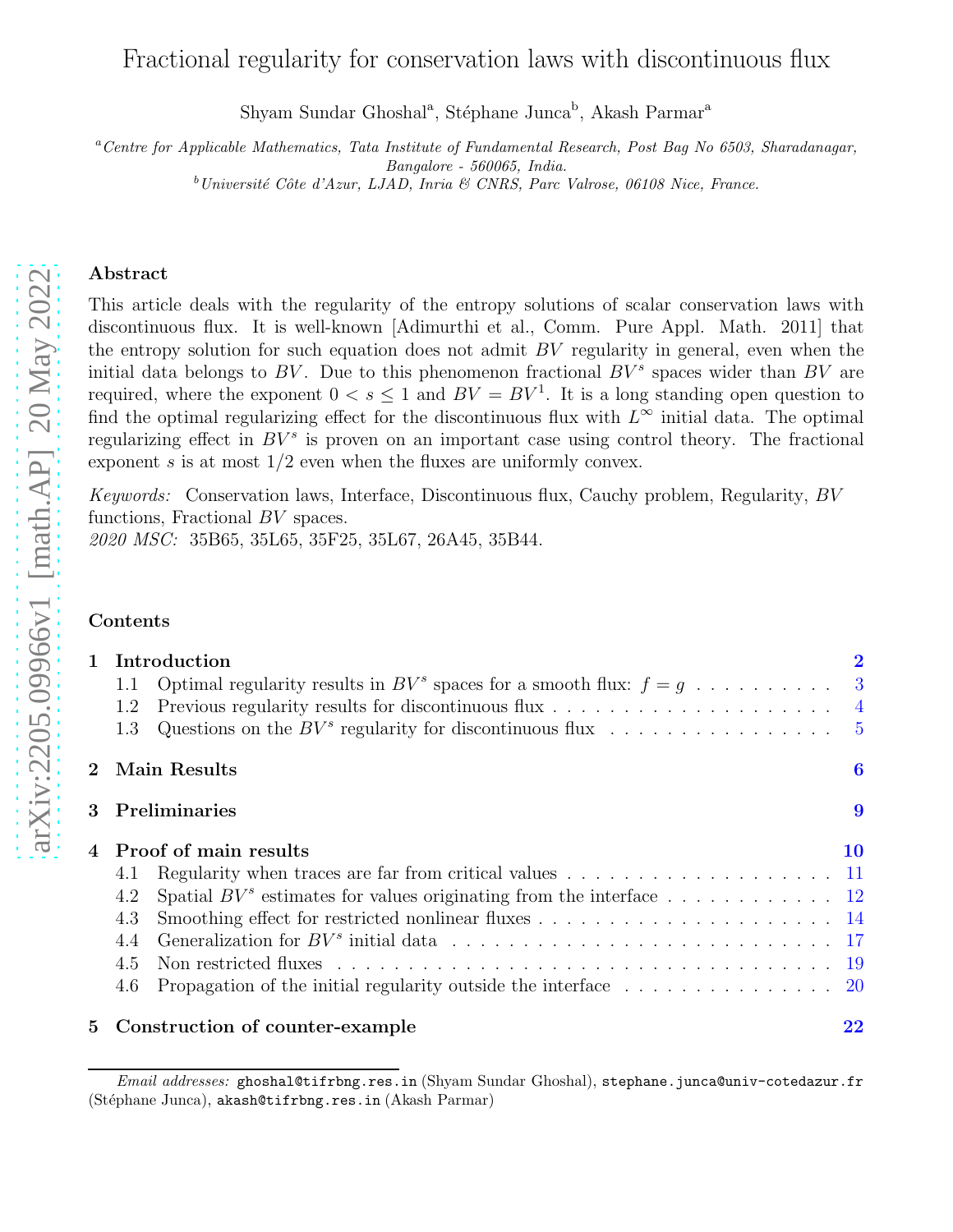| Appendix A Hölder continuity of singular maps | 24       |
|-----------------------------------------------|----------|
| Appendix $B \tBV^s$ embedding                 | $\bf 27$ |
| Appendix C Backward construction              |          |

### <span id="page-1-0"></span>1. Introduction

This article deals with the regularity aspects of the solution for the following scalar conservation law with discontinuous flux:

<span id="page-1-1"></span>
$$
\begin{cases}\n u_t + f(u)_x = 0, & \text{if } x > 0, t > 0, \\
 u_t + g(u)_x = 0, & \text{if } x < 0, t > 0, \\
 u(x, 0) = u_0(x), & \text{if } x \in \mathbb{R},\n\end{cases}
$$
\n(1.1)

where  $u : \mathbb{R} \times [0, \infty) \to \mathbb{R}$  is unknown,  $u_0(\cdot) \in L^{\infty}(\mathbb{R})$  is the initial data and the fluxes f, g are  $C^1(\mathbb{R})$  and strictly convex (that means  $f', g'$  are increasing functions).

The conservation law  $(1.1)$  arises in several frameworks of real-life phenomena, physical situations and applied subjects. For example, the equation  $(1.1)$  occurs naturally in the two-phase flow of a heterogeneous porous medium in the petroleum reservoir [\[29](#page-30-0)]. The equation  $(1.1)$  is also useful to understand the ideal clarifier thickener [\[14](#page-29-0)], traffic flow model with varying road surface conditions [\[36\]](#page-30-1) and ion etching accustomed for semiconductor industry [\[43](#page-30-2)]. The above examples are just a little glance at the broad applicability of the equation  $(1.1)$  in the fields of applied sciences. For more details, one can see [\[14](#page-29-0), [15](#page-29-1), [20](#page-29-2), [21\]](#page-29-3).

The equation  $(1.1)$  does not have a global classical solution even for smooth initial data, so one needs to consider the following notion of a weak solution:

**Definition 1.1 (Weak solution).** A function  $u \in C(0,T; L^{1}_{loc}(\mathbb{R}))$  is said to be a weak solution of the problem  $(1.1)$  if

$$
\int_{0}^{\infty} \int_{\mathbb{R}} u \frac{\partial \phi}{\partial t} + F(x, u) \frac{\partial \phi}{\partial x} dx dt + \int_{\mathbb{R}} u_0(x) \phi(x, 0) dx = 0,
$$

for all  $\phi \in C_c^{\infty}(\mathbb{R} \times \mathbb{R}^+)$ , where the flux  $F(x, u)$  is given as  $F(x, u) = H(x)f(u) + (1 - H(x))g(u)$ , and  $H(x)$  is the Heaviside function.

From the above defined weak formulation it can be derived that if interface traces  $u^{\pm}(t)$  $\lim_{x\to 0\pm} u(x,t)$  exist then at  $x=0$ , u satisfies Rankine-Hugoniot condition, namely, for almost all t

<span id="page-1-2"></span>
$$
f(u^+(t)) = g(u^-(t)).
$$
\n(1.2)

For equation [\(1.1\)](#page-1-1), the left and right traces  $u^-, u^+$  play important roles in well-posedness theory and also in determining the regularity of solutions. In [\[7\]](#page-28-0), authors proved the existence of the interface traces via Hamilton-Jacobi type equation.

Because of the non-uniqueness of weak solutions, one needs some extra condition called the "entropy condition" to get the unique solution even for the case  $f = g$  in [\(1.1\)](#page-1-1). For  $f = g$ , Kružkov [\[32\]](#page-30-3) gave a generalized entropy condition and proved the uniqueness. But due to the discontinuity of flux at the interface, the Kružkov entropy is not good enough to prove the uniqueness of  $(1.1)$ . Hence another condition is needed near the interface, called the "interface entropy condition".

Throughout this article, we use the following notion of the entropy solution.

**Definition 1.2 (Entropy solution**, [\[7\]](#page-28-0)). A weak solution  $u \in L^{\infty}(\mathbb{R} \times [0,T])$  of the problem [\(1.1\)](#page-1-1) is said to be an entropy solution if the following holds.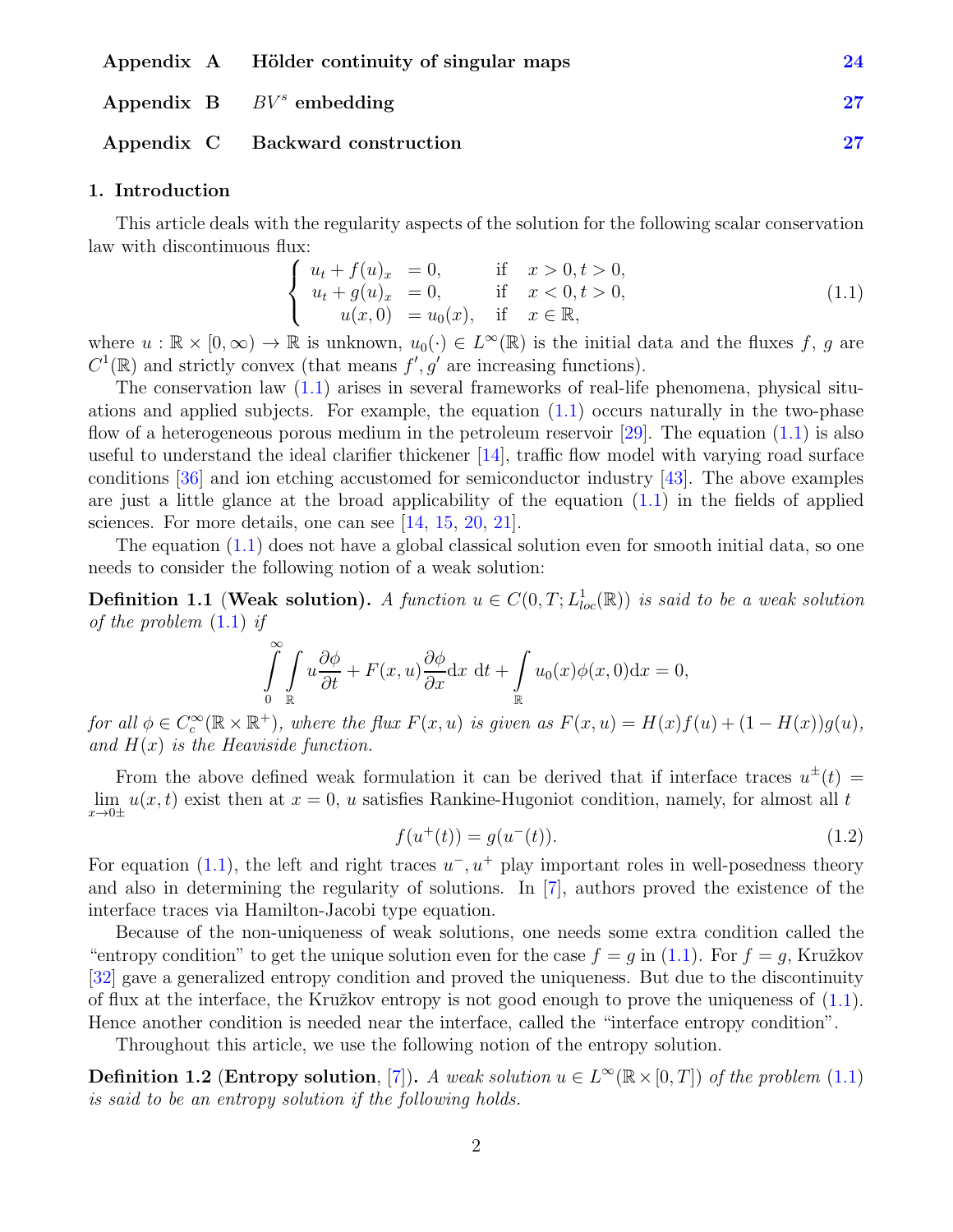- 1. u satisfies Kruzkov entropy conditions on each side of the interface  $x = 0$ , that is, in  $\mathbb{R}\setminus\{0\}$ .
- 2. The interface traces  $u^{\pm}(t) = \lim_{x\to 0\pm} u(x,t)$  exist for almost all  $t > 0$  and they satisfy the following "interface entropy condition" for almost all  $t > 0$ ,

<span id="page-2-1"></span>
$$
|\{t : f'(u^+(t)) > 0 > g'(u^-(t))\}| = 0.
$$
\n(1.3)

Uniqueness has been proved in [\[7](#page-28-0)] when interface traces exist for a weak solution and it satisfies the entropy condition  $(1.3)$ . In the same article, the authors obtained the useful Lax-Oleinik type explicit formulas for  $(1.1)$ . The notion of 'A-B entropy solution' is introduced in  $[5]$  and it coincides with [\(1.3\)](#page-2-1) when  $A = \theta_q, B = \theta_f$ . The number  $\theta_f$  is defined by  $f(\theta_f) = \min f$  when f admits a minimum and  $g(\theta_q) = \min g$ . Lax-Oleinik type formula is also available [\[6\]](#page-28-2) for the 'A-B-entropy solutions'. It has been observed [\[1\]](#page-28-3) that for the case  $A < \theta_q$  or  $B > \theta_f$ , 'A-B-entropy solutions' belong to BV space for BV initial data and for  $A = \theta_g$ ,  $B = \theta_f$  total variation of entropy solution can blow up at finite time  $t_0 > 0$  even for some BV initial data (see section [1.2](#page-3-0) for more details). Therefore, we work with the choice  $A = \theta_q$ ,  $B = \theta_f$ . In this article, we rely on the interface entropy condition  $(1.3)$ , and we use the analysis of characteristics developed as in [\[7\]](#page-28-0).

The well-posed theory from the numerical and theoretical aspects has been extensively studied. We refer to  $[5, 10, 12, 31, 41]$  $[5, 10, 12, 31, 41]$  $[5, 10, 12, 31, 41]$  $[5, 10, 12, 31, 41]$  $[5, 10, 12, 31, 41]$  $[5, 10, 12, 31, 41]$  $[5, 10, 12, 31, 41]$  $[5, 10, 12, 31, 41]$  $[5, 10, 12, 31, 41]$  and the references therein. The existence of a solution of  $(1.1)$  has been proved by several numerical schemes  $[4, 9, 26, 44]$  $[4, 9, 26, 44]$  $[4, 9, 26, 44]$  $[4, 9, 26, 44]$  $[4, 9, 26, 44]$  $[4, 9, 26, 44]$  $[4, 9, 26, 44]$ . Due to the absence of total variation bound of solutions even for BV data, the singular mapping technique becomes useful to show the convergence of numerical schemes (see  $[4, 44]$  $[4, 44]$ ). Very recently, in [\[26](#page-29-4)] authors generalize the Godunov type scheme in the case when discontinuities of flux may have limit point even when the set of discontinuities is dense.

Due to the lack of the BV regularity of the entropy solution of  $(1.1)$ , one needs to study the regularity aspects of the solution in some bigger space than BV . More precisely, in this paper, we quantify the sharp regularity of entropy solution of  $(1.1)$  in suitable fractional spaces.

#### Structure of the paper

This paper is organized as follows: in sections [1.1](#page-2-0) and [1.2,](#page-3-0) we have discussed regularity results for scalar conservation laws and for  $(1.1)$  respectively. Then, it leads to section [1.3](#page-4-0) where we precisely state the regularity problems corresponding to the equation [\(1.1\)](#page-1-1). In section [2](#page-5-0) we describe our main results with some remarks. To make this article self-contained, in section [3](#page-8-0) some definitions and preliminary results have been recalled from [\[7,](#page-28-0) [11\]](#page-28-8). The detailed proofs of main results are written in section [4.](#page-9-0) Proofs of these results utilize the Hopf-Lax type formula and some results from  $\lceil 7 \rceil$  and techniques from  $\lceil 1, 22 \rceil$  $\lceil 1, 22 \rceil$  $\lceil 1, 22 \rceil$ . Proofs here are a little more involved technically. In the last section, the construction of a counter-example shows that the main results of the present article cannot be improved. Two appendixes contain basic useful lemmas and explanations regarding our adaptation of the result from control theory [\[3\]](#page-28-9).

# <span id="page-2-0"></span>1.1. Optimal regularity results in  $BV^s$  spaces for a smooth flux:  $f = g$

In this subsection, we discuss the entropy solution of  $(1.1)$  for  $f = g$ . Even for Lipschitz flux, the theory is well-posed [\[30,](#page-30-7) [32,](#page-30-3) [33](#page-30-8), [42\]](#page-30-9) in the  $L^{\infty}$  setting and many methodologies are available to understand the regularity of entropy solutions [\[2,](#page-28-10) [11,](#page-28-8) [17](#page-29-6), [18](#page-29-7), [24](#page-29-8), [25,](#page-29-9) [27,](#page-29-10) [33,](#page-30-8) [39,](#page-30-10) [40](#page-30-11), [42](#page-30-9)].

Natural function space for scalar conservation law is BV since the fundamental work of A. I. Volpert [\[45](#page-30-12)] in 1967. This space allows to get compactness and it makes convenient to describe the structure of a shock wave with traces on each side of the singularity [\[8\]](#page-28-11). Information on trace helps to study finer qualitative properties of solutions. The occurrence of the BV regularity for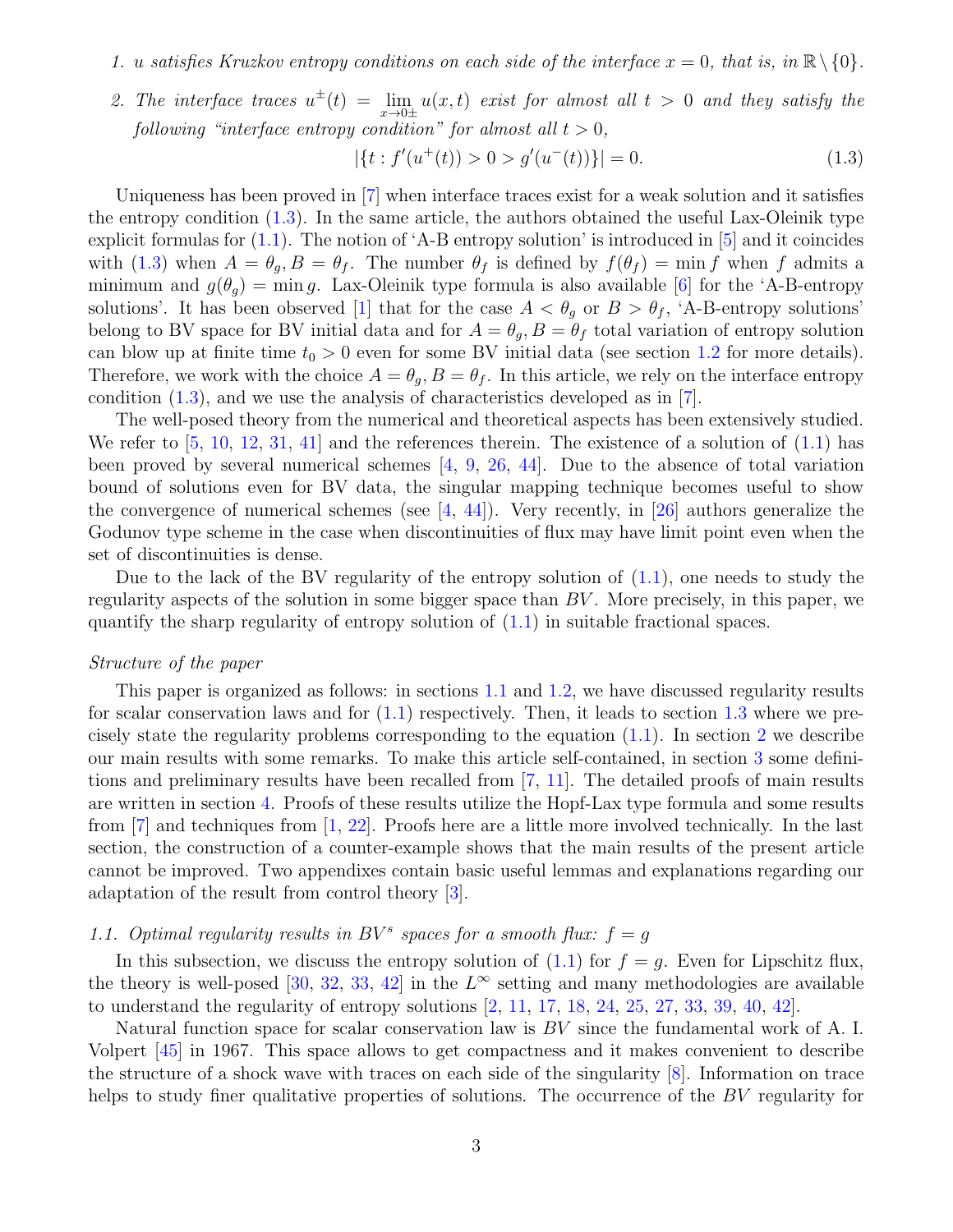entropy solution appeared for the first time in [\[33](#page-30-8), [42\]](#page-30-9) independently by P. D. Lax and O. Oleinik. The entropy solution becomes instantaneously BV even when the data is in  $L^{\infty}$  and the flux is uniformly convex, i.e., inf  $f'' > 0$ . This is the well known smoothing effect as a consequence of the one-sided Lipschitz-Oleinik inequality [\[42\]](#page-30-9).

Unfortunately, the 'BV space is not enough'  $[19]$  when the flux is not uniformly convex. There are many examples of entropy solutions that are not in  $BV$  [\[2,](#page-28-10) [16,](#page-29-12) [24](#page-29-8)]. Though non-vanishing property of second derivative of the flux is proved [\[25](#page-29-9)] to be necessary and sufficient condition for BV regularizing, but a smoothing effect still occurs in fractional Sobolev spaces [\[28,](#page-29-13) [34\]](#page-30-13) for a nonlinear flux. To keep the advantages of space  $BV$ : regularity and some traces, the fractional BV spaces were introduced for conservation laws in [\[11](#page-28-8)]. The Lax-Oleinik smoothing effect was generalized in  $BV^s$  for a flux with power-law nonlinearity like  $|u|^{p+1}$  and  $p = 1/s \ge 1$ , for  $C^1$  or strictly convex flux in [\[11,](#page-28-8) [17,](#page-29-6) [27\]](#page-29-10).

Fractional BV spaces, denoted by  $BV^s$ ,  $0 < s \le 1$ , were first defined for all  $s \in (0,1)$  in [\[35,](#page-30-14) [37,](#page-30-15) [38](#page-30-16)]. Let I be a non-empty interval of R and  $s \in (0,1]$ . The space of fractional bounded variation functions, denoted as  $BV<sup>s</sup>(I)$  is a generalization of space of functions with a bounded variation on I, denoted as  $BV(I)$ . In the sequel, we denote  $S(I)$  the set of the subdivisions of I, that is the set of finite subsets  $\sigma = (x_0, x_1, ..., x_n)$  in I with  $(x_0 < x_1 < x_2 < ... < x_n)$ .

**Definition 1.3** (BV<sup>s</sup> [\[35,](#page-30-14) [37,](#page-30-15) [38](#page-30-16)]). Let  $\sigma = (x_0, x_1, ..., x_n)$  be in  $S(I)$  and let u be real function on I. The s-total variation of u with respect to  $\sigma$  is

$$
TV^{s}u(\sigma) = \sum_{i=1}^{n} |u(x_i) - u(x_{i-1})|^{1/s},
$$

then define,

$$
TV^s u(I) = \sup_{\sigma \in S(I)} TV^s u(\sigma).
$$

The set  $BV^{s}(I)$  is the set of functions  $u: I \to \mathbb{R}$  such that  $TV^{s}u(I) < \infty$ .

#### <span id="page-3-0"></span>1.2. Previous regularity results for discontinuous flux

To study the convergence and existence of traces of the solution, BV regularity plays a very important role. Without total variation bound, the convergence of numerical scheme is difficult. It is to be noted that one can not expect the total variation diminishing of the solution to [\(1.1\)](#page-1-1) since non-constant solution can arise from constant initial data. Despite extensive study of the equation  $(1.1)$  for several decades, optimal regularity results were missing for the solution of  $(1.1)$ . There are few results known about the regularity aspects of the solution to  $(1.1)$  and we describe them in the following paragraph.

Though away from interface solution has been proved [\[13\]](#page-28-12) to be BV in space, the regularity of solution near interface was unknown for long time. First breakthrough result [\[1\]](#page-28-3) comes in 2009. By constructing explicit example when  $\min f \neq \min g$ , authors [\[1](#page-28-3)] have shown that total variation of entropy solution to [\(1.1\)](#page-1-1) blows up at time  $t_0 > 0$  for BV initial data. To build the example, they have utilized the failure of Lipschitz continuity of  $f^{-1}g$  near the critical point of f. Here  $g_{-}^{-1}$ ,  $f_{+}^{-1}$  are the inverse of g, f in appropriate domains, more precisely, they are defined as

$$
g_{-}^{-1}: \, \left[ (g')^{-1}(-\infty), (g')^{-1}(0) \right] \to \mathbb{R} \qquad \& \qquad f_{+}^{-1}: \left[ (f')^{-1}(0), (f')^{-1}(+\infty) \right] \to \mathbb{R}. \tag{1.4}
$$

The key functions  $f_{+}^{-1}g(\cdot)$  and  $g_{-}^{-1}f(\cdot)$  transmit information via the interface from left-to-right and right-to-left respectively.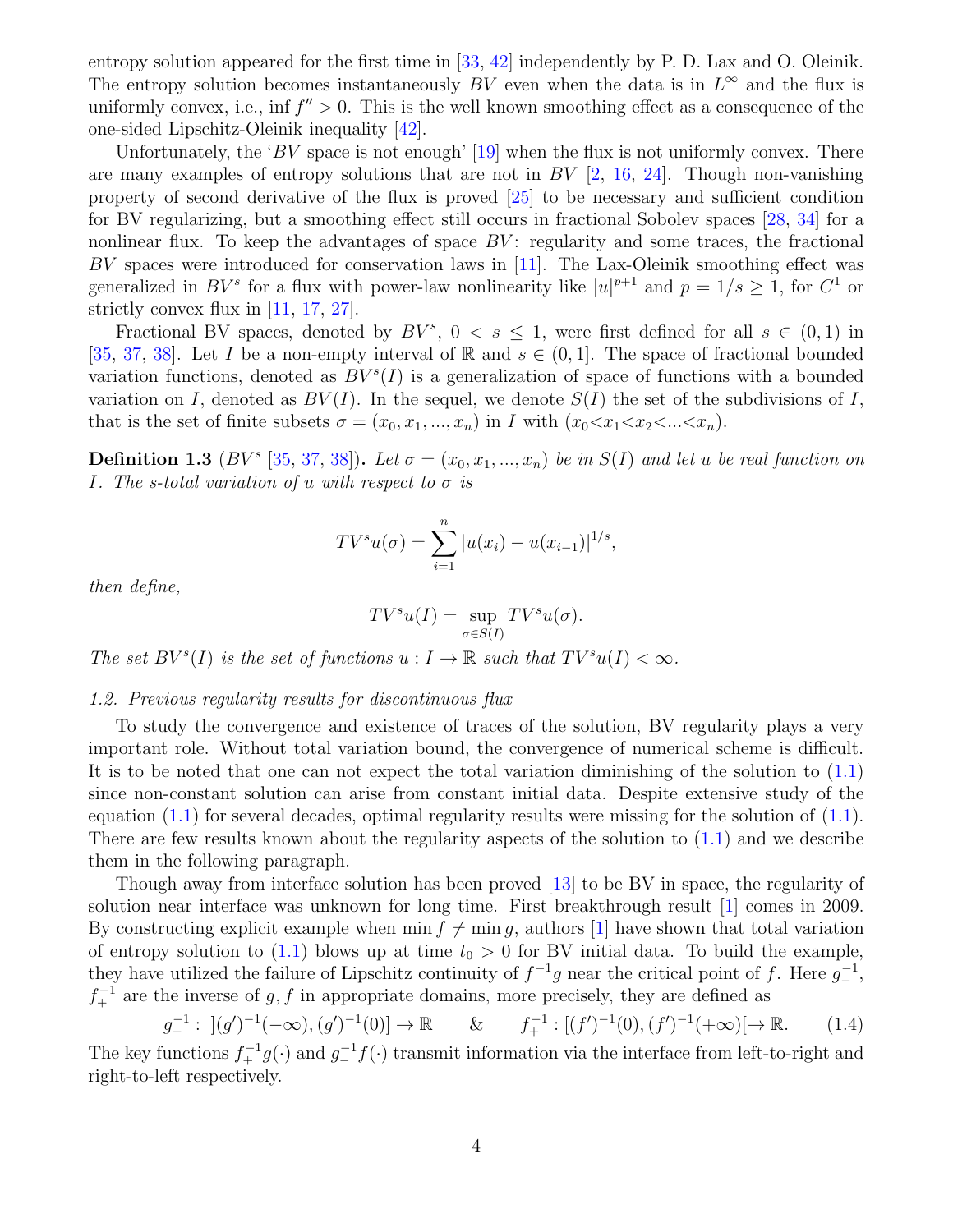On the other hand in [\[22](#page-29-5), [23](#page-29-14)] the author proved several regularity results. More surprisingly, the author showed that one can prove that solution of  $(1.1)$  belongs to BV if fluxes have the same minimum value, i.e., min  $f = f(\theta_f) = \min g = g(\theta_q)$ . The author also proved that if  $f(\theta_f) \neq g(\theta_q)$ and initial data is compactly supported then there exists a time  $T$  such that for all  $t > T$  solution of [\(1.1\)](#page-1-1) admits the BV regularity. The assumption of compact support can not be relaxed as it has been shown by example that there exists a sequence of time,  $T_n$ , for which the total variation of solution to  $(1.1)$  blows up.

Earlier referred publications have uniform convexity assumption on the fluxes, in [\[23\]](#page-29-14) it has been proved that even for non-uniform convex flux (but with a special structure when the flux losses its uniform convexity) any  $L^{\infty}$  initial data gives the solution which is  $BV_{loc}$  near the interface when the connection  $(A, B)$  as in [\[6\]](#page-28-2) are far from the critical point.

This discussion leads to conclude that working in the BV space setup is not enough for scalar conservation law with discontinuous flux  $(1.1)$ . Hence, working in larger space appears appropriate and we work in the space of functions of fractional bounded variation, denoted as  $BV^s$ , which is more generalised space than the BV space.

In the following subsection we discuss the questions which are answered in the present paper.

<span id="page-4-0"></span>1.3. Questions on the  $BV^s$  regularity for discontinuous flux

As we discussed so far, the entropy solution of  $(1.1)$  lacks the following properties:

- 1. If  $u_0 \in BV(\mathbb{R})$  then  $u(\cdot, t) \in BV(\mathbb{R})$ , for any  $t > 0$ .
- 2. If f, g are uniformly convex fluxes,  $\min f \neq \min g$  and  $u_0 \in L^{\infty}(\mathbb{R})$  then for any  $t > 0$ ,  $u(\cdot, t) \in BV_{\text{loc}}.$

<span id="page-4-1"></span>By motivating the subject on the basis of the above facts, we settle the following issues regarding regularity of the solution of  $(1.1)$ .

**Question 1.1.** Can we expect that for a well chosen  $0 < s \leq 1$ , if the given initial data belongs to  $BV^s$  then the solution of [\(1.1\)](#page-1-1) stays in  $BV^s$ ?

Question 1.2. Can we expect that for any  $0 < s \leq 1$  there exists  $0 < s_1$  such that if the given initial data belongs to  $BV^s$  then the solution of  $(1.1)$  belongs to  $BV^{s_1}$ ?

In particular, when  $u_0$  is in  $BV = BV^1$ ,  $s = 1$ , in which  $BV^{s_1}$ ,  $0 < s_1 \leq 1$ , is the solution?

Question 1.3. What is the Lax-Oleinik type regularizing effect, for uniformly convex fluxes f and  $g$ ? In other words, does entropy solution of  $(1.1)$  belong to  $BV^s$  for some  $s \in (0,1)$  and for any given  $L^{\infty}$  initial data?

<span id="page-4-2"></span>Question 1.4. Can we choose  $0 < s < 1$  sharply and an initial data  $u_0 \in BV^s$  space for which the generalized total variation blows up for the corresponding solution of  $(1.1)$ ?

We are able to answer all questions [1.1](#page-4-1)[-1.4](#page-4-2) affirmatively under certain assumptions on the fluxes  $f, g$ . We then show by counter-examples that the assumptions of our main results are optimal. Moreover, we provide explicit estimates of s-total variation of the solution with respect to time variable t with some sufficient conditions on initial data.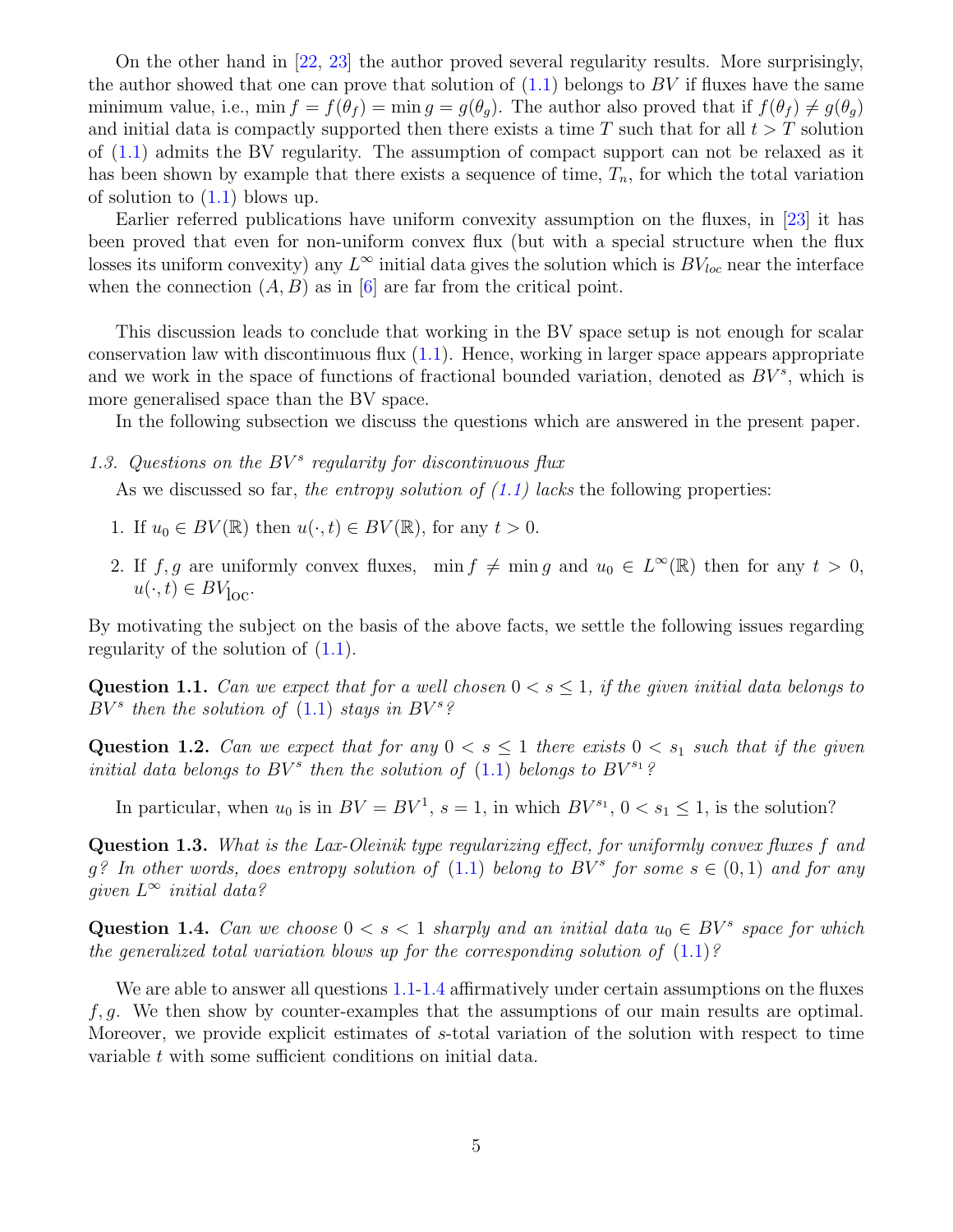## <span id="page-5-0"></span>2. Main Results

Throughout the paper, f and g are  $C^1$  strictly convex functions admitting a critical point. Let  $\theta_f$  and  $\theta_g$  be the unique critical points of f and g respectively, i.e.,  $f'(\theta_f) = 0$  and  $g'(\theta_g) = 0$ and  $g^{-1}$ ,  $f^{-1}$  denote the inverse of g, f for domain where  $g'(u) \leq 0$  and  $f'(u) \geq 0$  respectively. Notice that the existence of a minimum for  $f$  and  $g$  are always assumed in this paper as it allows the critical behaviour of admissible solution. If  $f$  and  $q$  have no minimum but both are strictly increasing or decreasing, the situation is simpler  $[1]$ . Thus, throughout the paper, it is assumed that,

<span id="page-5-1"></span>
$$
f(\theta_f) = \min f \neq \min g = g(\theta_g). \tag{2.1}
$$

In the best case when f and g are uniformly convex and  $(2.1)$  is satisfied, we obtain a smoothing in  $BV^{1/2}$  instead of  $BV$ .

In the non uniformly convex case the situation is worse. The smoothing depends on the nonlinear flatness of the fluxes. Let us introduce the following non-degeneracy flux condition which is a power-law degeneracy condition [\[11\]](#page-28-8), there exist two numbers  $p \geq 1$ ,  $q \geq 1$ , such that, for any compact set K, there exist positive numbers  $C_1, C_2$  such that for all  $u \neq v, u, v \in K$ ,

<span id="page-5-3"></span>
$$
\frac{|f'(u) - f'(v)|}{|u - v|^p} > C_1 > 0 \quad \text{and} \quad \frac{|g'(u) - g'(v)|}{|u - v|^q} > C_2 > 0. \tag{2.2}
$$

For  $p = 1$  this is the classical uniformly convex condition for f and for  $p > 1$  it corresponds to a less nonlinear convex flux like  $f(u) = |u|^{p+1}$ .

An interesting subcase is when the loss of uniform convexity of the fluxes occurs only at the minimum. That is, if f belongs to  $C^2$  that convex power laws,  $f(u) = |u|^{p+1}$ ,  $p > 1$  are the typical example. The same assumption can be made for the other flux  $q$ .

<span id="page-5-5"></span><span id="page-5-2"></span>
$$
f''
$$
,  $g''$  vanish only at  $\theta_f$  and  $\theta_g$  respectively. (2.3)

The assumption  $(2.3)$  combined with the previous one  $(2.2)$  is also called the *restricted non*degeneracy condition and the fluxes, restricted fluxes. In the subcase  $(2.3)$  both satisfied by f and g, stronger results are obtained and first presented in following Theorem [2.1](#page-5-4) for an  $L^{\infty}$  initial data and Theorem [2.2](#page-6-0) for a  $BV^s$  initial data. Two quantities are fundamental to express the fractional regularity of the solutions,  $\gamma$  and  $\nu$ ,

$$
\gamma = \begin{cases} \frac{1}{q+1} & \text{if } \min f < \min g, \\ \frac{1}{p+1} & \text{if } \min f > \min g. \end{cases} \tag{2.4}
$$

The constant  $\gamma \leq 1/2$  can be understood as a loss of regularity due to the interface and  $\nu \leq 1$ as the smoothing effect outside the interface. More precisely,  $\gamma$  comes from the singular mapping technique as explained in following remark.

**Remark 2.1.** Let f and g be the fluxes satisfying the non-degeneracy condition [\(2.2\)](#page-5-3) and  $f(\theta_f) \neq$  $g(\theta_g)$ . Then one of  $f_+^{-1}g(\cdot)$  and  $g_-^{-1}f(\cdot)$  is Lipschitz continuous and the other one is Hölder continuous with exponent  $\gamma$  depending on p, q from the non-degeneracy condition [\(2.2\)](#page-5-3) and given by [\(2.4\)](#page-5-5). The proof of the above fact is done in Lemma [A.3.](#page-24-0)

<span id="page-5-4"></span>Theorem 2.1 (Smoothing effect for restricted nonlinear fluxes and  $L^{\infty}$  initial data). Let f and g be two  $C^2$  fluxes satisfying the restricted non-degeneracy condition  $f(\theta_f) \neq g(\theta_g)$  $(2.1)$ ,  $(2.2)$  and  $(2.3)$ . Let  $u(\cdot, t)$  be the entropy solution of  $(1.1)$  corresponding to an initial data  $u_0 \in L^{\infty}(\mathbb{R})$ . Then,  $u(\cdot,t) \in BV^{s}(-M,M)$  for each  $t > 0$ ,  $M > 0$ , where s is determined as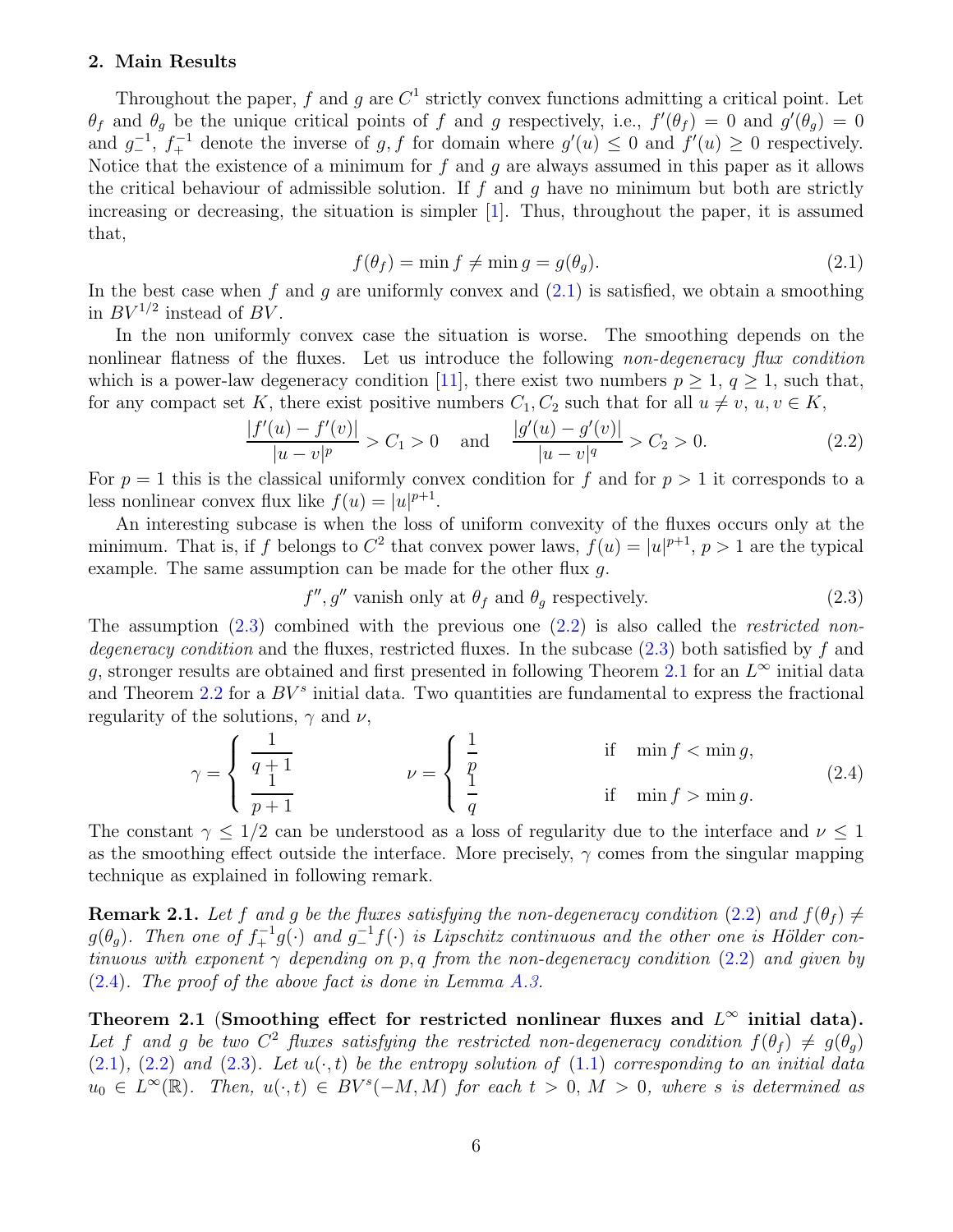follows

<span id="page-6-2"></span>
$$
s = \min(\gamma, \nu) \tag{2.5}
$$

and the following estimate holds with a positive constant  $C_{f,g,\|u_0\|_{\infty}}$  depending only on the fluxes and the range of the initial data,

$$
TV^s(u(\cdot,t),[-M,M]) \leq C_{f,g,\|u_0\|_{\infty}} + 3(2||u_0||_{\infty})^{1/s} + \frac{C_{f,g,\|u_0\|_{\infty}}M}{t}.
$$
\n(2.6)

Remark 2.2 (Uniform convex fluxes and  $BV^{1/2}$ ). If the fluxes f and g are uniformly convex then the solution belongs to  $BV^{1/2}$ . So even for the uniformly convex case the solution goes into a fractional BV space.

Hence in the following theorem for  $BV^s$  initial data,  $0 < s \leq 1$  the previous result states as follow. Indeed, previous Theorem [2.1](#page-5-4) can be seen as a limiting case of following Theorem [2.2](#page-6-0) with  $s = 0$  and stating  $BV^0 = L^{\infty}$ .

<span id="page-6-0"></span>Theorem 2.2 (Smoothing effect for restricted nonlinear fluxes and  $BV^s$  initial data). Let f and g be two  $C^2$  fluxes such that  $f(\theta_f) \neq g(\theta_g)$  and fluxes satisfy the restricted non-degeneracy condition [\(2.2\)](#page-5-3) and [\(2.3\)](#page-5-2). Let  $u(\cdot, t)$  be the entropy solution of [\(1.1\)](#page-1-1) corresponding to an initial data  $u_0 \in BV^{s}(\mathbb{R})$  for  $s \in (0,1)$ . Then,  $u(\cdot,t) \in BV^{s_1}(-M,M)$  for each  $t > 0$ ,  $M > 0$  with

$$
s_1 := \min\{\gamma, \max\{\nu, s\}\}\tag{2.7}
$$

the following estimate holds with a positive constant  $C_{f,g,||u_0||_{\infty}}$  depending only on fluxes and the range of the initial data and a constant  $D > 0$ ,

$$
TV^{s_1}(u(\cdot,t),[-M,M]) \leq C_{f,g,\|u_0\|_{\infty}} + \frac{C_{f,g,\|u_0\|_{\infty}}M}{t} + 2\left\|2u_0\right\|_{\infty}^{\frac{1}{s_1}} + D \cdot TV^s(u_0). \tag{2.8}
$$

<span id="page-6-1"></span>We note that the assumption on vanishing points of  $f'', g''$  is restrictive. We can relax this assumption at the cost of smaller  $s_1$ . More precisely, we have the following result.

Theorem 2.3 (Smoothing effect for  $L^{\infty}$  initial data). Let f and g be two  $C^2$  fluxes such that  $f(\theta_f) \neq g(\theta_q)$  satisfying the non-degeneracy condition [\(2.2\)](#page-5-3) with exponent p, q respectively. Let  $u(\cdot,t)$  be the entropy solution of  $(1.1)$  corresponding to an initial data  $u_0 \in L^{\infty}(\mathbb{R})$ . Then, for each  $t > 0, M > 0$  and there exists positive constant  $C_{f,g,||u_0||_{\infty}}$  such that

$$
TV^s(u(\cdot,t),[-M,M]) \leq C_{f,g,\|u_0\|_{\infty}} + 3(2||u_0||_{\infty})^{1/s} + \frac{C_{f,g,\|u_0\|_{\infty}}M}{t}
$$

where s is determined as follows

$$
s = \gamma \nu. \tag{2.9}
$$

**Theorem 2.4.** With the same assumption as Theorem [2.3,](#page-6-1) if  $u_0 \in BV^{s_0}$ . Then,  $u(\cdot, t) \in BV^{s_2}$ and there exists positive constants  $C_{f,g,||u_0||_{\infty}}$  and D such that

$$
TV^{s_2}(u(\cdot,t),[-M,M]) \leq C_{f,g,\|u_0\|_{\infty}} + \frac{C_{f,g,\|u_0\|_{\infty}}M}{t} + 2\left\|2u_0\right\|_{\infty}^{\frac{1}{s_2}} + D \cdot TV^{s_0}(u_0),\tag{2.10}
$$

where,

$$
s_2 = \gamma \max(s_0, \nu). \tag{2.11}
$$

In general, away from the interface, the expected fractional regularity is  $\min(1/p, 1/q)$  [\[11](#page-28-8)] which is always bigger than s in  $(2.5)$ . In particular, near the interface, for BV initial data, a BV regularity for the entropy solution cannot be expected [\[1](#page-28-3)]. At most, a  $BV^{1/2}$  regularity is possible.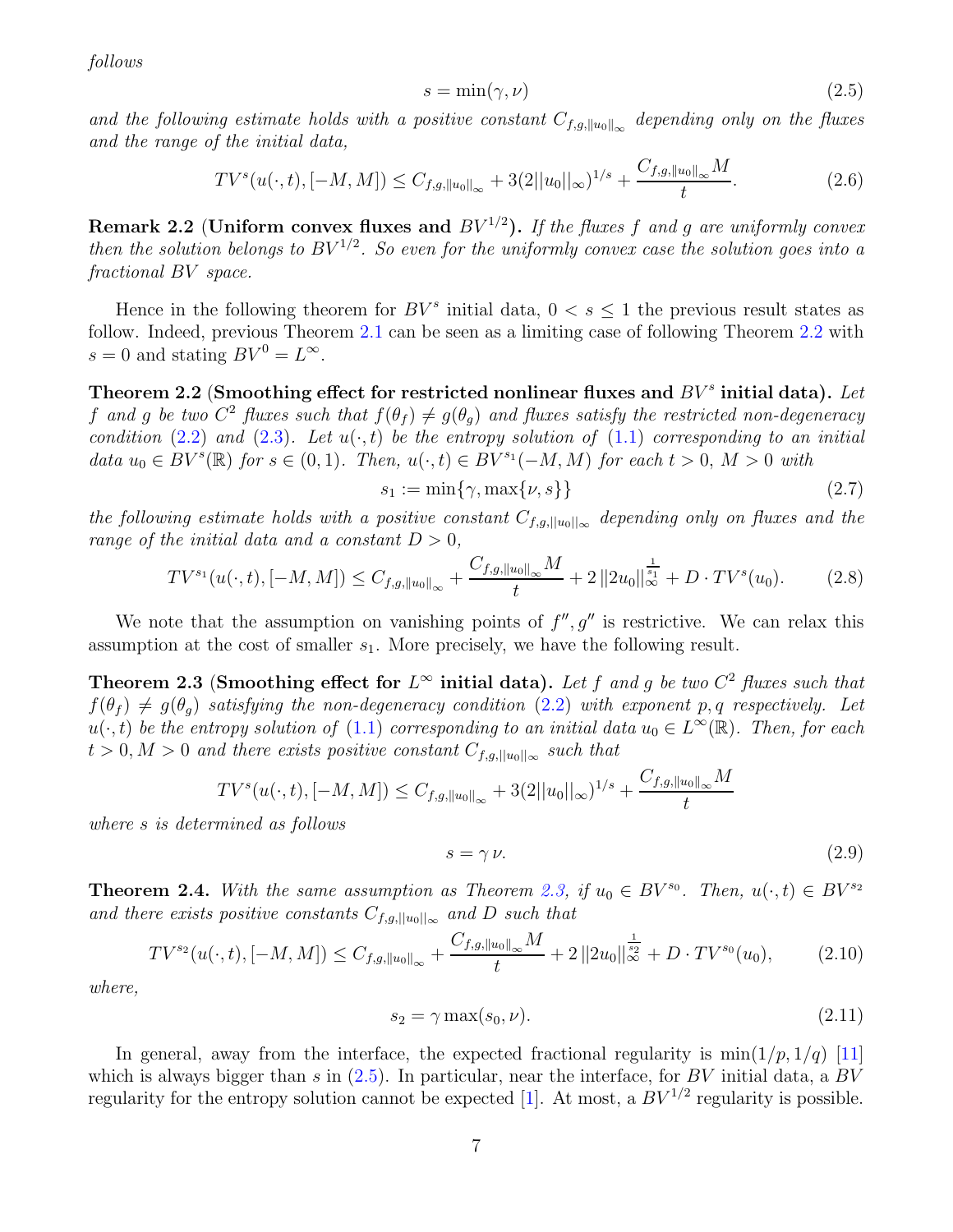Getting BV regularity of entropy solution can be impossible near the interface. The situation is better far from the interface.

<span id="page-7-0"></span>Far from the interface, the constant  $\gamma$  plays no role. The following theorem gives estimates which are sharp for small time.

**Theorem 2.5 (Regularity outside the interface).** Let f and g be the fluxes with  $f(\theta_f) \neq g(\theta_q)$ . Let  $u(\cdot,t)$  be the entropy solution of [\(1.1\)](#page-1-1) corresponding to an initial data  $u_0 \in BV^{s}(\mathbb{R})$  for  $s \in (0, 1)$ . Then the following holds.

1. If f, g satisfies [\(2.2\)](#page-5-3) with exponent p, q respectively, for any  $t > 0$ ,  $\epsilon > 0$ , then there exists a constant  $C_{f,g,||u_0||_{\infty}}>0$ 

$$
TV^{s_1}(u(\cdot,t), (-\infty, \epsilon] \cup [\epsilon, \infty)) \le \frac{C_{f,g, \|u_0\|_{\infty}}t}{\epsilon} + 2TV^{s_1}(u_0) + 2(2||u_0||_{\infty})^{1/s_1}
$$
(2.12)

 $for s_1 = \min\{p^{-1}, q^{-1}, s\}.$ 

2. If we assume [\(2.3\)](#page-5-2) that  $f'', g''$  vanish only at  $\theta_f$  and  $\theta_g$  respectively then we have

$$
TV^{s}(u(\cdot,t),(-\infty,\epsilon] \cup [\epsilon,\infty)) \leq \frac{C_{f,g,\|u_{0}\|_{\infty}}}{\min\{f''(v);[(f')^{-1}(\epsilon/t),S_{f,g,\|u_{0}\|_{\infty}}]\}}\frac{t}{\epsilon} + TV^{s}(u_{0}) + \frac{C_{f,g,\|u_{0}\|_{\infty}}}{\min\{g''(v);[-S_{f,g,\|u_{0}\|_{\infty},(g')^{-1}(-\epsilon/t)]\}}\frac{t}{\epsilon} + 2(2||u_{0}||_{\infty})^{1/s}
$$
\n(2.13)

for any  $t > 0, \epsilon > 0$  where  $S_{f,g,\|u_0\|_{\infty}}$  is defined as

$$
S_{f,g,\|u_0\|_{\infty}} = \max \left\{ \|u_0\|_{\infty}, \sup_{|v| \le \|u_0\|_{\infty}} |f_+^{-1}(g(v))|, \sup_{|v| \le \|u_0\|_{\infty}} |g_-^{-1}(f(v))| \right\}.
$$

Remark 2.3. All the regularity results in Theorems [2.1,](#page-5-4) [2.2,](#page-6-0) [2.3,](#page-6-1) [2.5](#page-7-0) are extendable to fractional Sobolev space  $W^{s,p}$  with the same exponent s, up to any  $\varepsilon > 0$ , thanks to the embedding  $BV^s \subset$  $W^{s-\varepsilon,1/s}$  for all  $\varepsilon \in (0,s)$  [\[11](#page-28-8)].

Now we discuss about the optimality result. The assumption  $\min f \neq \min g$  forbids the favourable case  $f = g$ , that is without interface. Here, the optimality of Theorem [2.2](#page-6-0) is proved in the best case with uniformly convex fluxes. For this purpose examples are built with the optimal regularity and not more up. The same construction is valid with a power law on one side of the interface. These examples highlight the sharpness of Theorem [2.2.](#page-6-0)

<span id="page-7-1"></span>Theorem 2.6 (Blow-up for critical  $BV^s$  semi-norms). Let  $p \geq 1$  and  $\epsilon > 0$ . Then there exists fluxes f, g and an initial data  $u_0 \in BV(\mathbb{R})$  such that

- 1. the flux f satisfies the non-degeneracy condition  $(2.2)$  with exponent p,
- 2. the function g is uniformly convex,
- 3. the corresponding entropy solution  $u(\cdot,T) \notin BV_{loc}^{s}(\mathbb{R})$  for some  $T > 0$  and  $s = \frac{1}{T-1}$  $p+1$  $+$   $\epsilon$ .

The proof of Theorem [2.6](#page-7-1) is postponed in Section [5](#page-21-0) and [Appendix C.](#page-26-1)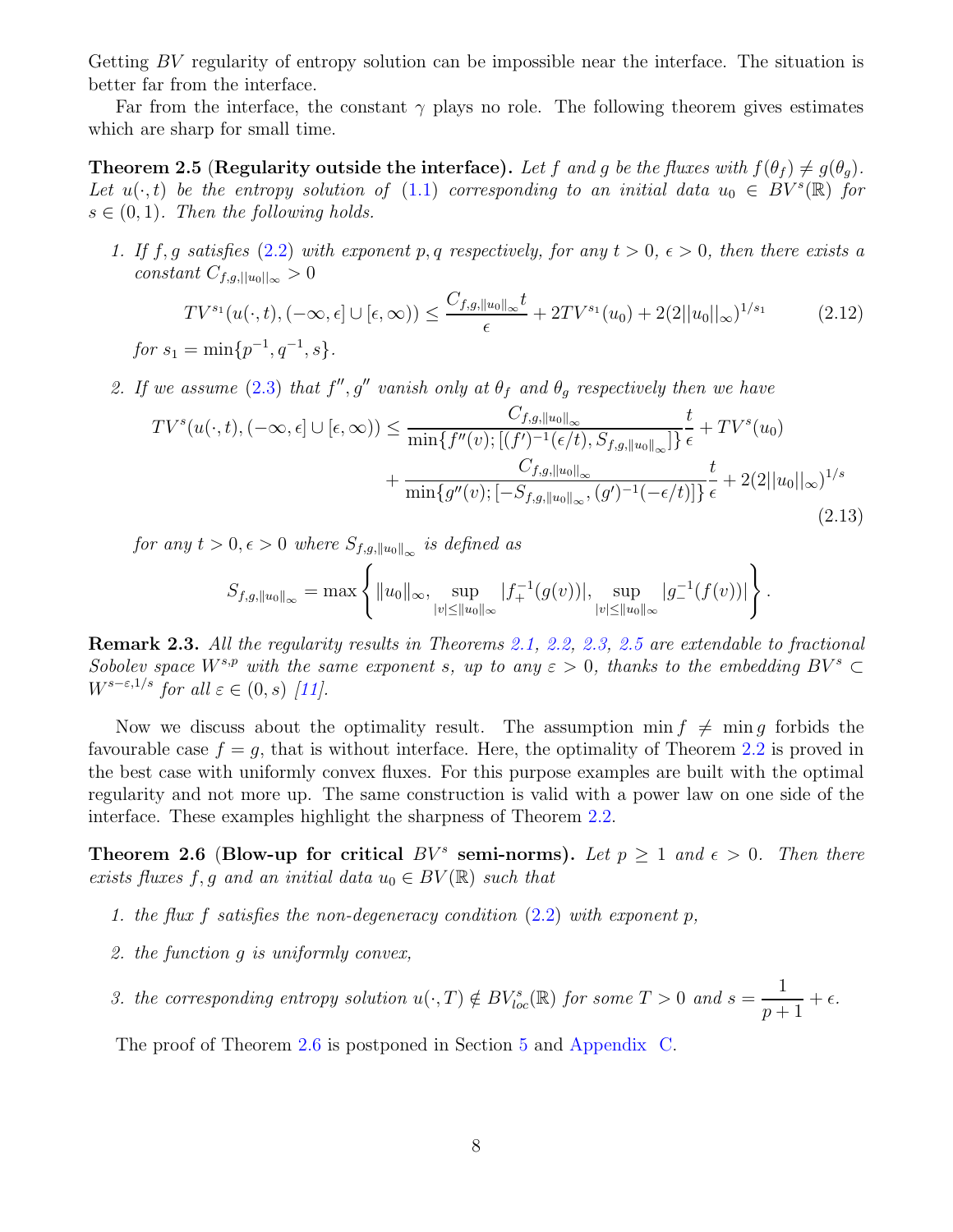### <span id="page-8-0"></span>3. Preliminaries

The fundamental paper used here is [\[7\]](#page-28-0) where Adimurthi and Gowda settled an important foundation of the theory on scalar conservation laws with an interface and two convex fluxes. In this paper the author proposed the natural entropy condition  $(1.3)$  at the interface which means that no information comes only from the interface but crosses or go towards the interface. Such entropy condition is in the spirit of Lax-entropy conditions for shock waves. To make this paper self-contained, we recall some definitions and results.

<span id="page-8-1"></span>The following theorem can be found in [\[7\]](#page-28-0) Lemma 4.9 at page 51. It is a Lax-Oleinik or Lax-Hopf formula for the initial value problem  $(1.1)$ .

**Theorem 3.1** ([\[7](#page-28-0)]). Let  $u_0 \in L^{\infty}(\mathbb{R})$ , then there exists the entropy solution  $u(\cdot, t)$  of [\(1.1\)](#page-1-1) corresponding to an initial data  $u_0$ . Furthermore, there exist Lipschitz curves  $R_1(t) \ge R_2(t) \ge 0$  and  $L_1(t) \leq L_2(t) \leq 0$ , monotone functions  $z_{\pm}(x,t)$  non-decreasing in x and non-increasing in t and  $t_{\pm}(x, t)$  non-increasing in x and non-decreasing in t such that the solution  $u(x, t)$  can be given by the explicit formula for almost all  $t > 0$ ,

$$
u(x,t) = \begin{cases} (f')^{-1} \left( \frac{x - z_+(x,t)}{t} \right) & \text{if } x \ge R_1(t), \\ (f')^{-1} \left( \frac{x}{t - t_+(x,t)} \right) & \text{if } 0 \le x < R_1(t), \\ (g')^{-1} \left( \frac{x - z_-(x,t)}{t} \right) & \text{if } x \le L_1(t), \\ (g')^{-1} \left( \frac{x}{t - t_-(x,t)} \right) & \text{if } L_1(t) < x < 0. \end{cases}
$$

Furthermore, if  $f(\theta_f) \geq g(\theta_q)$  then  $R_1(t) = R_2(t)$  and if  $f(\theta_f) \leq g(\theta_q)$  then  $L_1(t) = L_2(t)$ . We also have only three cases and following formula to compute the solution:

**Case 1:**  $L_1(t) = 0$  and  $R_1(t) = 0$ ,

$$
u(x,t) = \begin{cases} u_0(z_+(x,t)) & \text{if } x > 0, \\ u_0(z_-(x,t)) & \text{if } x < 0. \end{cases}
$$

**Case 2:**  $L_1(t) = 0$  and  $R_1(t) > 0$ , then

$$
u(x,t) = \begin{cases} f_+^{-1}g(u_0(z_+(x,t))) & \text{if } 0 < x < R_2(t), \\ f_+^{-1}g(\theta_g) & \text{if } R_2(t) \le x \le R_1(t), \\ u_0(z_-(x,t)) & \text{if } x < 0. \end{cases}
$$

**Case 3:**  $L_1(t) < 0$ ,  $R_1(t) = 0$ , then

$$
u(x,t) = \begin{cases} g_{-}^{-1}f(u_0(z_{-}(x,t))) & \text{if } L_2(t) < x < 0, \\ u_0(z_{-}(x,t)) & \text{if } x \le L_1(t), \\ g_{-}^{-1}f(\theta_f) & \text{if } L_1(t) < x < L_2(t). \end{cases}
$$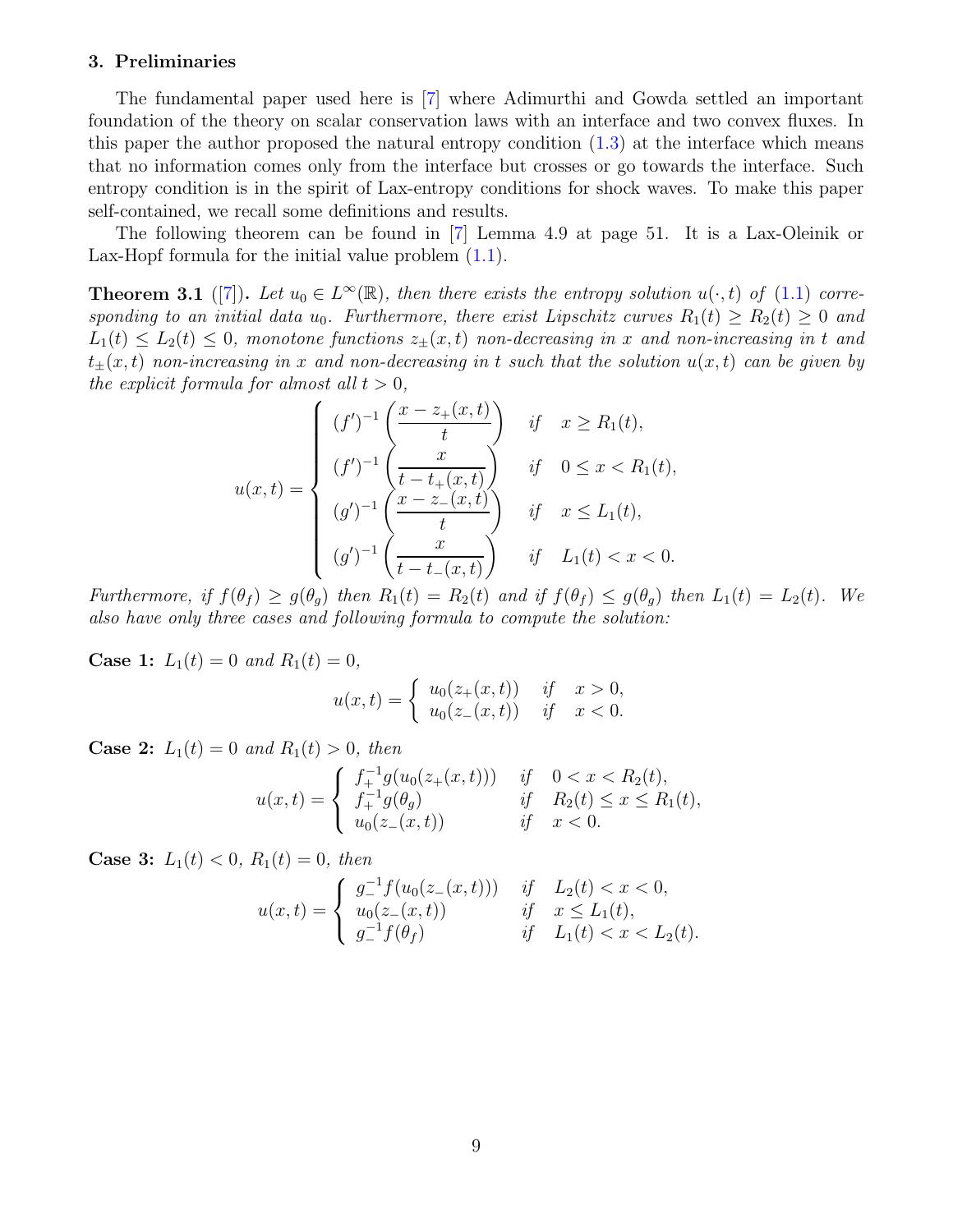

Figure 1: An illustration of solution for **[Case 2](#page-8-1)** and  $L_i(t)$  and  $R_i(t)$  curves

There is a maximum principle for such entropy solutions, but more complicate than for  $f = g$ ,

<span id="page-9-1"></span>
$$
||u||_{\infty} \leq \max\left(||u_0||_{\infty}, \sup_{|v| \leq ||u_0||_{\infty}} |f_+^{-1}(g(v))|, \sup_{|v| \leq ||u_0||_{\infty}} |g_-^{-1}(f(v))|\right) =: S_{f,g,||u_0||_{\infty}}.
$$
\n(3.1)

Figure 2: Illustration of the fluxes

Without loss of generality, as it is shown in the Figure [3,](#page-9-1) we can assume that  $\min f < \min g$  for the proofs of all main results below. This choice inforces the values of the entropy solution at the interface being outside  $(\tilde{\theta}_f, \bar{\theta}_f)$ . Thus the function f' is far from 0 at the interface. Moreover, the function  $f'^{-1}$  is Lipschitz outside  $(\tilde{\theta}_f, \bar{\theta}_f)$ . For restricted fluxes the function  $f_+^{-1}$  is also Lipschitz outside  $(\tilde{\theta}_f, \bar{\theta}_f)$ . The Figure [3](#page-9-1) illustrate that singular maps  $f_+^{-1}g$  and  $g_-^{-1}f$  are Lipschitz and Hölder continuous respectively which are proved in [Appendix A,](#page-23-0) Lemma [A.3.](#page-24-0)

#### <span id="page-9-0"></span>4. Proof of main results

This long section is devoted to prove the fractional BV regularity of the entropy solution depending on the degeneracy of the fluxes. A key point is first to estimate the regularity of the traces at the interface. In the next subsection [4.1](#page-10-0) we start to study the fractional regularity in a favourable case when the traces at the interface are not near the critical values  $\theta_f$  or  $\theta_g$ . Spatial  $BV^s$  estimates for trace values issued from the interface is studied in Subsection [4.2.](#page-11-0) Moreover, only traces issuing from the initial data are considered. The crossing of the interface is studied later in Subsection [4.3.](#page-13-0)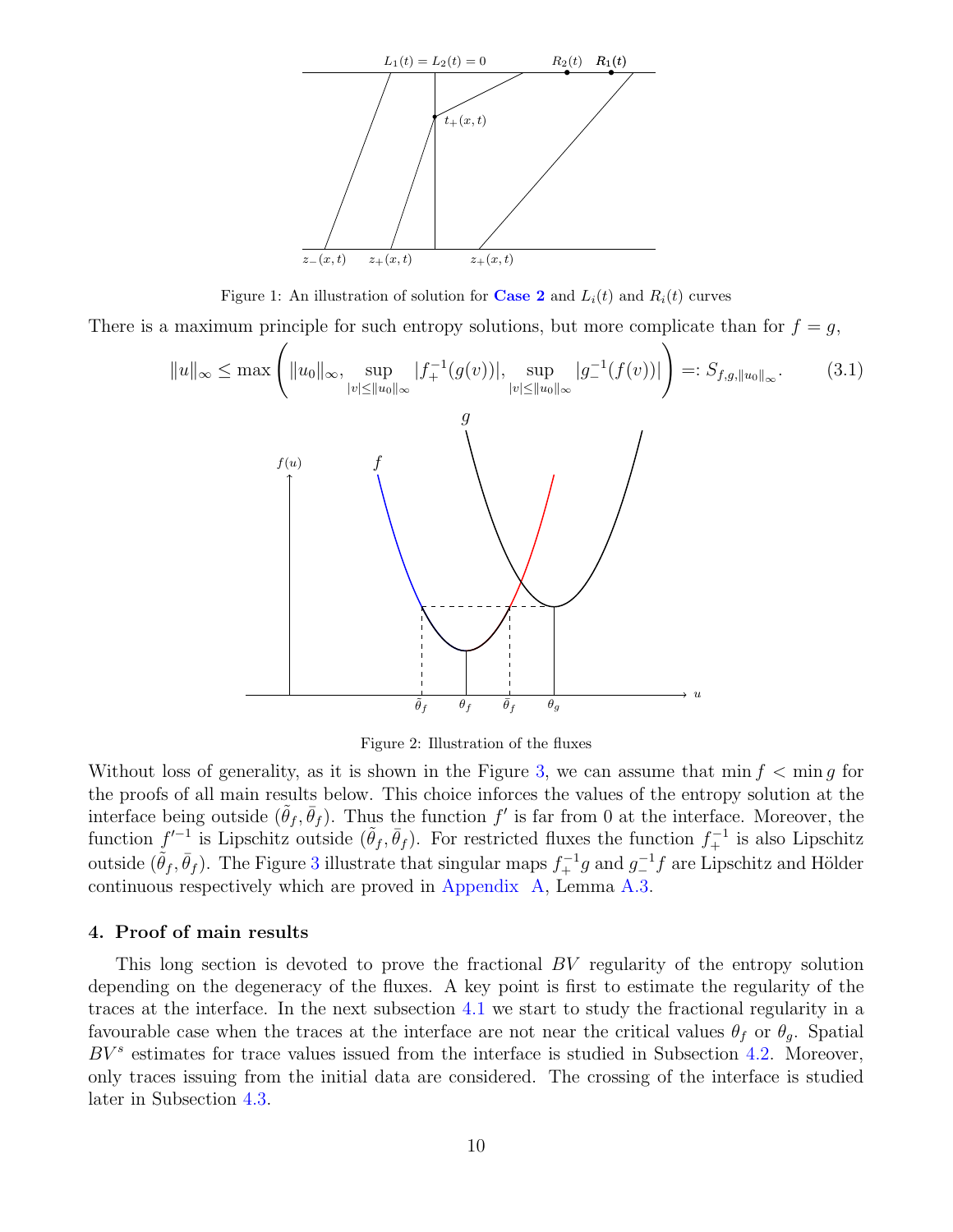<span id="page-10-0"></span>4.1. Regularity when traces are far from critical values

<span id="page-10-3"></span>We first prove fractional BV estimates when the traces at  $x = 0$  are far from the critical values  $\theta_f$  or  $\theta_g$ .

**Lemma 4.1** (Fractional BV estimate for the traces of the solution). Let f, g be satisfying  $(2.2)$ with exponents p, q respectively. Let  $0 < a < b < \infty$ . Then the following holds:

1. If  $u(0-,t) > \theta_q$  for a.e.  $t \in (a, b)$ , then we have

<span id="page-10-1"></span>
$$
TV^{\frac{1}{q}}(u(0-,\cdot),(a,b)) \le C_g \frac{b}{a},\tag{4.1}
$$

where  $C_q > 0$  is constant depending only on g.

2. If  $u(0+, t) < \theta_f$  for a.e.  $t \in (a, b)$ , then we have

<span id="page-10-2"></span>
$$
TV^{\frac{1}{p}}(u(0+,\cdot),(a,b)) \le C_f \frac{b}{a},\tag{4.2}
$$

where  $C_f > 0$  is a constant depending on f.

*Proof.* Since  $u(0-,t) > \theta_g$  and  $g' \geq 0$  on  $(\theta_g, +\infty)$  the value of the left trace comes from the left. From Theorem [3.1,](#page-8-1)  $u(0-,t) = (g')^{-1} \left( \frac{-z_-(0-,t)}{t} \right)$ t  $\setminus$ for  $t \in (a, b)$  where  $t \mapsto z_-(0-, t)$  is non-increasing. Since g satisfies the non-degeneracy condition  $(2.2)$ , from Lemma [A.1](#page-23-1)  $(g')^{-1}$  is a  $1/q$ -Hölder function and there exists a constant  $H_g$  such that

$$
|u(0-,t_1)-u(0-,t_2)| \leq H_g \left| \frac{z_-(0-,t_1)}{t_1} - \frac{z_-(0-,t_2)}{t_2} \right|^{\frac{1}{q}}.
$$

We observe that

$$
\left|\frac{z_{-}(0-,t_1)}{t_1} - \frac{z_{-}(0-,t_2)}{t_2}\right| \leq |z_{-}(0-,t_1)| \left|\frac{1}{t_1} - \frac{1}{t_2}\right| + \frac{1}{t_2} |z_{-}(0-,t_1) - z_{-}(0-,t_2)|.
$$

For any partition  $a \leq t_1 < t_2 < \cdots < t_m \leq b$ ,

$$
\sum_{j=1}^{m-1} |u(0-,t_j) - u(0-,t_{j+1})|^q
$$
\n
$$
\leq H_g^q \sum_{j=1}^{m-1} \left[ |z_-(0-,t_j)| \left| \frac{1}{t_j} - \frac{1}{t_{j+1}} \right| + \frac{1}{t_{j+1}} |z_-(0-,t_j) - z_-(0-,t_{j+1})| \right] \right]
$$
\n
$$
\leq H_g^q \left[ |z_-(0-,b)| \sum_{j=1}^{m-1} \left| \frac{1}{t_j} - \frac{1}{t_{j+1}} \right| + \frac{1}{a} \sum_{i=1}^{m-1} |z_-(0-,t_j) - z_-(0-,t_{j+1})| \right]
$$
\n
$$
\leq H_g^q \left[ \frac{|z_-(0-,b)| (b-a)}{ab} + \frac{|z_-(0-,a) - z_-(0-,b)|}{a} \right].
$$

Since  $|z_{-}(0-, a) - z_{-}(0-, b)| \le |z_{-}(0-, b)|$  and  $b - a \le b$  we have,

$$
\sum_{j=1}^{m-1} |u(0-,t_j) - u(0-,t_{j+1})|^q \le 2H_g^q \frac{|z_-(0-,b)|}{a}.
$$

From finite speed of propagation we have  $|z(0-, b)| \leq M_g b$  where  $K_{f,g, ||u_0||_{\infty}} = \sup\{|g'(v)|; |v| \leq$  $||u_0||_{\infty}$  }. Hence, we get a new constant  $C_g$ 

$$
\sum_{j=1}^{m-1} |u(0-,t_j) - u(0-,t_{j+1})|^q \le C_g \frac{b}{a}.
$$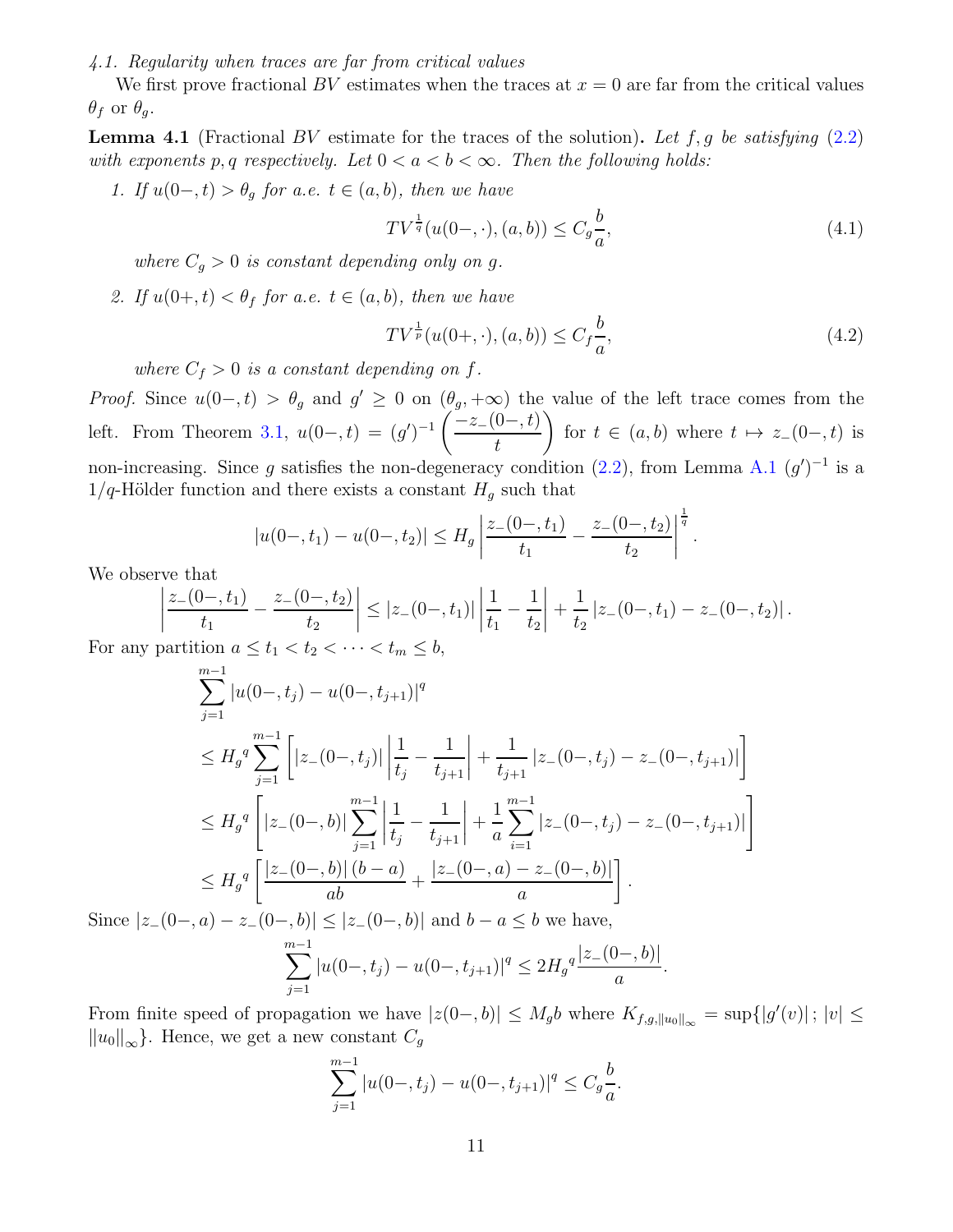This proves  $(4.1)$ . Similarly, we can prove the  $(4.2)$ .

<span id="page-11-1"></span>Better fractional BV estimates for the traces of the solution are available for less singular fluxes.

**Lemma 4.2** (Fractional BV estimate for traces away from critical values). Let  $r > 0$  and f, g be satisfying [\(2.2\)](#page-5-3) with exponent p, q respectively. Let  $0 < a < b < \infty$ .

1. If  $u(0-,t) \geq \theta_g + r$  and g'' vanishes only at  $\theta_g$  [\(2.3\)](#page-5-2), then there exists a constant  $C_g > 0$ independent of r such that the following inequality holds,

<span id="page-11-2"></span>
$$
TV(u(0-, \cdot), (a, b)) \le \frac{C_g}{\min\{g''(v)|v \in [\theta_g + r, ||u_0||_{\infty}]\}} \frac{b}{a}.
$$
\n(4.3)

2. If  $u(0+,t) \leq \theta_f + r$  and f'' vanishes only at  $\theta_g$  [\(2.3\)](#page-5-2), then there exists a constant  $C_f > 0$ independent of r such that the following inequality holds,

<span id="page-11-3"></span>
$$
TV(u(0+,\cdot),(a,b)) \le \frac{C_f}{\min\{f''(v)|v \in [-||u_0||_{\infty}, \theta_f - r]\}} \frac{b}{a}.\tag{4.4}
$$

Lemma [4.2](#page-11-1) will be used later with constant r given by either  $\theta_f - \bar{\theta}_f$  or  $\bar{\theta}_f - \theta_f$  as shown in Figure [3.](#page-9-1) The fact that  $r$  is a positive constant is crucial to get uniform estimates later.

*Proof.* For any  $x, y \in \mathbb{R}$  consider

$$
|x - y| = |g'(g'^{-1}(x) - g'(g'^{-1}(y))| = g''(\xi) |g'^{-1}(x) - g'^{-1}(y)|,
$$
  
where  $\xi \in (x, y)$ . Now for (4.3), Theorem 3.1 gives,  $u(0-, t) = (g')^{-1} \left( \frac{-z - (0-, t)}{t} \right)$  for  $t \in (a, b)$ .

 $(a, b)$ t  $\frac{1}{2}$ where  $t \mapsto z_-(0-, t)$  is non-increasing. Thus,

$$
\begin{array}{rcl}\n\left|u(0-,t_1)-u(0-,t_2)\right| & = & \left|g'^{-1}\left(\frac{-z_-(0-,t_1)}{t_1}\right)-g'^{-1}\left(\frac{-z_-(0-,t_2)}{t_2}\right)\right| \\
& \leq & \min\{g''(v);v\in[\theta_g+r,\|u_0\|_{\infty}]\}^{-1}\left|\frac{z_-(0-,t_1)}{t_1}-\frac{z_-(0-,t_2)}{t_2}\right|\n\end{array}.
$$

Now the similar calculation as to prove  $(4.1)$  gives  $(4.3)$ . By similar arguments  $(4.4)$  can be proven for  $f$ .  $\Box$ 

# <span id="page-11-0"></span> $4.2.$  Spatial  $BV^s$  estimates for values originating from the interface

Now, far from the interface and restricted flux, when the values of the solution are far from the critical values of f and g, a  $BV$  estimate is available. The following inequality are also valid in  $BV^s$  for free and used later with other  $BV^s$  estimates.

<span id="page-11-4"></span>**Lemma 4.3** (BV and  $BV^s$  estimates for the solution). Let u be an entropy solution and  $R_1(t) > 0$ for some fixed  $t > 0$ . Let  $0 < a < b < R_1(t)$  and  $S_{f,g,\|u_0\|_{\infty}}$  be as in  $(3.1)$ . Let  $r > 0$ , f satisfies [\(2.2\)](#page-5-3) and f'' vanishes only on  $\theta_f$  [\(2.3\)](#page-5-2). If  $u(x,t) \geq \theta_f + r$  for  $a \leq x \leq b$ , then there exists a constant  $C_{f,g,\|u_0\|_{\infty}}>0$  such that

<span id="page-11-5"></span>
$$
TV^{s}(u(\cdot,t), [a,b]) \le \frac{C_{f,g,\|u_0\|_{\infty}}}{\min\{f''(v); v \in [\theta_f + r, S_{f,g,\|u_0\|_{\infty}}]\}^{\frac{1}{s}}}\left(\frac{t - t_{+}(b,t)}{t - t_{+}(a,t)}\right)^{\frac{1}{s}},\tag{4.5}
$$

for all  $0 < s \leq 1$ .

The same result holds for the left side of the interface as follows: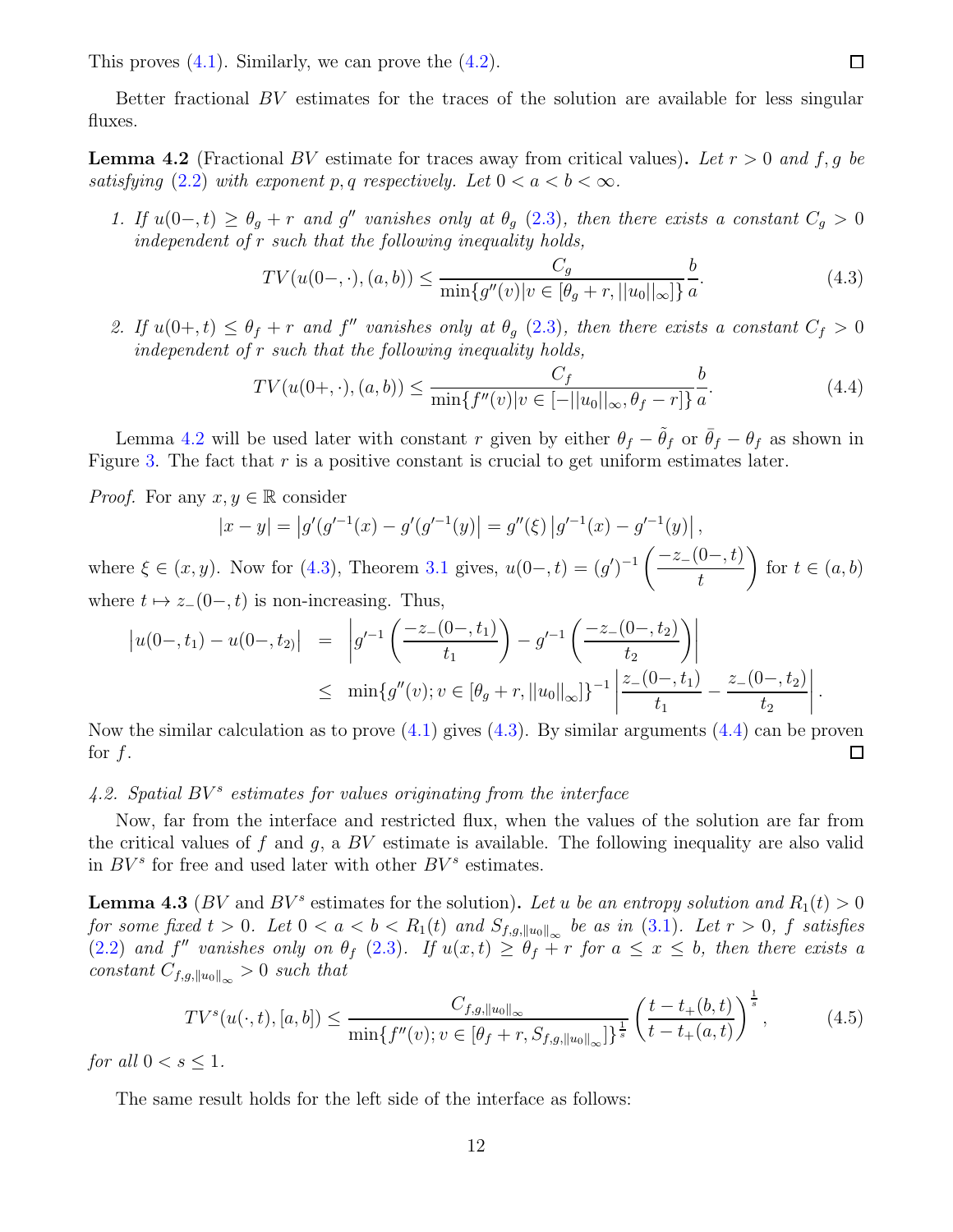**Lemma 4.4** (BV and  $BV^s$  estimate for the solution). Let u be an entropy solution and  $L_1(t) < 0$ for some  $t > 0$ . Let  $L_1(t) < a < b < 0$  and  $S_{f,g,\|u_0\|_{\infty}}$  be as in [\(3.1\)](#page-9-1). Let  $r > 0$ , flux  $g$  satisfies [\(2.2\)](#page-5-3) and g'' vanishes only on  $\theta_g$ . If  $u(x,t) \leq \theta_g - r$  for  $a \leq x \leq b$ , then there exists a constant  $C_{f,g,\|u_0\|_{\infty}}>0$  such that

$$
TV^{s}(u(\cdot,t), [a,b]) \le \frac{C_{f,g,\|u_0\|_{\infty}}}{\min\{g''(v); v \in [-S_{f,g,\|u_0\|_{\infty}}, \theta_g - r]\}^{\frac{1}{s}}} \left(\frac{t - t_{-}(b,t)}{t - t_{-}(a,t)}\right)^{\frac{1}{s}},
$$

for all  $0 < s \leq 1$ .

Proof. Theorem [3.1](#page-8-1) gives,

$$
u(x,t) = (f')^{-1} \left( \frac{x}{t - t_+(x,t)} \right) \text{ for } x \in (0, R_1(t)).
$$

Fix a partition  $a \leq x_1 < x_2 < \cdots < x_m \leq b$ . Then, as in the proof of inequality [\(4.3\)](#page-11-2), it follows,

$$
\sum_{j=1}^{m-1} |u(x_j, t) - u(x_{j+1}, t)|^{\frac{1}{s}} = \sum_{j=1}^{m-1} \left| (f')^{-1} \left( \frac{x_j}{t - t_+(x_j, t)} \right) - (f')^{-1} \left( \frac{x_{j+1}}{t - t_+(x_{j+1}, t)} \right) \right|^{\frac{1}{s}}
$$
  

$$
\leq \frac{1}{\min\{f''(v); v \in [\theta_f + r, S_{f,g, ||u_0||_\infty}]\}^{\frac{1}{s}}} \sum_{j=1}^{m-1} \left| \frac{x_j}{t - t_+(x_j, t)} - \frac{x_{j+1}}{t - t_+(x_{j+1}, t)} \right|^{\frac{1}{s}}
$$

.

We calculate

$$
\left| \frac{x_j}{t - t_+(x_j, t)} - \frac{x_{j+1}}{t - t_+(x_{j+1}, t)} \right| \leq |x_j| \left| \frac{1}{t - t_+(x_j, t)} - \frac{1}{t - t_+(x_{j+1}, t)} \right| + \frac{1}{t - t_+(x_{j+1}, t)} |x_j - x_{j+1}|
$$
  

$$
\leq b \left| \frac{1}{t - t_+(x_j, t)} - \frac{1}{t - t_+(x_{j+1}, t)} \right| + \frac{1}{t - t_+(a, t)} |x_j - x_{j+1}|.
$$

Hence, by the convexity yields,  $(a + b)^{\frac{1}{s}} \leq 2^{\frac{1-s}{s}} \left( a^{\frac{1}{s}} + b^{\frac{1}{s}} \right)$  and we get

$$
\sum_{j=1}^{m-1} \left| \frac{x_j}{t - t_+(x_j, t)} - \frac{x_{j+1}}{t - t_+(x_{j+1}, t)} \right|^{\frac{1}{s}} \n\leq \frac{1}{2^{\frac{s-1}{s}}} \left( \sum_{j=1}^{m-1} b^{\frac{1}{s}} \left| \frac{1}{t - t_+(x_j, t)} - \frac{1}{t - t_+(x_{j+1}, t)} \right|^{\frac{1}{s}} + \sum_{j=1}^{m-1} \frac{1}{(t - t_+(a, t))^{\frac{1}{s}}} |x_j - x_{j+1}|^{\frac{1}{s}} \right) \n\leq \frac{1}{2^{\frac{s-1}{s}}} \left( b^{\frac{1}{s}} \left| \frac{1}{t - t_+(a, t)} - \frac{1}{t - t_+(b, t)} \right|^{\frac{1}{s}} + \left( \frac{b - a}{t - t_+(a, t)} \right)^{\frac{1}{s}} \right) \n\leq 2^{\frac{1}{s}} \left( \frac{b}{t - t_+(a, t)} \right)^{\frac{1}{s}}.
$$

In the last step we have used  $b - a \leq b$  and  $(t - t_+(b, t)) - (t - t_+(a, t)) \leq t - t_+(b, t)$ . Note that  $b \leq K_{f,g,\|u_0\|_{\infty}}(t-t_+(b,t))$  where  $K_{f,g,\|u_0\|_{\infty}} = \sup\{|f'|;|v| \leq S_{f,g,\|u_0\|_{\infty}}\}$  where  $S_{f,g,\|u_0\|_{\infty}}$  is defined as in [\(3.1\)](#page-9-1).  $\Box$ 

<span id="page-12-0"></span>The following lemma deals with spatial regularity of the entropy solution for the right side of the interface. Inequality [\(4.5\)](#page-12-0) does not used the restricted non-degeneracy condition.

**Lemma 4.5.** Let u be an entropy solution and  $R_1(t) > 0$  for some fixed  $t > 0$ . Let  $0 < a < b <$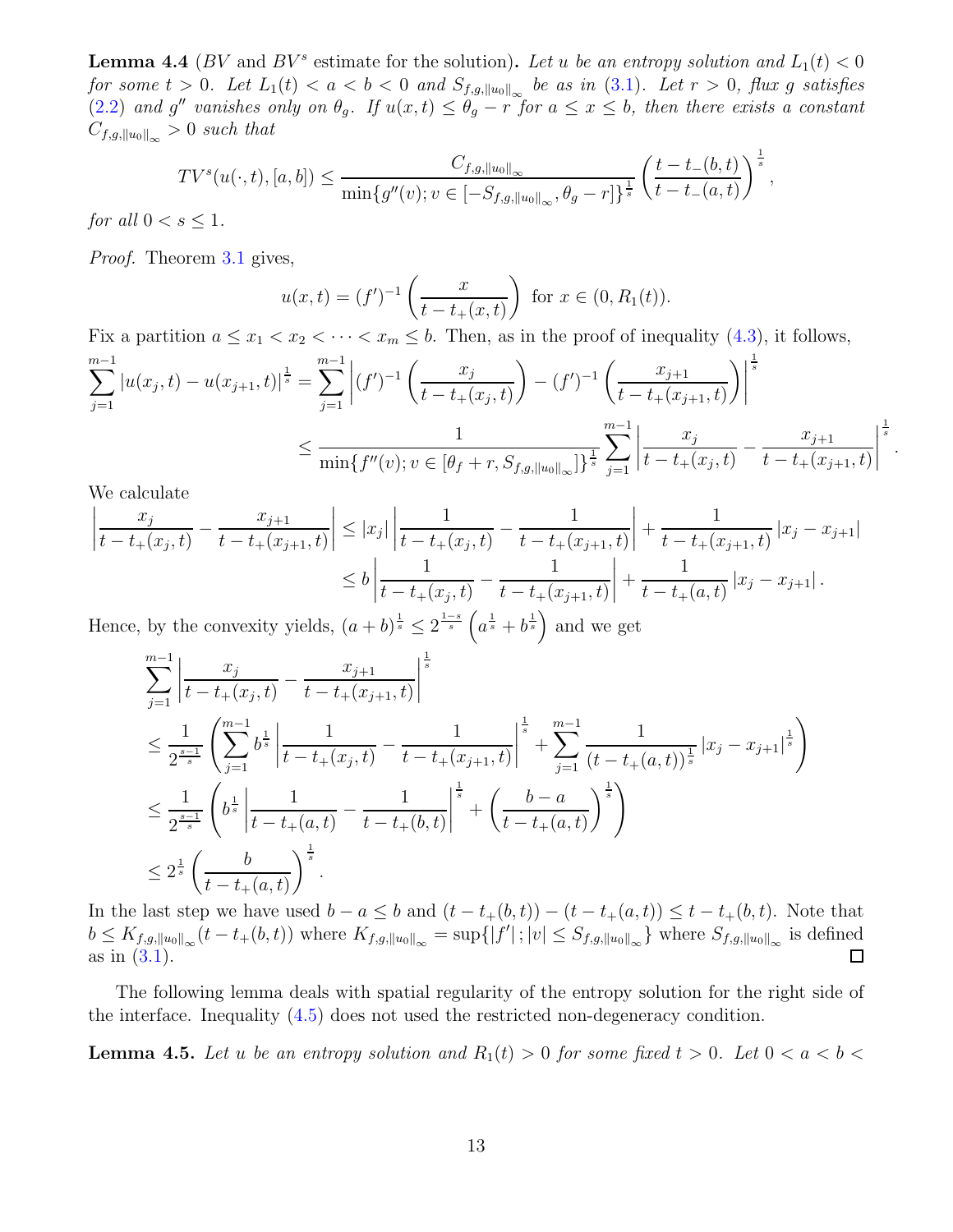$R_1(t)$  and  $S_{f,g,\|u_0\|_{\infty}}$  be as in [\(3.1\)](#page-9-1). If f only satisfies [\(2.2\)](#page-5-3) with exponent p then we have

<span id="page-13-1"></span>
$$
TV^{\frac{1}{p}}(u(\cdot,t),[a,b]) \leq C_{f,g,\|u_0\|_{\infty}} \frac{t - t_+(b,t)}{t - t_+(a,t)}.\tag{4.6}
$$

<span id="page-13-3"></span>The same result holds for the left side of the interface as follows.

**Lemma 4.6.** Let u be an entropy solution and  $L_1(t) < 0$  for some  $t > 0$ . Let  $L_1(t) < a < b < 0$ . If g satisfies  $(2.2)$  with exponent q then we have

<span id="page-13-2"></span>
$$
TV^{\frac{1}{q}}(u(\cdot,t),[a,b]) \leq C_{f,g,\|u_0\|_{\infty}} \frac{t-t_-(b,t)}{t-t_-(a,t)}.\tag{4.7}
$$

By a similar argument as previous Lemma [4.3](#page-11-4) the inequality [\(4.6\)](#page-13-1) of Lemma [4.5](#page-12-0) can be proven, so it is not written here.

### <span id="page-13-0"></span>4.3. Smoothing effect for restricted nonlinear fluxes

Now we are ready to prove Theorem [2.1.](#page-5-4) To end this, an arbitrary partition is fixed and divided in several parts. Some are far from the interface and the generalized variation is estimated with a regularizing effect for a scalar conservation laws without a boundary. Some others are near the interface where the Lax-Oleinik formula for the solution [\[7](#page-28-0)] is used with previous lemmas.

*Proof of Theorem [2.1:](#page-5-4)* Since  $f(\theta_f) \neq g(\theta_q)$ , without loss of generality assume that  $f(\theta_f) < g(\theta_q)$ as in Figure [3.](#page-9-1) It is enough to consider the following two cases, the other cases are similar. Case(i):  $L_1(t) = 0$  and  $R_1(t) \ge 0$ .

Consider an arbitrary partition  $\{-M = x_{-n} < \cdots < x_{-1} < x_0 \leq 0 < x_1 < \cdots < x_l \leq R_2(t) <$  $x_{l+1} < \cdots < x_m \le R_1(t) < x_{m+1} < \cdots < x_n = M$ . Then,

$$
\sum_{i=-n}^{n-1} |u(x_i, t) - u(x_{i+1}, t)|^{1/s} = \sum_{i=-n}^{-1} |u(x_i, t) - u(x_{i+1}, t)|^{1/s} + \sum_{i=m+1}^{n-1} |u(x_i, t) - u(x_{i+1}, t)|^{1/s} \n+ \sum_{i=1}^{l-1} |u(x_i, t) - u(x_{i+1}, t)|^{1/s} + \sum_{i=l+1}^{m-1} |u(x_i, t) - u(x_{i+1}, t)|^{1/s} \n+ |u(x_0, t) - u(x_1, t)|^{1/s} + |u(x_l, t) - u(x_{l+1}, t)|^{1/s} + |u(x_m, t) - u(x_{m+1}, t)|^{1/s}.
$$

From Theorem [3.1,](#page-8-1) solution u is constant between  $R_2(t)$  to  $R_1(t)$  which means variation is zero for this interval. Now from the Lax-Oleinik formula in Theorem [3.1](#page-8-1) and bounding the last three terms yield,

$$
\sum_{i=-n}^{n} |u(x_i, t) - u(x_{i+1}, t)|^{1/s} \le \underbrace{\sum_{i=-n}^{-1} |u(x_i, t) - u(x_{i+1}, t)|^{1/s}}_{\text{I}} + \underbrace{\sum_{i=1}^{n-1} |f_+^{-1}g(u_0(z_+(x_i, t))) - f_+^{-1}g(u_0(z_+(x_{i+1}, t)))|^{1/s}}_{\text{II}} + 3(2||u_0||_{\infty})^{1/s}
$$

.

Now we wish to estimate the terms I, II, and III. The simplest terms I, III are estimated as in [\[11,](#page-28-8) [17\]](#page-29-6). First taking the I into the account. Since f and g are satisfying the flux non-degeneracy condition [\(2.2\)](#page-5-3), by Lemma [A.1,](#page-23-1) the maps  $u \mapsto (g')^{-1}(u)$  and  $u \mapsto (f')^{-1}(u)$  are Hölder continuous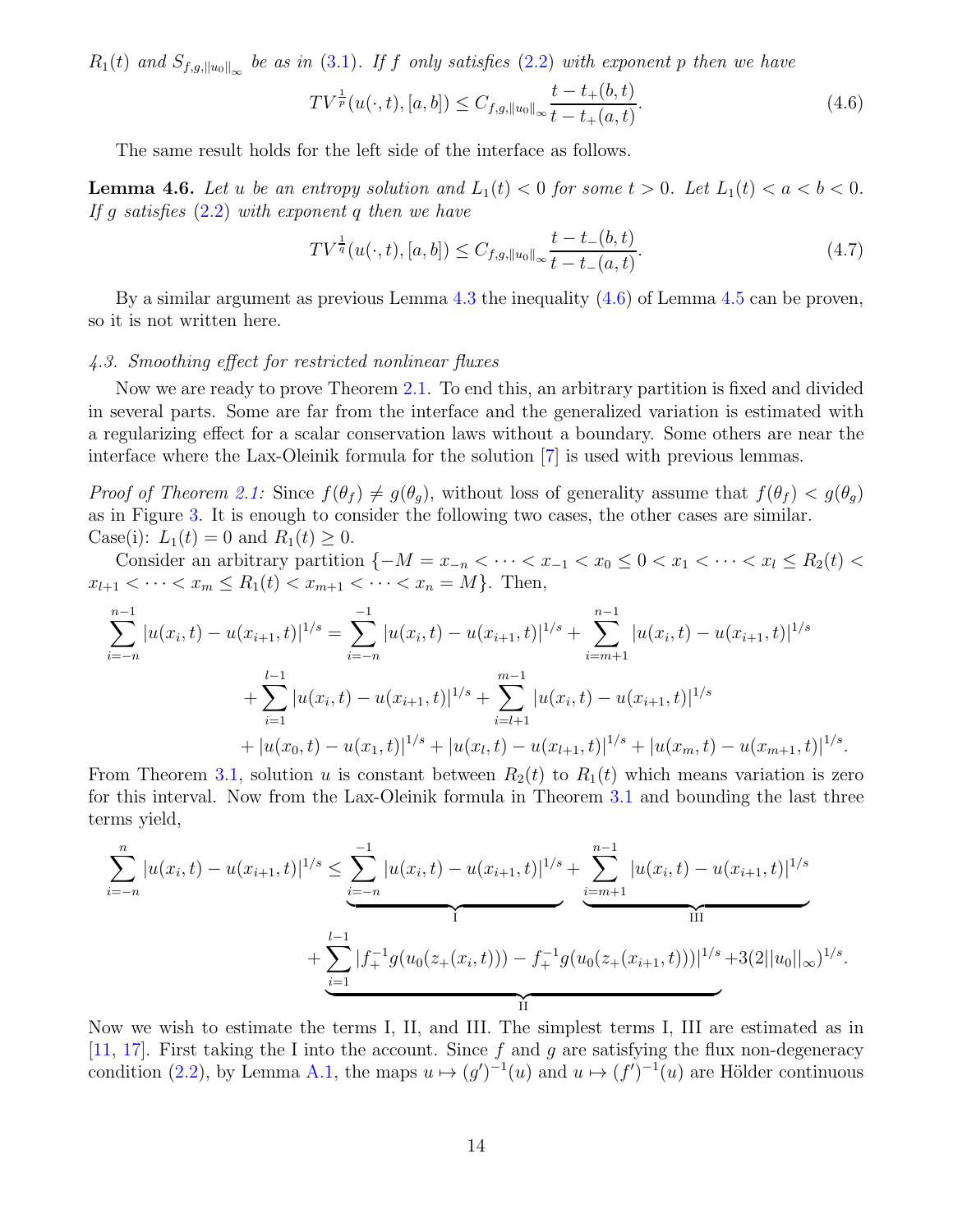with exponents  $q^{-1}$  and  $p^{-1}$  respectively. From Theorem [3.1,](#page-8-1)

$$
u(x,t) = (g')^{-1} \left( \frac{x - z_-(x,t)}{t} \right), \quad \text{for } x < 0,
$$

then for  $-M \leq x_i < x_{i+1} \leq 0$ , from Lemma [A.1](#page-23-1)

$$
|u(x_i, t) - u(x_{i+1}, t)|^q = \left| (g')^{-1} \left( \frac{x_i - z_-(x_i, t)}{t} \right) - (g')^{-1} \left( \frac{x_{i+1} - z_-(x_{i+1}, t)}{t} \right) \right|^q
$$
  
 
$$
\leq \left( C_2^{-q^{-1}} \left| \frac{x_i - z_-(x_i, t)}{t} - \frac{x_{i+1} - z_-(x_{i+1}, t)}{t} \right|^{q^{-1}} \right)^q,
$$

using triangle inequality we obtain,

$$
|u(x_i,t) - u(x_{i+1},t)|^q \leq C_2^{-1} \left| \frac{x_i - x_{i+1}}{t} \right| + C_2^{-1} \left| \frac{z_-(x_i,t) - z_-(x_{i+1},t)}{t} \right|.
$$

Since  $|x_i|, |x_{i+1}| \leq M$  and  $x = z_-(x,t) + g'(u(x,0))t$  hence, we get

<span id="page-14-0"></span>
$$
TV^{q^{-1}}u(\sigma \cap [-M,0]) \le \frac{4M}{C_2t} + \frac{1}{C_2} \sup \left\{ |g'(v)| \, ; \, |v| \le ||u_0||_{L^{\infty}(\mathbb{R})} \right\}.
$$
 (4.8)

In similar fashion, for the term III we have,

<span id="page-14-1"></span>
$$
TV^{p^{-1}}u(\sigma \cap [R_1(t), M]) \le \frac{4M}{C_1t} + \frac{1}{C_1} \sup \left\{ |f'(v)| \, ; \, |v| \le ||u_0||_{L^{\infty}(\mathbb{R})} \right\}.
$$
 (4.9)

Now we will estimate the II term. From the definition of s,  $s \leq 1/p$  and  $s \leq 1/(q+1)$ . Rest of the proof for this case is divided into two sub-cases.

- 1. Consider the situation when  $t_{+}^{min}(t) = \inf\{t_{+}(x,t); x \in (0, R_{1}(t))\} \geq t/2$ . The fact  $t_{+}^{min} >$  $t/2 > 0$  implies that the characteristics reaching the left side of the interface at  $(0-, t_+)$ has a positive speed, hence  $u(0-, t_+(x, t)) > \theta_g$  for all  $x \in (0, R_1(t))$  (Figure [3\)](#page-9-1). Therefore, the inequality [\(4.1\)](#page-10-1) of Lemma [4.1](#page-10-3) gives  $TV^{\frac{1}{q}}(u(0-,\cdot)(t^{min}_+,\cdot)) \leq C_g$ t  $\frac{c}{t/2} = 2C_g$ . Since  $s \leq$ 1  $q+1$  $\lt$ 1 q , Lemma [B.1](#page-26-2) yields  $TV^s(u(0-, \cdot)(t_+^{min}, t)) \leq \mathcal{O}(1)$  and then  $II \leq \mathcal{O}(1)$ .
- 2. Next focus on the sub-case when  $t_{+}^{min}(t) = \inf\{t_{+}(x,t); x \in (0, R_{1}(t))\} < t/2$ . As previous subcase we already have  $TV^s(u(0-,\cdot)(t/2,t)) \leq 2C_g$ . Let  $j_0 > 0$  such that  $t_+(x_j,t) \geq t/2$ for  $0 < j \leq j_0$  and  $t_+(x_j,t) < t/2$  for  $j_0 < j \leq l-1$ . Since  $u(x_j,t) = u(0+, t_+(x_j,t)) =$  $f_{+}^{-1}g(u(0-, t_{+}(x_j, t))$  for  $0 < j < l-1$ , from Lemma [A.3,](#page-24-0)  $f_{+}^{-1}g$  is Lipschitz function, hence

$$
\sum_{j=1}^{j_0} |u(x_j, t) - u(x_{j-1}, t)|^{\frac{1}{s}} \le \mathcal{O}(1).
$$

Let  $\bar{\theta}_f > \theta_f$  be such that  $f(\bar{\theta}_f) = g(\theta_g)$  as shown in Figure [3.](#page-9-1) Then by RH condition [\(1.2\)](#page-1-2) observe that  $u(x_j, t) \ge \bar{\theta}_f$ . From the inequality [\(4.5\)](#page-11-5) of Lemma [4.3](#page-11-4) we get

$$
\sum_{j=j_0+1}^{l-2} |u(x_j, t) - u(x_{j+1}, t)|^{\frac{1}{s}} \le \mathcal{O}(1).
$$

Subsequently, we get

<span id="page-14-2"></span>
$$
II \leq \mathcal{O}(1). \tag{4.10}
$$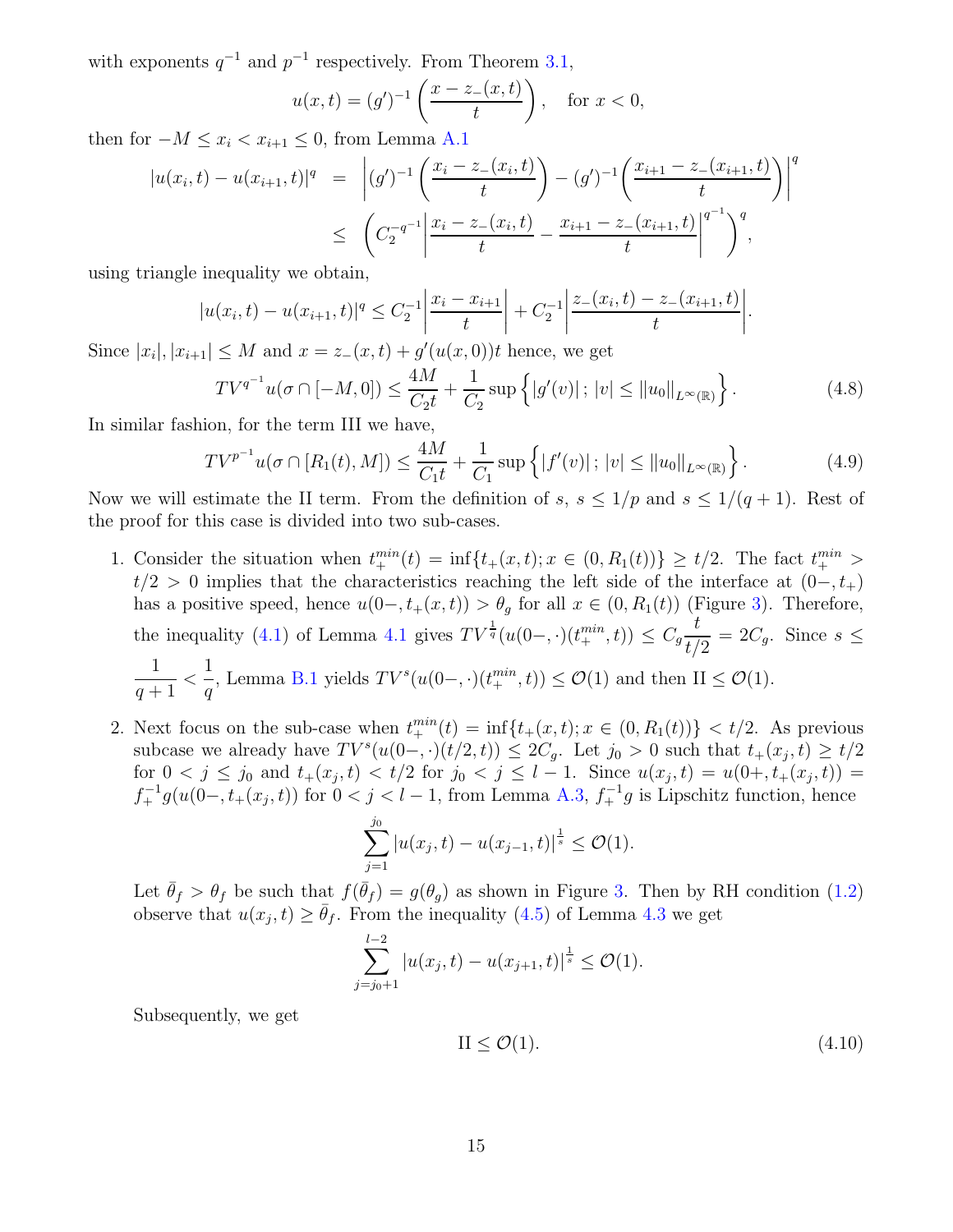Hence combining the estimates on I, II and III for constant  $C_{f,g,\|u_0\|_{\infty}} > 0$  we have

$$
\sum_{i=-n}^{n} |u(x_i, t) - u(x_{i+1}, t)|^{1/s} \leq C_{f,g, ||u_0||_{\infty}} \left(1 + \frac{1}{t}\right).
$$

Case (ii):  $R_1(t) = 0, L_1(t) < 0$ . Unlike previous case, this case is not as good due to the fact that  $g_{-}^{-1}f$  is only Hölder continuous and not Lipschitz. Let us consider the partition  $\sigma = \{-M =$  $x_{-n} < \cdots < x_m \le L_2(t) = L_1(t) < x_{m+1} < \cdots < x_0 \le R_2(t) = R_1(t) = 0 < x_1 < \cdots \le x_n = M\}$ and then

$$
\sum_{i=-n}^{n} |u(x_i, t) - u(x_{i+1}, t)|^{1/s} = \sum_{i=-n}^{m-1} |u(x_i, t) - u(x_{i+1}, t)|^{1/s} + \sum_{i=1}^{n} |u(x_i, t) - u(x_{i+1}, t)|^{1/s} + \sum_{i=m+1}^{-1} |u(x_i, t) - u(x_{i+1}, t)|^{1/s} + |u(x_0, t) - u(x_1, t)|^{1/s} + |u(x_m, t) - u(x_{m+1}, t)|^{1/s}.
$$

From Theorem [3.1](#page-8-1) we get,

$$
\sum_{i=-\infty}^{\infty} |u(x_i, t) - u(x_{i+1}, t)|^{1/s} = \underbrace{\sum_{i=-n}^{m-1} |u(x_i, t) - u(x_{i+1}, t)|^{1/s}}_{\text{T}} + \underbrace{\sum_{i=m+1}^{-1} |g_{i}^{-1}(f(u_0(z_{i-}(x_i, t)))) - g_{i}^{-1}(f(u_0(z_{i-}(x_{i+1}, t))))|^{1/s}}_{\text{II}} + \underbrace{\sum_{i=1}^{n} |u(x_i, t) - u(x_{i+1}, t)|^{1/s}}_{\text{III}}.
$$

Similarly to **Case** (i) we bound I, III as in  $(4.8)$ ,  $(4.9)$  to get

$$
I + III \leq \frac{C_{f,g,||u_0||_{\infty}}M}{t}.
$$

Now the term II consider as previous term II and divide into two sub-cases.

1. We first consider the situation when  $t^{min}_{-}(t) = \inf\{t_{-}(x,t); x \in (L_1(t),0)\} \ge t/2$ . The RH condition [\(1.2\)](#page-1-2) implies that  $u(0+,\cdot) \leq \tilde{\theta}_f$ , see Figure [3,](#page-9-1) the inequality [\(4.4\)](#page-11-3) of Lemma [4.2](#page-11-1) gives

$$
TV(u(0+,\cdot)(t^{min}_{-},t)) \leq C_{f,g,\|u_0\|_{\infty}}.\tag{4.11}
$$

Note that  $g^{-1} \circ f$  is Hölder continuous function with exponent  $\frac{1}{q+1}$ . Hence we have

$$
II = \sum_{j=m+1}^{-1} |u(x_j, t) - u(x_{j+1}, t)|^{\frac{1}{q+1}} \le C_{f,g, \|u_0\|_{\infty}}.
$$
\n(4.12)

2. Next we focus on the sub-case when  $t^{min}_-(t) = \inf\{t-(x,t); x \in (L_1(t),0)\} < t/2$ . Let  $j_0 < 0$ such that  $t_+(x_j,t) \geq t/2$  for  $j_0 \leq j < 0$  and  $t_+(x_j,t) < t/2$  for  $m+1 < j < j_0$ . In previous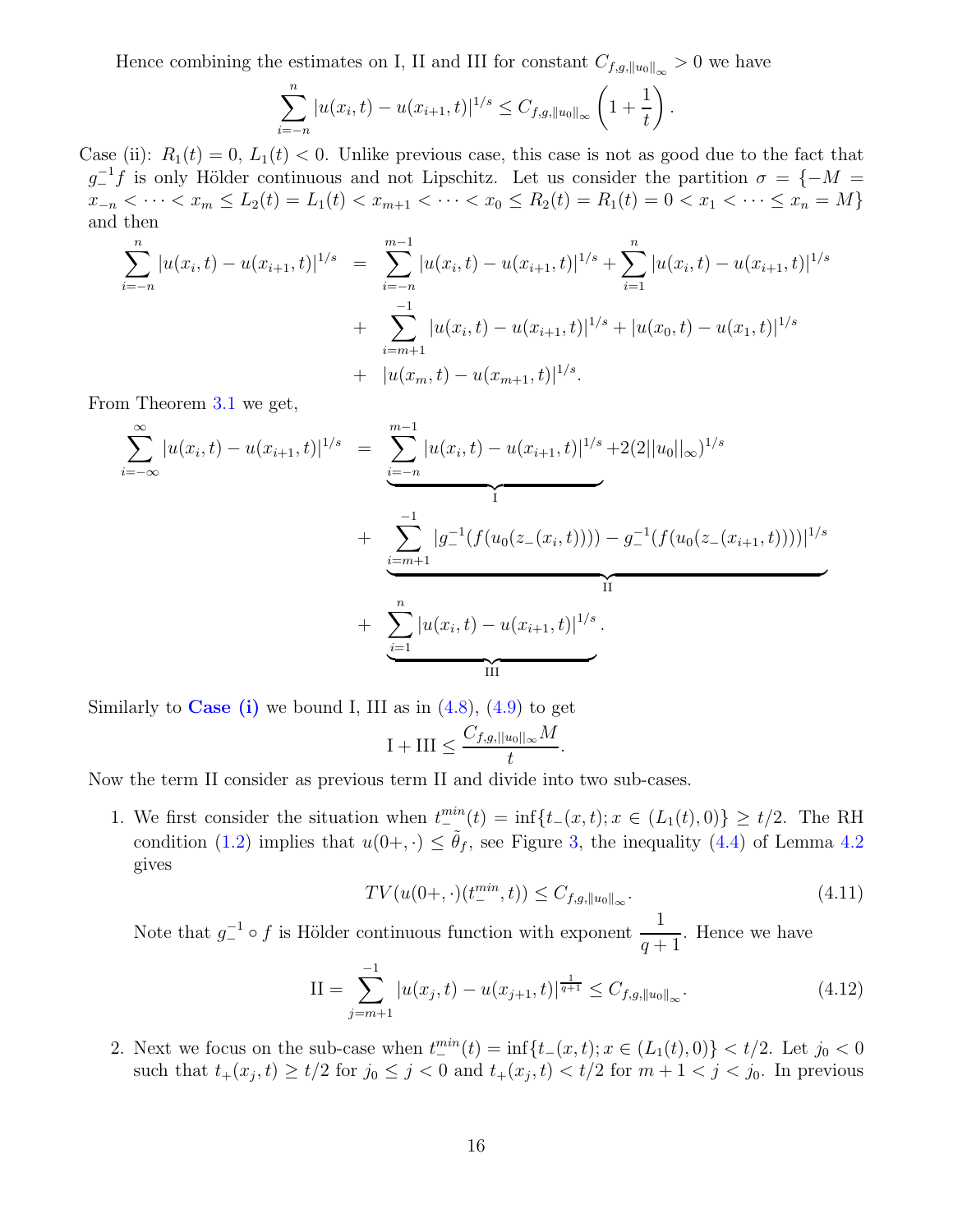sub-case we have

$$
\sum_{j=j_0}^{-1} |u(x_j, t) - u(x_{j+1}, t)|^{\frac{1}{q+1}} \le C_{f,g, \|u_0\|_{\infty}}.
$$
\n(4.13)

Note that for  $m + 1 < j < j_0$ ,  $u(x_j, t) = u(0, t-(x_j, t)) \leq \theta_g$ . From the inequality [\(4.7\)](#page-13-2) of Lemma [4.6](#page-13-3) we have

$$
\sum_{j=m+1}^{j_0-1} |u(x_j, t) - u(x_{j+1}, t)|^{\frac{1}{q}} \le C_{f,g, \|u_0\|_{\infty}}.
$$
\n(4.14)

Subsequently, we get

<span id="page-16-1"></span>
$$
\text{II} \le C_{f,g, \|u_0\|_{\infty}} + \|2u_0\|_{\infty}^{\frac{1}{q+1}}.
$$
\n(4.15)

Hence, from the estimates on I, II and III we get

<span id="page-16-2"></span>
$$
\sum_{i=-n}^{n} |u(x_i, t) - u(x_{i+1}, t)|^{\frac{1}{q+1}} \le C_{f,g, \|u_0\|_{\infty}} + 3(2||u_0||_{\infty})^{\frac{1}{q+1}} + \frac{C_{f,g}M}{t}.
$$
\n(4.16)

# <span id="page-16-0"></span>4.4. Generalization for  $BV^s$  initial data

Now we are able to prove Theorem [2.2.](#page-6-0) For this, again we divide the domain in several parts. Here initial data belongs to  $BV^s$ . If s is very small then far from the interface estimates comes from the regularizing effect. If s is near to 1 then outside interface initial data regularity propagates. For the estimate on the solution near interface again we use Lax-Oleinik formula from [\[7](#page-28-0)].

*Proof of Theorem [2.2.](#page-6-0)* Since  $f(\theta_f) \neq g(\theta_g)$ , without loss of generality we assume that  $f(\theta_f)$  <  $g(\theta_q)$ , see Figure [3](#page-9-1) because other case can be done in a similar way. Hence, from Theorem [3.1](#page-8-1) we have  $L_2(t) = L_1(t)$  then it is enough to consider the following two cases.

**Case (i):** If  $L_1(t) = 0$  and  $R_1(t) \ge 0$ .

Consider the partition  $\sigma = \{-M = x_{-n} \leq \cdots < x_{-1} < x_0 \leq 0 < x_1 < \cdots < x_l \leq R_2(t)$  $x_{l+1} < \cdots < x_m \le R_1(t) < x_{m+1} < \cdots \le x_n = M$  and

$$
s_1 = \min\{\gamma, \max\{\nu, s\}\} \in (0, 1).
$$

Then

$$
\sum_{i=-n}^{n-1} |u(x_i, t) - u(x_{i+1}, t)|^{1/s_1}
$$
\n
$$
= \sum_{i=-n}^{-1} |u(x_i, t) - u(x_{i+1}, t)|^{1/s_1} + \sum_{i=m+1}^{n-1} |u(x_i, t) - u(x_{i+1}, t)|^{1/s_1}
$$
\n
$$
+ \sum_{i=1}^{l-1} |u(x_i, t) - u(x_{i+1}, t)|^{1/s_1} + \sum_{i=l+1}^{m-1} |u(x_i, t) - u(x_{i+1}, t)|^{1/s_1}
$$
\n
$$
+ |u(x_0, t) - u(x_1, t)|^{1/s_1} + |u(x_l, t) - u(x_{l+1}, t)|^{1/s_1}
$$
\n
$$
+ |u(x_m, t) - u(x_{m+1}, t)|^{1/s_1}.
$$

From Theorem [3.1,](#page-8-1) the entropy solution is constant between  $R_2(t)$  and  $R_1(t)$  which means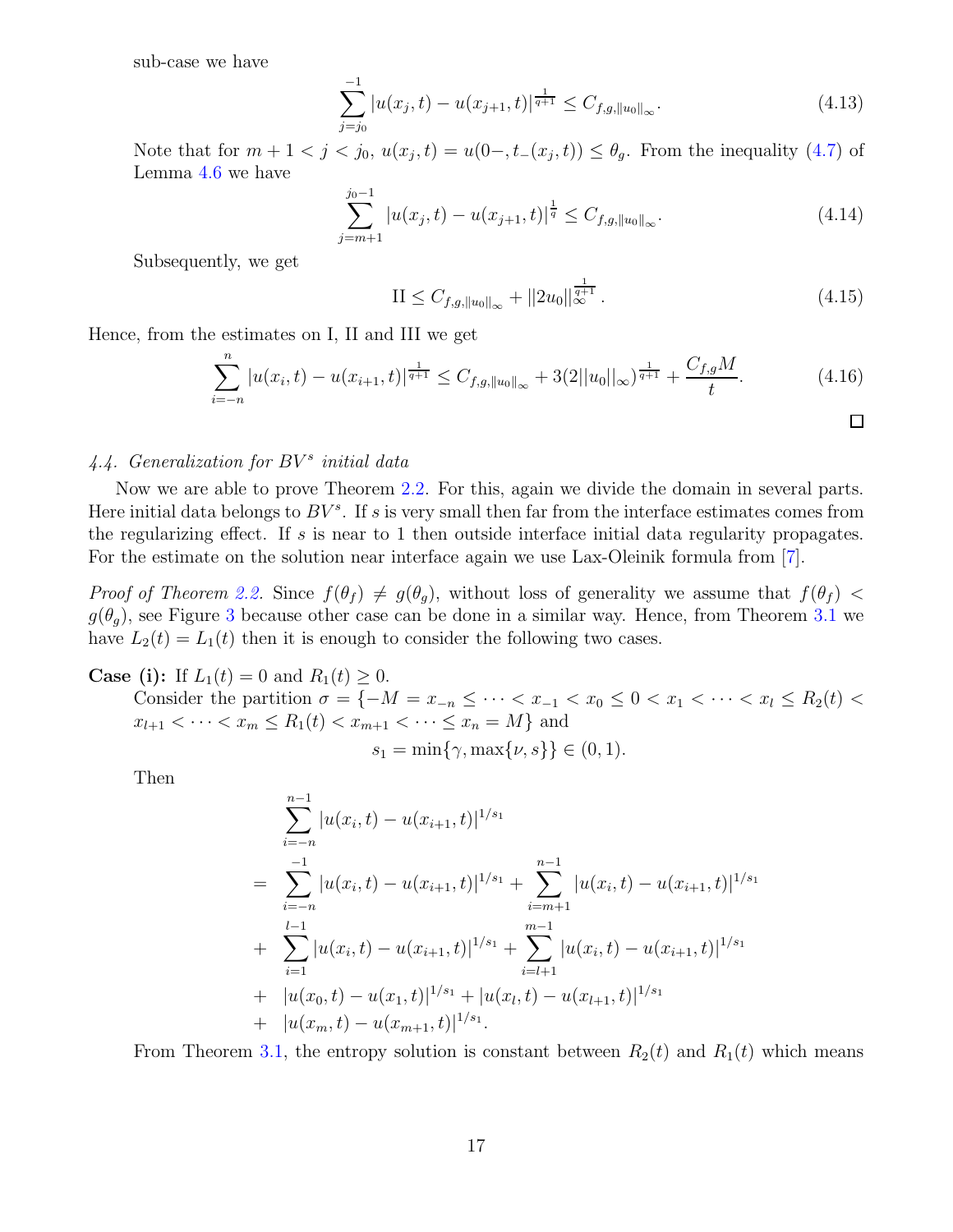variation is zero for this interval. Hence,

$$
\sum_{i=-n}^{n-1} |u(x_i, t) - u(x_{i+1}, t)|^{1/s_1} = \underbrace{\sum_{i=-n}^{-1} |u(x_i, t) - u(x_{i+1}, t)|^{1/s_1}}_{1} + \underbrace{\sum_{i=1}^{l-1} |f_+^{-1}g(u_0(z_+(x_i, t))) - f_+^{-1}g(u_0(z_+(x_{i+1}, t)))|^{1/s_1}}_{\text{II}} + \underbrace{\sum_{i=m+1}^{n-1} |u(x_i, t) - u(x_{i+1}, t)|^{1/s_1}}_{\text{III}}.
$$

From the choice of  $s_1$ , we get  $s_1 \leq \max\{s, 1/q\}$ . If  $1/q > s$ , then  $s_1 < 1/q$ . By a similar argument as in  $(4.8)$  we have

$$
\sum_{i=-n}^{-1} |u(x_i,t) - u(x_{i+1},t)|^{1/s_1} \le \frac{4M}{C_2t} + \frac{1}{C_2} \sup \left\{|g'(v)|\,;\, |v| \le ||u||_{L^{\infty}(\mathbb{R}\times[0,T])}\right\}.
$$

If  $s > 1/q$  then  $s_1 < s$  and we use the regularity of initial data to estimate I so from Lemma [B.1](#page-26-2)  $I \leq D \cdot TV^{s}(u_0)$ . Combining both the estimate we can write

$$
I \leq TV^s(u_0) + \frac{4M}{C_2t} + \frac{1}{C_2} \sup \left\{ |g'(v)| \, ; \, |v| \leq ||u||_{L^{\infty}(\mathbb{R} \times [0,T])} \right\}.
$$
 (4.17)

Similarly we have

$$
III \leq TV^s(u_0) + \frac{4M}{C_1t} + \frac{1}{C_1} \sup \left\{ |f'(v)| \, ; \, |v| \leq ||u||_{L^{\infty}(\mathbb{R} \times [0,T])} \right\}.
$$
 (4.18)

From Lemma [A.3](#page-24-0) we know that  $f_{+}^{-1}g(\cdot)$  is a Lipschitz continuous. Hence, the term II can be estimated as l−1

II = 
$$
\sum_{i=1}^{l-1} |f_{+}^{-1}g(u_{0}(z_{+}(x_{i},t))) - f_{+}^{-1}g(u_{0}(z_{+}(x_{i+1},t)))|^{1/s_{1}}
$$
  
\n
$$
\leq C \cdot \sum_{i=1}^{l-1} |u_{0}(z_{+}(x_{i},t)) - u_{0}(z_{+}(x_{i+1},t))|^{1/s_{1}}.
$$

If  $s > 1/q$  then we have  $s_1 < s$ , from Lemma [B.1,](#page-26-2) II  $\leq D \cdot TV^s(u_0)$ . For the case  $s < 1/q$ we do not know whether  $s_1 < s$  holds or not but we surely have  $s_1 < 1/q$ . For this case we use the regularizing effect for solutions of conservation laws due to non-degeneracy of  $g$  [\[11\]](#page-28-8). For term II we note that the estimate  $(4.10)$  in proof of Theorem [2.1.](#page-5-4) Hence combining the estimates on I, II and III we get

Hence, from the estimates on I, II and III we get

$$
\sum_{i=-n}^{n-1} |u(x_i, t) - u(x_{i+1}, t)|^{1/s_1} \le D \cdot TV^s(u_0) + 3(2||u_0||_{\infty})^{1/s_1} + \frac{C_{f,g}M}{t}.
$$

**Case (ii)**:  $R_1(t) = 0, L_1(t) < 0.$ 

This case can be handled in a similar fashion as in previous case.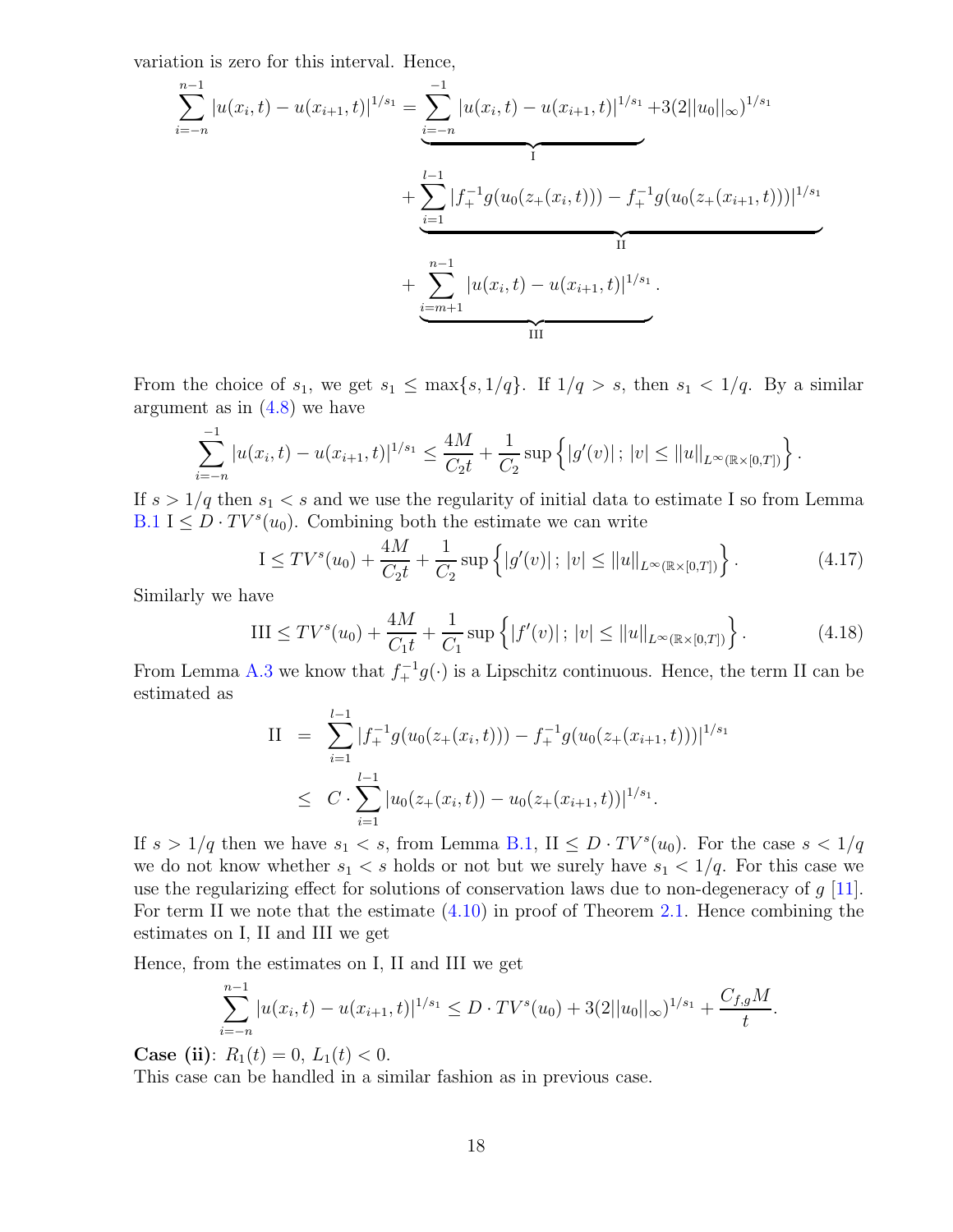Only difference is the estimation of II which can be done same as in  $(4.15)$ .

Hence, we have proven that  $u(\cdot, t) \in BV^{s_1}(-M, M)$ . To show that  $u(\cdot, t) \in BV^{s_1}(\mathbb{R})$ , we consider a partition  $-\infty < x_{-n} < \cdots < x_n < \infty$  which is not necessarily contained in  $[-M, M]$ . We can choose  $M = t \sup\{|f'(v)|, |g'(v)|; |v| \leq ||u_0||_{\infty}\}$ . Suppose  $|x_j| \leq M$  for  $-m_1 \leq j \leq m_2$  for some  $0 < m_1, m_2 \leq n$ . From  $(4.16)$  we get

$$
\sum_{i=-m_1}^{m_2} |u(x_i,t) - u(x_{i+1},t)|^{\frac{1}{q+1}} \leq C_{f,g} + 2(2||u_0||_{\infty})^{\frac{1}{q+1}}.
$$

From the choice of M, we can see that  $R_1(t) \leq M$ ,  $L_1(t) \geq -M$ . Hence for  $i \leq -m_1$ ,  $u(x_i, t) =$  $u_0(z_-(x_i,t))$  and for  $i \geq m_2$ ,  $u(x_i,t) = u_0(z_+(x_i,t))$ . Subsequently,

$$
\sum_{i=-n}^{-m_1-2} |u(x_i,t) - u(x_{i+1},t)|^{\frac{1}{s}} + \sum_{i=m_2+1}^{n-1} |u(x_i,t) - u(x_{i+1},t)|^{\frac{1}{s}} \leq TV^s(u_0).
$$

Therefore, we obtain

$$
\sum_{i=-n}^{n-1} |u(x_i,t) - u(x_{i+1},t)|^{\frac{1}{q+1}} \leq C_{f,g,\|u_0\|_{\infty}} + 4(2||u_0||_{\infty})^{\frac{1}{q+1}} + TV^s(u_0).
$$

<span id="page-18-0"></span>This completes the proof of Theorem [2.2.](#page-6-0)

### 4.5. Non restricted fluxes

Now we assume the weaker non-degeneracy on flux the estimates on solution near interface so Lemma [4.2,](#page-11-1) [4.2](#page-11-0) and [4.3](#page-11-4) can not be used here. So the regularity is weaker here.

*Proof of Theorem [2.3:](#page-6-1)* Fix a time  $t > 0$ . We only show for the case when  $R_1(t) > 0$ . Note that in this case  $L_1(t) = L_2(t) = 0$ . Suppose  $t_0 = \lim_{x \to R_1(t)-} t_+(x,t)$ . First consider  $t_0 > t/2$ . From Lemma [4.1,](#page-10-3) we h

$$
4.1, we have
$$

$$
TV^{\frac{1}{q}}(u(0-,\cdot),(t_0,t)) \le \frac{C_g t}{t_0} \le 2C_g.
$$

Since  $u \mapsto f_+^{-1}(g(u))$  is Hölder continuous with exponent  $\frac{1}{p+1}$ , we get

$$
|u(0+,t_1)-u(0+,t_2)|\leq C_{f,g,\|u_0\|_{\infty}}|u(0-,t_1)-u(0-,t_2)|^{\frac{1}{p+1}}.
$$

Subsequently, we have

$$
TV^s(u(0+,\cdot),(t_0,t)) \leq C_{f,g,\|u_0\|_{\infty}}
$$
 where  $s = \frac{1}{q(p+1)}$ .

Note that for  $x \in (0, R_1(t))$  we have  $u(x, t) = u(0+, t_+(x, t))$ . Therefore,

<span id="page-18-1"></span>
$$
TV^{s}(u(\cdot, t), (0, R_1(t))) \leq C_{f,g, \|u_0\|_{\infty}}.
$$
\n(4.19)

For  $x > R_1(t)$  we have  $u(x,t) = (f')^{-1} \left( \frac{x - z_+(x,t)}{t} \right)$ t  $\setminus$ for a non-decreasing  $x \mapsto z_+(x, t)$ . By using flux condition  $(2.2)$  of f, we obtain

$$
TV^{\frac{1}{p}}(u(\cdot,t),(R_1(t),M)) \le \frac{C_{f,g,\|u_0\|_{\infty}}M}{t}.
$$
\n(4.20)

Hence,

$$
TV^s(u(\cdot,t),(0,M)) \leq TV^s(u(\cdot,t),(0,R_1(t))) + ||2u||_{L^{\infty}(\mathbb{R})}^{\frac{1}{s}} + TV^s(u(\cdot,t),(R_1(t),M))
$$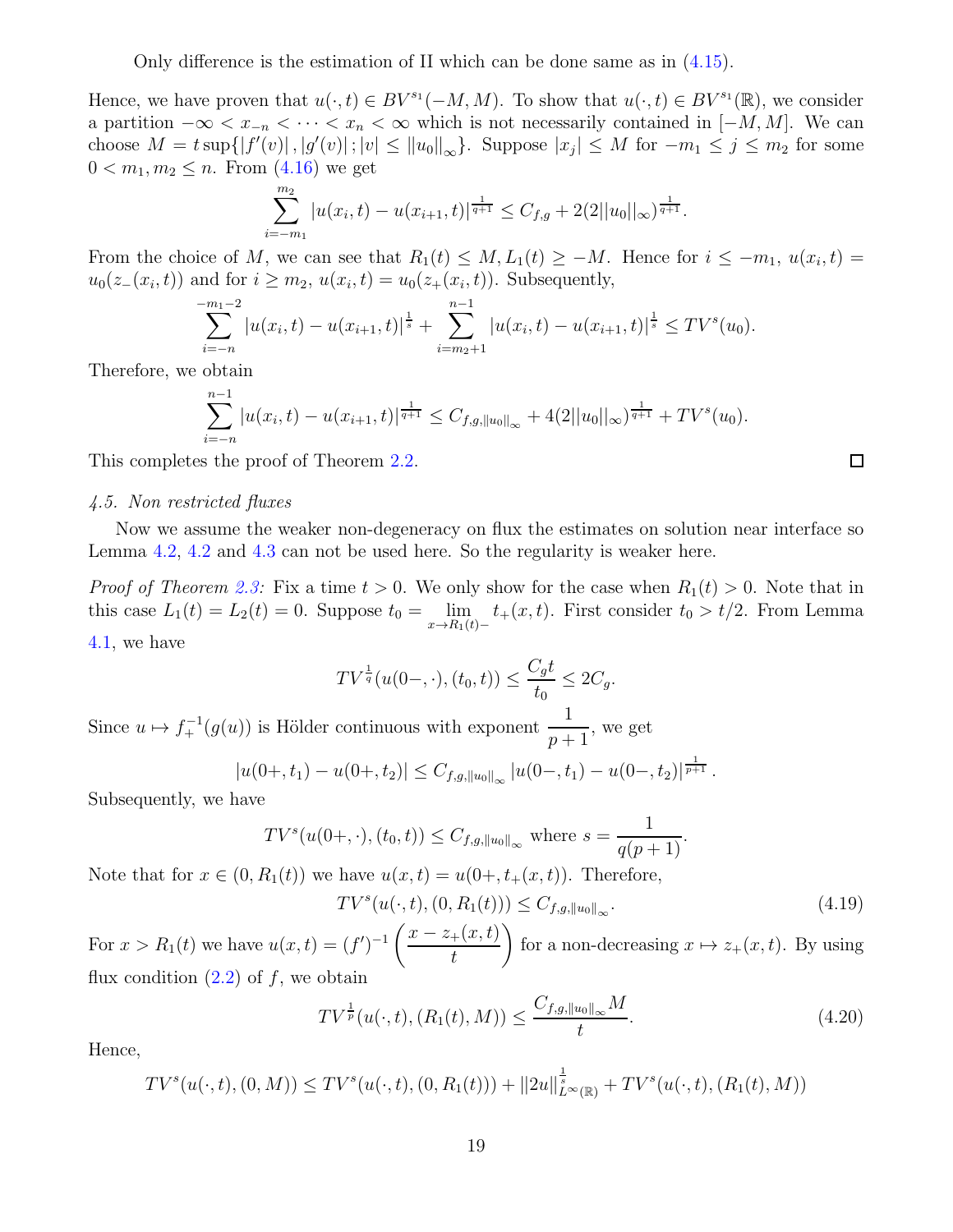$$
\leq C_{f,g,\|u_0\|_{\infty}} + \|2u_0\|_{L^{\infty}(\mathbb{R})}^{\frac{1}{s}} + TV^{\frac{1}{p}}(u(\cdot,t),(R_1(t),M))
$$
  

$$
\leq C_{f,g,\|u_0\|_{\infty}} + \|2u_0\|_{L^{\infty}(\mathbb{R})}^{\frac{1}{s}} + \frac{C_{f,g,\|u_0\|_{\infty}}M}{t}.
$$

Next we consider the case when  $t_0 < t/2$ . Let  $x_0 = \sup\{x; t_+(x,t) \ge t/2\}$ . By Lemma [4.3](#page-11-4) we have

$$
TV^{\frac{1}{p}}(u(\cdot,t);(x_0,M)) \leq C_{f,g,\|u_0\|_{\infty}} + \frac{C_{f,g,\|u_0\|_{\infty}}M}{t}.
$$
\n(4.21)

Similar to  $(4.19)$  we get

$$
TV^{s}(u(\cdot,t), (0, x_0)) \leq C_{f,g, \|u_0\|_{\infty}}
$$
 with  $s = \frac{1}{q(p+1)}$ .

Subsequently, we obtain

$$
TV^s(u(\cdot,t),(0,M)) \leq C_{f,g,\|u_0\|_{\infty}} + \|2u_0\|_{L^{\infty}(\mathbb{R})}^{\frac{1}{s}} + \frac{C_{f,g,\|u_0\|_{\infty}}M}{t}
$$

Note that for  $x < 0$  we have  $u(x,t) = (g')^{-1} \left( \frac{x - z_{-}(x,t)}{t} \right)$ t  $\setminus$ . Then by using flux condition  $(2.2)$ we can show that

$$
TV^{\frac{1}{q}}(u(\cdot,t);(-M,0)) \le \frac{C_{f,g,\|u_0\|_{\infty}}M}{t}.
$$
\n(4.22)

.

The other case when  $L_1(t) < 0$  follows from a similar argument. This completes the proof of Theorem [2.3.](#page-6-1)  $\Box$ 

### <span id="page-19-0"></span>4.6. Propagation of the initial regularity outside the interface

The regularity of entropy solutions outside the interface is better than at the interface. It is proven in this section.

*Proof of Theorem [2.5.](#page-7-0)* We consider the partition  $\epsilon \leq x_0 < x_1 < \cdots < x_l \leq R_1(t) \leq x_{l+1} < \cdots$ . Then

$$
\sum_{i=0}^{\infty} |u(x_i,t) - u(x_{i+1},t)|^{1/s} = \sum_{i=0}^{l-1} |u(x_i,t) - u(x_{i+1},t)|^{1/s} + \sum_{i=l}^{\infty} |u(x_i,t) - u(x_{i+1},t)|^{1/s}.
$$

Now from Theorem [3.1](#page-8-1) we get,

$$
\sum_{i=0}^{\infty} |u(x_i, t) - u(x_{i+1}, t)|^{1/s} \leq \sum_{i=0}^{l-1} |(f')^{-1}\left(\frac{x_i}{t - t_+(x_i, t)}\right) - (f')^{-1}\left(\frac{x_{i+1}}{t - t_+(x_{i+1}, t)}\right)|^{1/s} + |u(x_l, t) - u(x_{l+1}, t)|^{1/s} + \sum_{i=l+1}^{\infty} |u_0(y(x_i, t)) - u_0(y(x_{i+1}, t))|^{1/s}.
$$

Since  $t_{+}(x, t)$  is monotone function and has bound and infimum of  $t - t_{+}(x, t)$  positive. Hence, we get

$$
\frac{\epsilon}{T} \le \frac{x}{t - t_+(x, t)} \le \frac{M}{h(\epsilon, T)}
$$

,

where  $h(\epsilon,T) = \inf\{t - t_+(x,t) : \epsilon \leq x \leq R_1(t), 0 < t \leq T\}$ , which also implies that  $(f')^{-1}$  is Lipschitz continuous function on interval  $\left[\frac{\epsilon}{\sigma}\right]$ T , M  $h(\epsilon,T)$ 1 . Then,

$$
\sum_{i=0}^{\infty} |u(x_i, t) - u(x_{i+1}, t)|^{1/s} \leq C(\epsilon, t) \sum_{i=0}^{l-1} \left| \frac{x_i}{t - t_+(x_i, t)} - \frac{x_{i+1}}{t - t_+(x_{i+1}, t)} \right|^{1/s}
$$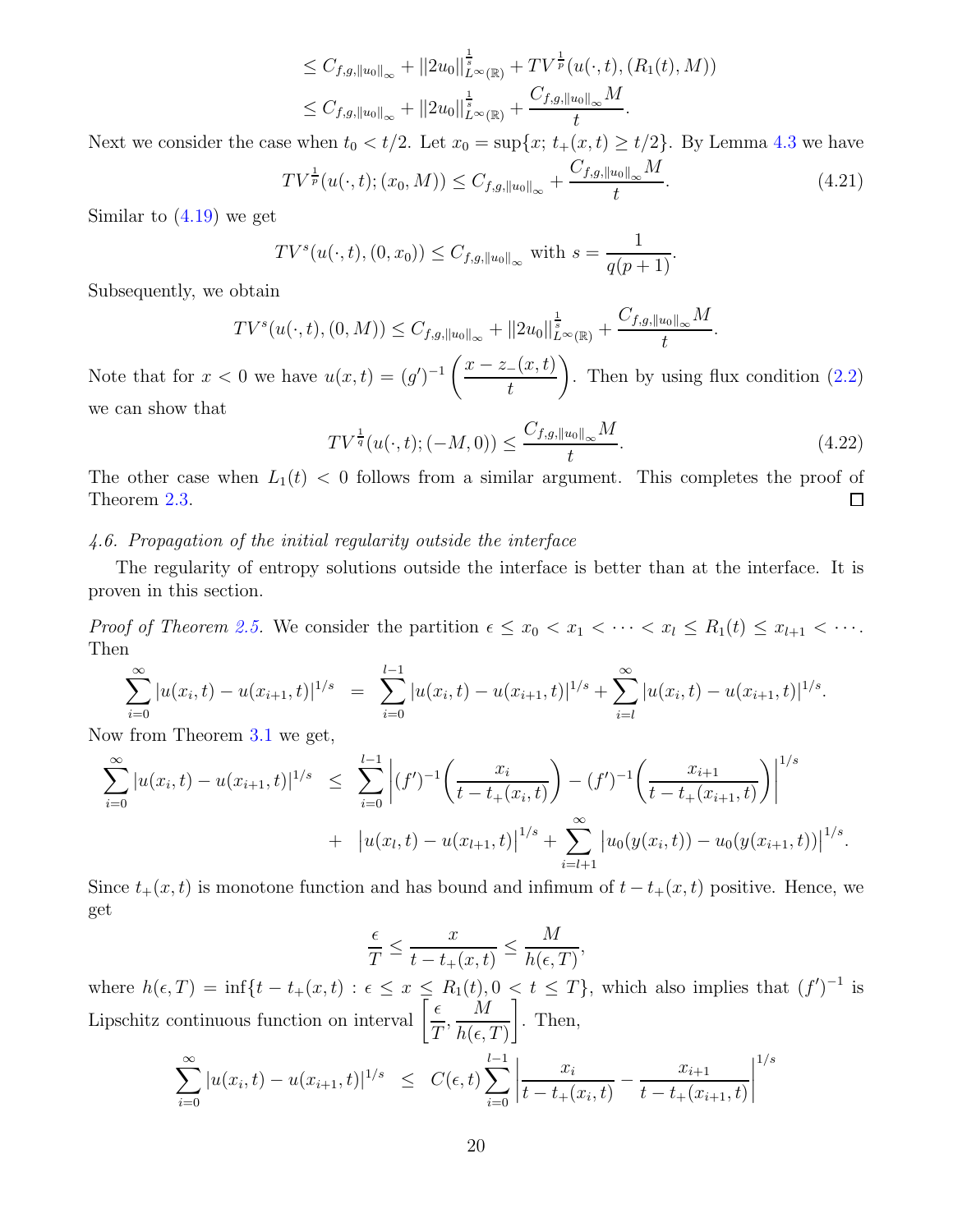+ 
$$
|u(x_l, t) - u(x_{l+1}, t)|^{1/s}
$$
  
+ 
$$
\sum_{i=l+1}^{\infty} |u_0(y(x_i, t)) - u_0(y(x_{i+1}, t))|^{1/s}.
$$

The estimate on first sum follow from,

$$
\sum_{i=0}^{l-1} \left| \frac{x_i}{t - t_+(x_i, t)} - \frac{x_{i+1}}{t - t_+(x_{i+1}, t)} \right|^{1/s}
$$
\n
$$
= \sum_{i=0}^{l-1} \left| \frac{x_i}{t - t_+(x_i, t)} - \frac{x_i}{t - t_+(x_{i+1}, t)} + \frac{x_i}{t - t_+(x_{i+1}, t)} - \frac{x_{i+1}}{t - t_+(x_{i+1}, t)} \right|^{1/s},
$$

from triangle inequality we get,

$$
\sum_{i=0}^{l-1} \left| \frac{x_i}{t - t_+(x_i, t)} - \frac{x_{i+1}}{t - t_+(x_{i+1}, t)} \right|^{1/s}
$$
\n
$$
\leq \sum_{i=0}^{l-1} \left( \left| \frac{x_i}{t - t_+(x_i, t)} - \frac{x_i}{t - t_+(x_{i+1}, t)} \right| + \left| \frac{x_i}{t - t_+(x_{i+1}, t)} - \frac{x_{i+1}}{t - t_+(x_{i+1}, t)} \right| \right)^{1/s},
$$

now from the inequality  $a^{1/s} + b^{1/s} \leq (a+b)^{1/s}$  we get,

$$
\sum_{i=0}^{l-1} \left| \frac{x_i}{t - t_+(x_i, t)} - \frac{x_{i+1}}{t - t_+(x_{i+1}, t)} \right|^{1/s}
$$
\n
$$
\leq \left( \sum_{i=0}^{l-1} \left| \frac{x_i}{t - t_+(x_i, t)} - \frac{x_i}{t - t_+(x_{i+1}, t)} \right| + \left| \frac{x_i}{t - t_+(x_{i+1}, t)} - \frac{x_{i+1}}{t - t_+(x_{i+1}, t)} \right| \right)^{1/s}.
$$
\n
$$
\sum_{i=0}^{l-1} \sum_{i=0}^{l} \left| \frac{x_i}{t - t_+(x_i, t)} - \frac{x_i}{t - t_+(x_{i+1}, t)} \right| + \left| \frac{x_i}{t - t_+(x_{i+1}, t)} - \frac{x_{i+1}}{t - t_+(x_{i+1}, t)} \right| \right)^{1/s}.
$$

Therefore, we get the following estimate,

$$
\sum_{i=0}^{l-1} \left| \frac{x_i}{t - t_+(x_i, t)} - \frac{x_{i+1}}{t - t_+(x_{i+1}, t)} \right|^{1/s} \leq \left( \frac{R_1(t) - \epsilon}{|t - t_+(\epsilon, t)|} + \frac{R_1(t)|t_+(\epsilon, t) - t_+(R_1(t), t)|}{|t - t_+(\epsilon, t)|^2} \right)^{1/s}.
$$

Thus we have,

$$
\sum_{i=0}^{\infty} |u(x_i, t) - u(x_{i+1}, t)|^{1/s} \leq C \sup_{0 \leq t \leq T} \left( \frac{R_1(t) - \epsilon}{|t - t_+(\epsilon, t)|} + \frac{R_1(t)|t_+(\epsilon, t) - t_+(R_1(t), t)|}{|t - t_+(\epsilon, t)|^2} \right)^{1/s} \n+ TV^s(u_0) + (2||u_0||)^{1/s}, \n\leq C(\epsilon, t) + TV^s(u_0) + (2||u_0||)^{1/s}.
$$

In a similar way the other case  $x \le -\epsilon$  can be handle,

$$
\sum_{i=0}^{\infty} |u(x_i, t) - u(x_{i+1}, t)|^{1/s} \le C(\epsilon, t) + TV^s(u_0) + 2(2||u_0||)^{1/s}.
$$

 $\Box$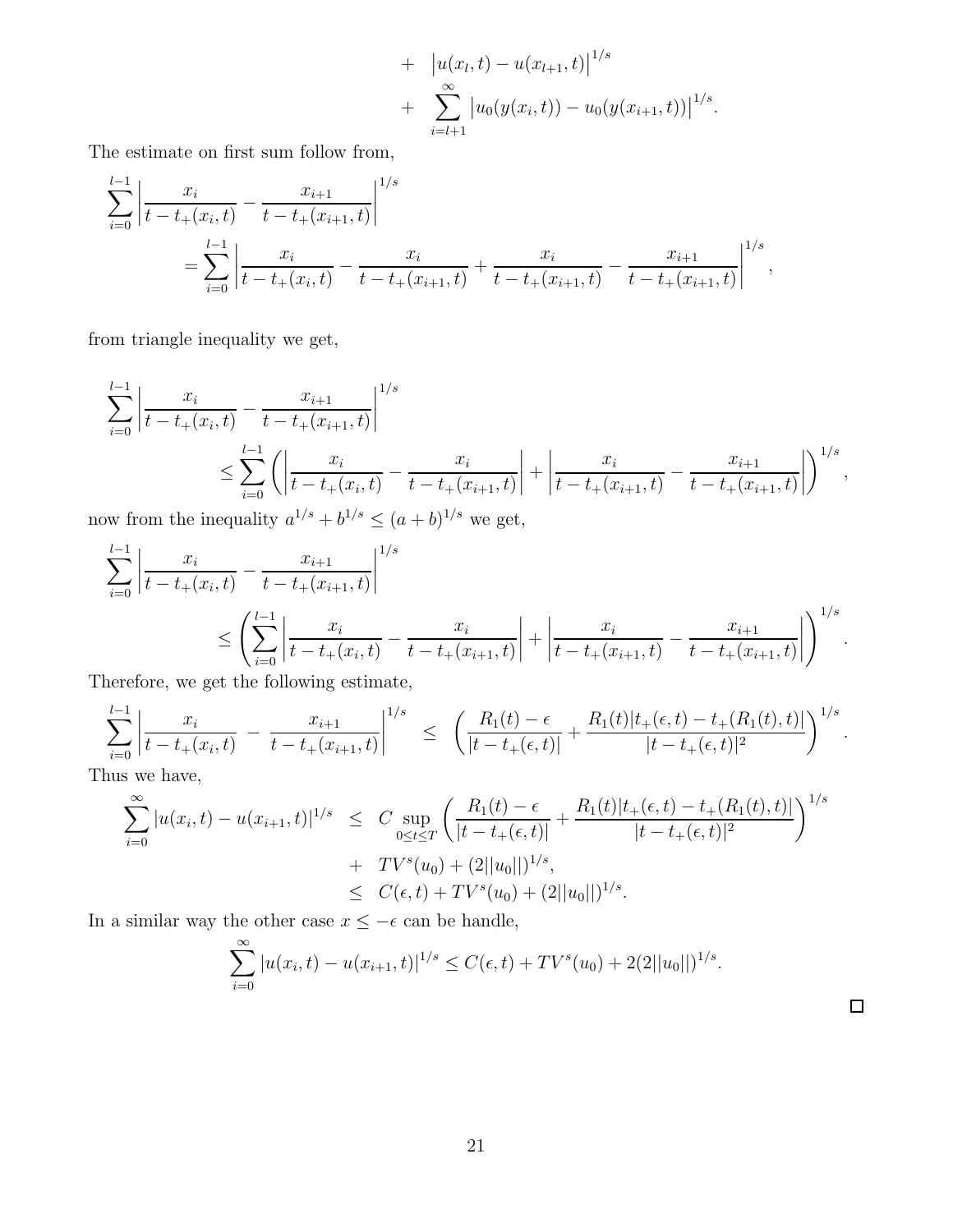### <span id="page-21-0"></span>5. Construction of counter-example

Next we proceed to construct a counter-example so that initial data is in  $BV$  but the corresponding solution is not in  $BV^s$  at a fixed positive time  $T > 0$  and for some specific choice of flux. We refer to the backward construction for conservation laws with discontinuous flux introduced in [\[3](#page-28-9)]. In order to apply the method of backward construction we need to recall some notations and results from [\[3](#page-28-9)]. Next result is borrowed from [\[3\]](#page-28-9) which says that given  $h_{+}$ , z functions we can construct an entropy solution satisfying Hopf-Lax type formula for  $(1.1)$  with  $h_{+}, z$ .

<span id="page-21-1"></span>**Proposition 5.1** (Backward construction, [\[3](#page-28-9)]). Let f, g are  $C^1$  strictly convex functions. Let  $R > 0$  and  $z : [0, R] \rightarrow (-\infty, 0]$  be a non-decreasing function with  $z_0 = z(0+)$  and  $z_1 = z(R-)$ . Suppose

$$
h_{+}\left(\frac{R}{T-t_{1}}\right) = -\frac{z_{1}}{t_{1}},
$$
  
\n
$$
g'(u_{-}) = \frac{z_{0}}{T}, g'(v_{-}) = -\frac{z_{1}}{t_{1}}, \bar{v}_{-} = f_{+}^{-1}(g(v_{-})),
$$
\n(5.1)

where  $h_+$  is defined as

$$
h_{+} := g' \circ g_{+}^{-1} \circ f \circ (f')^{-1}.
$$
\n(5.2)

We additionally assume that  $h_+$  is a locally Lipschitz function. Then there exists an initial data  $u_0 \in L^{\infty}(\mathbb{R})$  and the corresponding entropy solution u to  $(1.1)$  such that

<span id="page-21-2"></span>
$$
u(x,T) = (f')^{-1} \left(\frac{x}{T-t_+(x)}\right) \text{ where } -\frac{z(x)}{t_+(x)} = h_+ \left(\frac{x}{T-t_+(x)}\right) \text{ for } x \in [0,R] \tag{5.3}
$$

and additionally, it holds  $u(x,T) = u_+$  for  $x < 0$  and  $u(x,T) = v_-$  for  $x > \kappa$ .



Figure 3: An illustration of fluxes

To be self-contained the main ingredients of the proof is given in [Appendix C.](#page-26-1) Now the proof of Theorem [2.6](#page-7-1) can be done.

*Proof of Theorem [2.6.](#page-7-1)* Let  $f(u) = |u|^{p+1}$  and  $g(u) = u^2 - 1$ . Note that by Lemma [A.4](#page-25-0) f satisfies the non-degeneracy condition  $(2.2)$  with exponent p and g is uniformly convex.

Let  ${a_k}_{k\geq1}$  be a sequence defined as  $a_{2i} = i^{-\beta}$  and  $a_{2i+1} = i^{-\alpha}$  with  $\beta > \alpha > 0$  which will be chosen later. Consider an increasing sequence  $\{t_k\}$  such that  $t_k \to 1$  and

$$
1 - t_{2k+1} = \frac{1}{k^{\beta - \alpha}} (1 - t_{2k}) \text{ and } t_{2k+2} - t_{2k+1} = k^{-\lambda}
$$
 (5.4)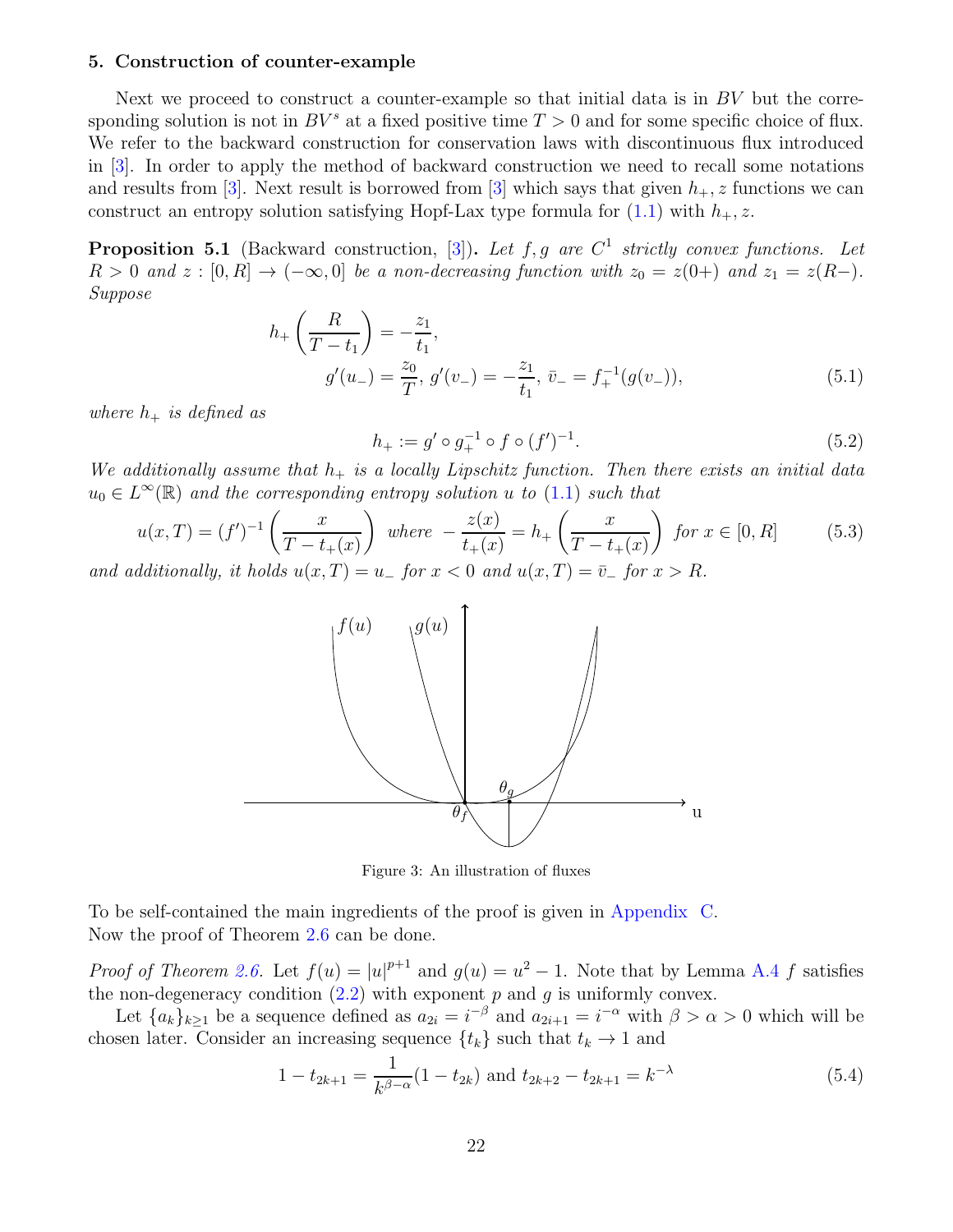where  $\lambda > 1$  will be chosen later. Then we have

$$
\frac{t_{2k+2} - t_{2k+1}}{t_{2k+1}} = \frac{1}{k^{\lambda}} \frac{1}{t_{2k+1}} \ge \frac{1}{k^{\lambda}}.
$$
\n(5.5)

We define  $\{x_i\}$  as follows

<span id="page-22-5"></span>
$$
x_i = (1 - t_{2i})a_{2i} = (1 - t_{2i+1})a_{2i+1}.
$$
\n(5.6)

Since  $\{t_{2i}\}_{i\geq 1}$  is increasing and  $\{a_{2i}\}_{i\geq 1}$  is decreasing sequence,  $\{x_i\}_{i\geq 1}$  is a decreasing sequence. Let  $h : [0, \infty) \to \mathbb{R}$  be defined as

$$
h(u) = 2\sqrt{1 + (p+1)^{-1-\frac{1}{p}}u^{1+\frac{1}{p}}}
$$

for  $u \geq 0$ . Observe that

$$
\frac{h(a_{2i+1})}{h(a_{2i+2})} - 1 = \frac{\sqrt{1 + \left(\frac{i^{-\alpha}}{p+1}\right)^{1+\frac{1}{p}} - \sqrt{1 + \left(\frac{(i+1)^{-\beta}}{p+1}\right)^{1+\frac{1}{p}}}}}{\sqrt{1 + \left(\frac{(i+1)^{-\beta}}{p+1}\right)^{1+\frac{1}{p}}}} \le \frac{1}{i^{\frac{p+1}{p}\alpha}} - \frac{1}{i^{\frac{p+1}{p}\beta}}.\tag{5.7}
$$

Then if  $\lambda < \frac{p+1}{p}$ p  $\alpha$  we get

$$
\frac{h(a_{2i+1})}{h(a_{2i+2})} - 1 < \frac{t_{2i+2}}{t_{2i+1}} - 1. \tag{5.8}
$$

Therefore, we have

<span id="page-22-3"></span>
$$
t_{2i+1}h(a_{2i+1}) < t_{2i+2}h(a_{2i+2}).\tag{5.9}
$$

Note that

$$
\frac{1 - t_{2i+1}}{1 - t_{2i}} = \frac{1}{i^{\beta - \alpha}} < 1. \tag{5.10}
$$

Hence,  $t_{2i+1} > t_{2i}$ . Since  $h(a_{2i+1}) > h(a_{2i})$  we have  $t_{2i+1}h(a_{2i+1}) > h(a_{2i})t_{2i}$ . Let  $\xi(x)$  be solving the following problem

$$
\left(\frac{x}{1-\xi(x)}\right)^{1+\frac{1}{p}} = \left(\frac{C}{\xi(x)+d}\right)^2 - 1\tag{5.11}
$$

<span id="page-22-2"></span><span id="page-22-1"></span><span id="page-22-0"></span>
$$
\xi(x_i) = t_{2i+1},\tag{5.12}
$$

$$
\xi(x_{i+1}) = t_{2i+2}.\tag{5.13}
$$

Note that  $C, d > 0$  is determined by  $(5.12)$  and  $(5.13)$ . Next we show that  $\xi' < 0$ . To this end we differentiate both side of  $(5.11)$  and get the following

$$
0 < \left(1 + \frac{1}{p}\right) x^{\frac{1}{p}} = -\xi'(x) \left(1 + \frac{1}{p}\right) \left(1 - \xi(x)\right)^{\frac{1}{p}} \left[\left(\frac{C}{\xi(x) + d}\right)^2 - 1\right] \\
- \xi'(x) \left(1 - \xi(x)\right)^{1 + \frac{1}{p}} \frac{2C}{(\xi(x) + d)^2} \left(\frac{C}{\xi(x) + d}\right).
$$
\n(5.14)

Therefore, we get  $\xi'(x) < 0$ . Let  $\Phi(x)$  be defined as

$$
\Phi(x) := \xi(x)\sqrt{1 + \left(\frac{x}{1 - \xi(x)}\right)^{1 + \frac{1}{p}}} = \frac{C\xi(x)}{\xi(x) + d}.
$$
\n(5.15)

Observe that

<span id="page-22-4"></span>
$$
\Phi'(x) = \xi'(x) \left[ \frac{C}{\xi(x) + d} - \frac{C\xi(x)}{(\xi(x) + d)^2} \right] = \xi'(x) \frac{Cd}{(\xi(x) + d)^2} < 0.
$$
\n(5.16)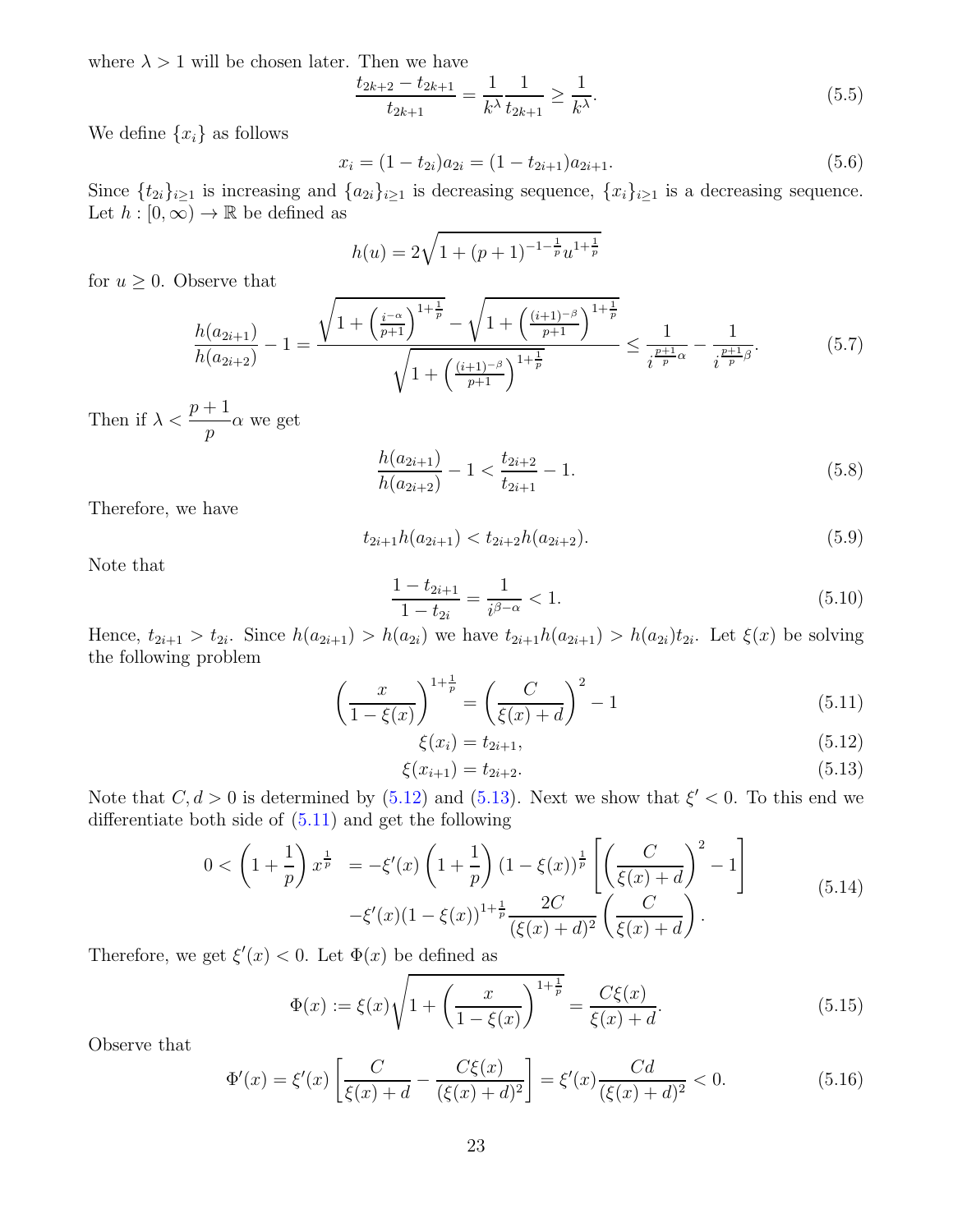Finally we define the function  $t(x)$  such that  $t(x_i+) = t_{2i}$  and  $t(x_i-) = t_{2i+1}$  for  $i \geq i_0$  and t satisfies  $(5.11)$ – $(5.13)$  for  $x \in (x_{i+1}, x_i)$ . Let  $\rho : (0, \infty) \to \mathbb{R}$  be defined as

$$
\rho(x) = -t(x)h\left(\frac{x}{1-t(x)}\right). \tag{5.17}
$$

By [\(5.9\)](#page-22-3) and [\(5.16\)](#page-22-4),  $x \mapsto \rho(x)$  is increasing. By Proposition [5.1](#page-21-1) with  $R = x_1$ , there exists an entropy solution  $u$  such that

$$
u(x_i+,1) = \left(\frac{x_i}{(p+1)(1-t_{2i})}\right)^{\frac{1}{p}} \text{ and } u(x_i-,1) = \left(\frac{x_i}{(p+1)(1-t_{2i+1})}\right)^{\frac{1}{p}}.
$$
 (5.18)

By  $(5.6)$  we get

$$
u(x_i+,1) = \left(\frac{a_{2i}}{p+1}\right)^{\frac{1}{p}} \text{ and } u(x_i-,1) = \left(\frac{a_{2i+1}}{p+1}\right)^{\frac{1}{p}}.
$$
 (5.19)

Therefore,

$$
|u(x_i-,1) - u(x_i+,1)| = \left| \left(\frac{a_{2i}}{p+1}\right)^{\frac{1}{p}} - \left(\frac{a_{2i+1}}{p+1}\right)^{\frac{1}{p}} \right|
$$
  
=  $(1+p)^{-\frac{1}{p}} \left[i^{-\frac{\alpha}{p}} - i^{-\frac{\beta}{p}}\right].$  (5.20)

Let  $\epsilon > 0$ . Then, we have

$$
|u(x_i-,1) - u(x_i+,1)|^{\frac{p+1}{1+\epsilon}} \ge C(p) \left[ i^{-\frac{\alpha(p+1)}{p(1+\epsilon)}} - i^{-\frac{\beta(p+1)}{p(1+\epsilon)}} \right]. \tag{5.21}
$$

Now, we set

$$
\lambda = 1 + \frac{2p}{3(2p+1)}\epsilon, \frac{p+1}{p}\alpha = 1 + \frac{4p+2}{3(2p+1)}\epsilon \text{ and } \frac{p+1}{p}\beta = 1 + \frac{2(3p+2)}{3(2p+1)}\epsilon.
$$
 (5.22)

We check that  $\beta - \alpha = \lambda - 1$  and  $\frac{p+1}{p+1}$ p  $\beta > 1 + \epsilon$ . Hence,  $u(\cdot, 1) \notin BV_{loc}^{s}(\mathbb{R})$  for  $s = \frac{1}{n+1}$  $p+1$  $+$  $\epsilon$  $p+1$ . Note that by Proposition [5.1](#page-21-1) initial data  $u_0 \in L^{\infty}(\mathbb{R})$ . Now we find a data which is in  $BV(\mathbb{R})$ . From the construction we have  $x_1 < R_2(1)$  where  $R_2(t)$  is as in Theorem [3.1.](#page-8-1) Choose a point  $x_0 \in (x_1, R_2(1))$ . Note that  $0 < t_+(x_0, 1) < 1$  and  $u(x, t_+(x_0, 1)) = \bar{v}_-$  for  $x \ge 0$ . We also observe that  $L_1(t) = 0$  and  $R_2(t) > 0$  for  $t = t_+(x_0, 1)$ . Therefore, for  $t = t_+(x_0)$  we have

$$
u(x,t) = (g')^{-1} \left(\frac{x - z_-(x,t)}{t}\right) \text{ for } x < 0.
$$
 (5.23)

Since q is uniformly convex we have  $u(\cdot, t_+(x_0, 1)) \in BV((-\infty, 0))$ . To conclude the Theorem [2.6](#page-7-1) we set  $v_0(x) := u(x, t_0(x_0, 1))$ . Let  $v(x, t)$  be the entropy solution to  $(1.1)$  with initial data  $v_0$ . Note that  $v(x, 1-t_0(x_0, 1)) = u(x, 1)$  for all  $x \in \mathbb{R}$ . Hence, the proof of Theorem [2.6](#page-7-1) is completed.  $\Box$ 

### <span id="page-23-0"></span>Appendix A. Hölder continuity of singular maps

In this section useful lemma on Hölder exponent and non degeneracy of fluxes are collected and used throughout the paper. Some commentaries are added for all lemmas.

<span id="page-23-1"></span>The following lemma recall that the non uniform convexity of a flux function corresponds to a loss of the Lipschitz regularity for the reciprocal function of the derivative. This key point inforces a  $BV^s$  (or generalized  $BV$  regularity  $[17, 27]$  $[17, 27]$ ) instead of  $BV$  regularity  $[33, 42]$  $[33, 42]$  for the entropy solutions.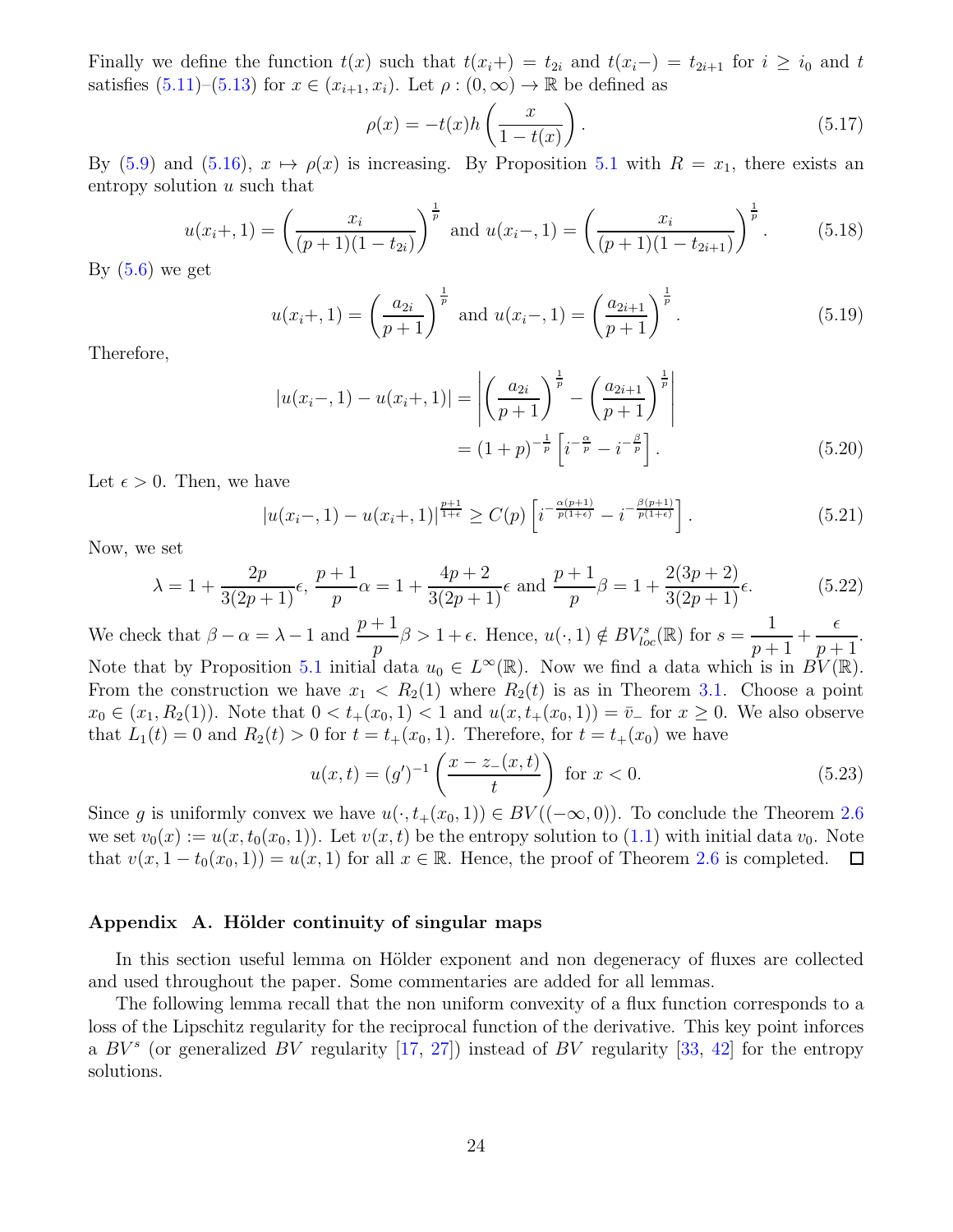**Lemma A.1.** Let  $g \in C^1(\mathbb{R})$  be satisfying the non-degeneracy [\(2.2\)](#page-5-3) with exponent q. Then  $(g')^{-1}$ is Hölder continuous with exponent  $1/q$ .

*Proof.* Fix a compact set K. Let x and y is in  $g'(K)$ . There exist  $\tilde{x}, \tilde{y}$  such that  $\tilde{x} = (g')^{-1}(x)$  and  $\tilde{y} = (g')^{-1}(y)$ . Then,

$$
\frac{|(g')^{-1}(x)-(g')^{-1}(y)|}{|x-y|^{1/q}}=\frac{|\tilde{x}-\tilde{y}|}{|g'(\tilde{x})-g'(\tilde{y})|^{1/q}}=\frac{|\tilde{x}-\tilde{y}|}{|g'(\tilde{x})-g'(\tilde{y})|^{1/q}}\leq \frac{1}{C_2^{1/q}}.
$$

<span id="page-24-2"></span> $\Box$ 

This proves the Lemma [A.1.](#page-23-1)

The interface condition  $(1.2)$  needs the use of some reciprocal functions of the flux g or f. The fact that the reciprocal function of q is never Lipschitz near min q forbids the classical Lax-Oleinik BV smoothing effect for an uniform convex flux.

<span id="page-24-1"></span>**Lemma A.2.** Let g be a  $C^2$  function satisfying  $(2.2)$  with exponent q then  $g_+$  satisfies  $(2.2)$  with exponent  $q + 1$  on domain  $(\theta_q, \infty)$ .

*Proof.* Since  $\theta_g$  is the critical point of g hence,  $g'(\theta_g) = 0$ , then we consider

$$
g(x) - g(y) = (x - y) \int_0^1 g'(\lambda x + (1 - \lambda)y) d\lambda,
$$
  
=  $(x - y) \int_0^1 (g'(\lambda x + (1 - \lambda)y) - g'(\theta_g)) d\lambda.$ 

We know that  $g'(\cdot)$  is a increasing function and g satisfies the non-degeneracy condition [\(2.2\)](#page-5-3). Let  $x > y \geq \theta_g$ , then

$$
|g(x) - g(y)| = |x - y| \int_0^1 (g'(\lambda x + (1 - \lambda)y) - g'(\theta_g))d\lambda
$$
  
\n
$$
\ge C_2|x - y| \int_0^1 (\lambda x + (1 - \lambda)y) - \theta_g)^q d\lambda
$$
  
\n
$$
\ge \frac{1}{q+1} C_2((x + (1 - \lambda)y) - \theta_g)^{q+1}) \Big|_0^1
$$
  
\n
$$
\ge \frac{1}{q+1} C_2((x - \theta_g)^{q+1} - (y - \theta_g)^{q+1})
$$
  
\n
$$
\ge \frac{C_2}{q+1}|x - y|^{q+1}.
$$
 (A.1)

<span id="page-24-0"></span>The previous commentary of Lemma [A.2](#page-24-1) is even more important for the non Lipschitz regularity of the singular map.

**Lemma A.3.** Suppose fluxes f and g are  $C^1(\mathbb{R})$  and convex functions with  $f(\theta_f) < g(\theta_g)$  which additionally satisfies the non-degeneracy condition  $(2.2)$  and let K is any compact set of R. Then for  $x \in K$ ,  $f_{+}^{-1}g(\cdot)$  is a Lipschitz continuous function and  $g_{-}^{-1}f(\cdot)$  is a Hölder continuous function.

*Proof.* Since  $f(\theta_f) < g(\theta_g)$ , there exist  $a_1 < \theta_f < a_2$  such that  $f(a_1) = g(\theta_g) = f(a_2)$ . Hence, we have

$$
\bar{c} := \min\{|f'(a)| \, ; \, a \in (-\infty, a_1] \cup [a_2, \infty)\} > 0. \tag{A.2}
$$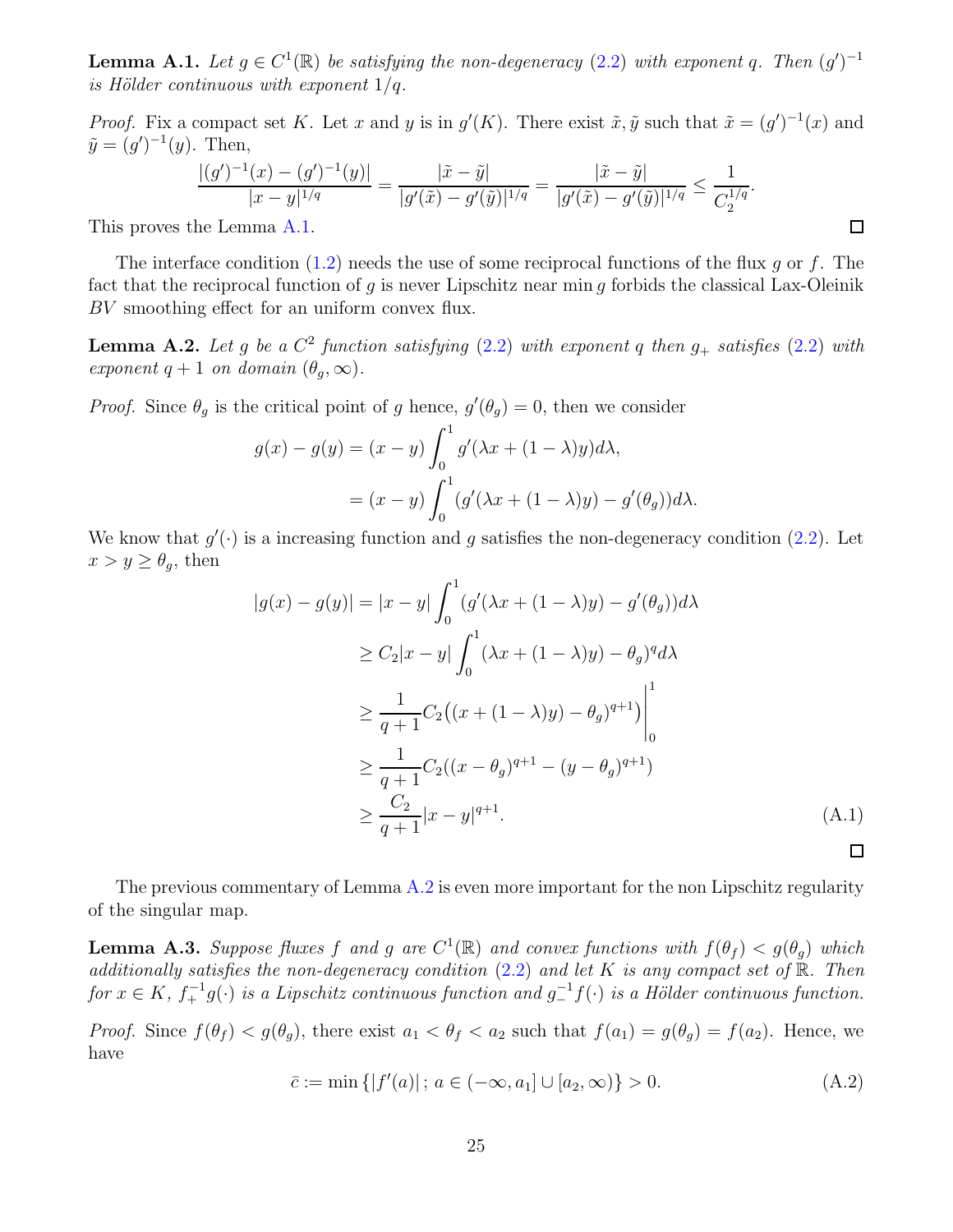Without loss generality we can assume that  $g(x) \neq g(y)$  because if  $g(x) = g(y)$  then result holds anyway. There exist  $\tilde{x}, \tilde{y} > \theta_f$  such that  $f(\tilde{x}) = g(x)$  and  $f(\tilde{y}) = g(y)$ . As  $f_+^{-1}$  is increasing, we get  $\tilde{x}, \tilde{y} > a_2$ . Consider the following

$$
\frac{|f_+^{-1}g(x) - f_+^{-1}g(y)|}{|x - y|} = \frac{|f_+^{-1}g(x) - f_+^{-1}g(y)|}{|g(x) - g(y)|} \cdot \frac{|g(x) - g(y)|}{|x - y|},
$$

$$
= \frac{|f_+^{-1}f(\tilde{x}) - f_+^{-1}f(\tilde{y})|}{|f(\tilde{x}) - f(\tilde{y})|} \cdot \frac{|g(x) - g(y)|}{|x - y|},
$$

$$
= \frac{|\tilde{x} - \tilde{y}|}{|f(\tilde{x}) - f(\tilde{y})|} \cdot \frac{|g(x) - g(y)|}{|x - y|},
$$

$$
= \frac{1}{f'(c_0)} \cdot \frac{|g(x) - g(y)|}{|x - y|},
$$

for some  $c_0$  in between  $\tilde{x}, \tilde{y}$ . Note that  $c_0 \ge a_2$  and  $f' \ge \bar{c}$ . As g is Lipschitz continuous function, we have  $|g(x) - g(y)| \leq c_1 |x - y|$  where  $c_1$  depends on g and K. Therefore we get,

$$
\frac{|f_+^{-1}g(x) - f_+^{-1}g(y)|}{|x - y|} \le C.
$$
\n(A.3)

We know that for  $f(x) \ge g(\theta_g)$  there exists  $\tilde{x}$  such that  $f(x) = g(\tilde{x})$  and  $g'(\tilde{x}) > 0$ , without loss of generality we can assume that  $g(x) \neq g(y)$  because if  $g(x) = g(y)$  then result holds.

$$
\frac{|g_{-}^{-1}f(x) - g_{-}^{-1}f(y)|^{q+1}}{|x - y|} = \frac{|g_{-}^{-1}f(x) - g_{-}^{-1}f(y)|^{q+1}}{|f(x) - f(y)|} \cdot \frac{|f(x) - f(y)|}{|x - y|},
$$

$$
= \frac{|g_{-}^{-1}g(\tilde{x}) - g_{-}^{-1}g(\tilde{y})|^{q+1}}{|g(\tilde{x}) - g(\tilde{y})|} \cdot \frac{|f(x) - f(y)|}{|x - y|},
$$

$$
= \frac{|\tilde{x} - \tilde{y}|^{q+1}}{|g(\tilde{x}) - g(\tilde{y})|} \cdot \frac{|f(x) - f(y)|}{|x - y|},
$$

Now from the Lipschitz continuity  $f$  and  $(A.1)$ ,

$$
\frac{|g_{-}^{-1}f(x) - g_{-}^{-1}f(y)|^{q+1}}{|x - y|} \le C.
$$
\n(A.4)

 $\Box$ 

Hence, it implies that

$$
|g_{-}^{-1}f(x) - g_{-}^{-1}f(y)| \le C|x - y|^{1/q + 1}.
$$

<span id="page-25-0"></span>Next lemma shows that power law fluxes satisfies the non-degeneracy condition [\(2.2\)](#page-5-3).

**Lemma A.4.** Let  $M > 0$  and  $g : [-M, M] \to \mathbb{R}$  be defined as  $g(u) = |u|^p$  for  $p \ge 2$ . Then g satisfies the non-degeneracy condition  $(2.2)$  with exponent  $p-1$ .

This is the simplest example with power-law degeneracy  $p-1$  [\[11,](#page-28-8) [16\]](#page-29-12).

*Proof.* We calculate  $g'(u) = sign(u)p|u|^{p-1}$ . Then we show that the non-degeneracy condition [\(2.2\)](#page-5-3) is satisfied for  $q$  case by case. Hence, we consider

Case(I): If  $u, v \ge 0$ , since  $(|u| + |v|)^p > (|u|^p + |v|^p)$ , we get

$$
\frac{|g'(u) - g'(v)|}{|u - v|^{p-1}} = p \frac{|u^{p-1} - v^{p-1}|}{|u - v|^{p-1}} \ge p.
$$
\n(A.5)

Now for  $u, v \leq 0$  can be handled similarly as Case I.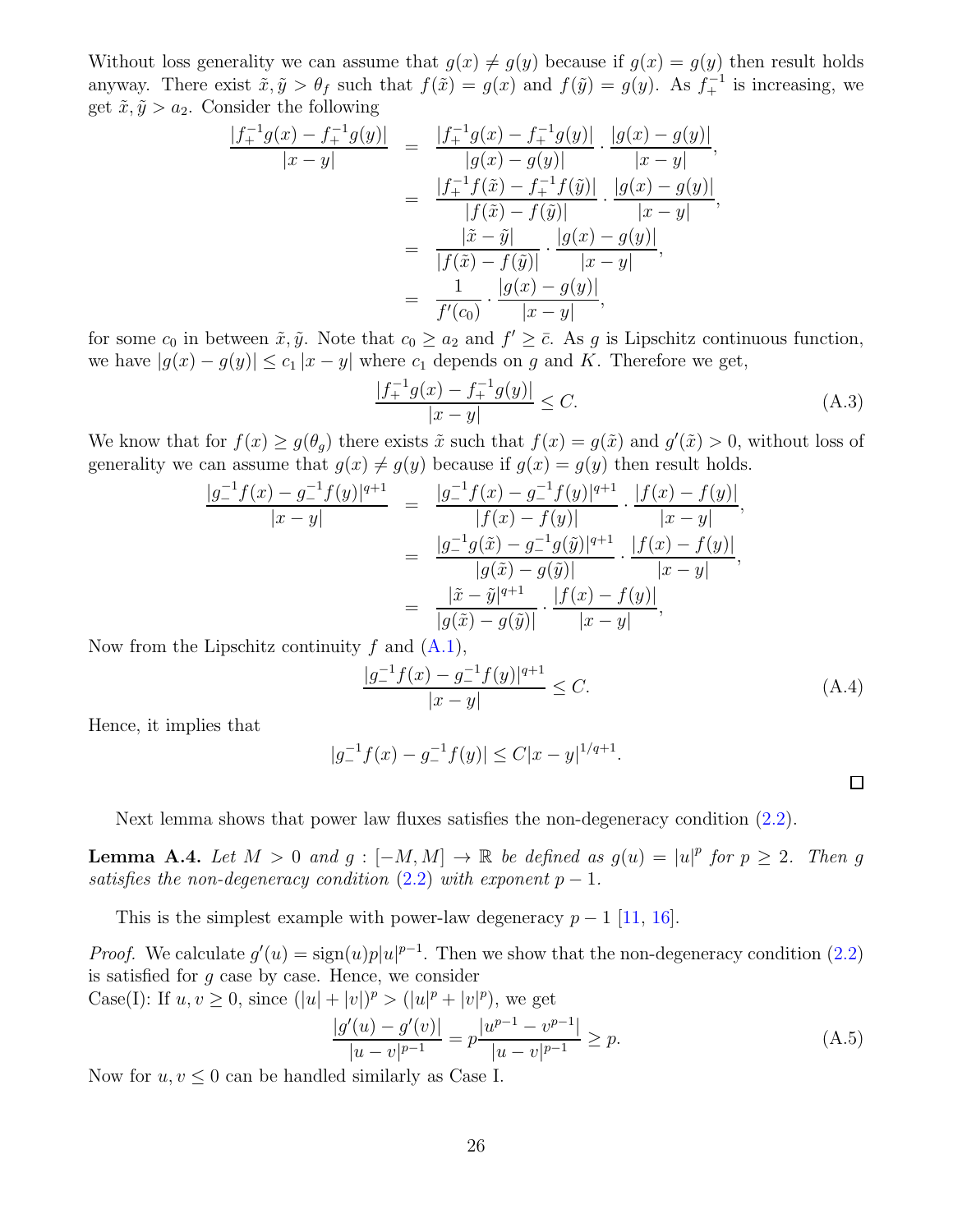Case(II): If  $u \leq 0$  and  $v \geq 0$ , then we also get

$$
\frac{|g'(u) - g'(v)|}{|u - v|^{p-1}} = p \frac{||u|^{p-1} + |v|^{p-1}|}{|u - v|^{p-1}} \ge p.
$$
\n(A.6)

Again for  $u \leq 0$  and  $v \geq 0$  can be handled in similar way as Case II.

# <span id="page-26-0"></span>Appendix B.  $BV^s$  embedding

The continuous embedding between fractional BV spaces is explicited using the  $L^{\infty}$  norm or, more precisely, the oscillation in the next lemma. Recall that the oscillation of the function  $u$  on  $I$  is,

$$
osc(u) := \sup_{x < y} \{|u(x) - u(y)|\} \le 2||u||_{\infty}.
$$

<span id="page-26-2"></span>**Lemma B.1.** Let  $u: I \subset \mathbb{R} \to \mathbb{R}$  be bounded function on a given interval I and  $0 < s < t$  such that  $u \in BV^t \subset BV^s$ . Let  $p =$ 1 s  $\geq q =$ 1 t , then,  $TV^s u(I) \leq osc(u)^{p-q} TV^t u(I).$  (B.1)

*Proof.* When  $osc(u) \leq 1$ , the inequality  $y^p \leq y^q$  for all  $y \in [0,1]$  gives a direct estimate. More precisely, let  $\sigma = (x_1, \dots, x_n)$  be any partition of I,

$$
\sum_{i=1}^{n-1} |u(x_i) - u(x_{i+1})|^p \le \sum_{i=1}^{n-1} |u(x_i) - u(x_{i+1})|^q \le TV^t u(I).
$$

This inequality can be improved as follows if u is non constant, that is  $osc(u) > 0$ . For this purpose, consider  $v = u/osc(u)$  so  $osc(v) \le 1$ . Now, on a subdivision, we have,

$$
osc(u)^{-p} \sum_{i=1}^{n-1} |u(x_i) - u(x_{i+1})|^p = \sum_{i=1}^{n-1} |v(x_i) - v(x_{i+1})|^p
$$
  

$$
\leq \sum_{i=1}^{n-1} |v(x_i) - v(x_{i+1})|^q = osc(u)^{-q} \sum_{i=1}^{n-1} |u(x_i) - u(x_{i+1})|^q.
$$

That is to say, the following inequality which is also valid when  $osc(u) = 0$ ,

$$
\sum_{i=1}^{n-1} |u(x_i) - u(x_{i+1})|^p \le osc(u)^{p-q} \sum_{i=1}^{n-1} |u(x_i) - u(x_{i+1})|^q.
$$

This is enough to conclude the lemma.

### <span id="page-26-1"></span>Appendix C. Backward construction

The proof of the optimality presented in section [5](#page-21-0) needs a construction of an initial data and solution by borrowing ideas and techniques from control. We only give a sketch of the existence of such solution along with initial data that stated in Proposition [5.1.](#page-21-1) The complete construction can be found in [\[3\]](#page-28-9).

*Proof of Theorem [5.1.](#page-21-1)* We first approximate  $z(x)$  by piece-wise constant increasing function as

 $\Box$ 

 $\Box$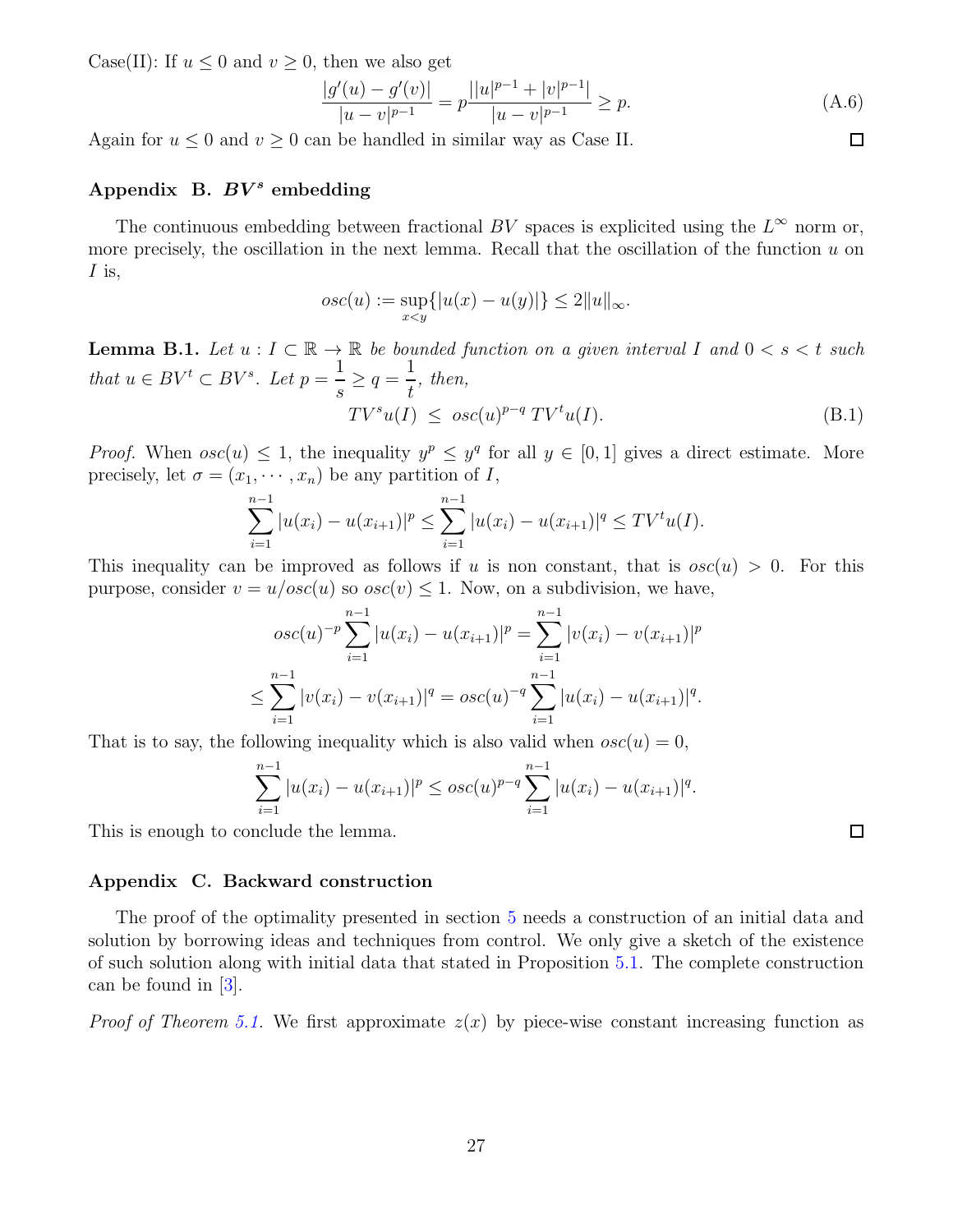follows

$$
\begin{cases}\n z_0 = w_0 < w_1 < \dots < w_k = z_1, \\
 |w_{i+1} - w_i| < \frac{1}{N}, \\
 0 = x_0 < x_1 < \dots < x_k = R, \\
 z(x_i) = w_i \text{ for } 1 \leq i \leq k - 1, \\
 \text{with } z_0 = z(0) \text{ and } z_1 = z(R-).\n\end{cases} \tag{C.1}
$$

We set  $t_0 = T$  and  $t_i$ ,  $1 \leq i \leq 2k$ ,,  $c_i$ ,  $d_i$ ,  $1 \leq i \leq k$  as follows

$$
h_{+}\left(\frac{x_{i}}{T-t_{2i-1}}\right) = -\frac{w_{i-1}}{t_{2i-1}}, h_{+}\left(\frac{x_{i}}{T-t_{2i}}\right) = -\frac{w_{i}}{t_{2i}},
$$
  

$$
f'(c_{2i-1}) = \frac{x_{i}}{T-t_{2i-1}}, f'(c_{2i}) = \frac{x_{i}}{T-t_{2i}} \text{ and } d_{i} = g_{+}^{-1}(f(a_{i})).
$$
 (C.2)

Then we observe that  $c_{2i-1} > c_{2i}$ ,  $d_{2i-1} > d_{2i}$ ,  $T = t_0 > t_1 > \cdots > t_{2k} = T_1$ . Consider Lipschitz curves  $r_i, \tilde{r}_i, a_i, b_i$  defined as follows

$$
s_i = \frac{f(c_{2i-1}) - f(c_{2i})}{c_{2i-1} - c_{2i}}, \quad S_i = \frac{g(d_{2i-1}) - g(d_{2i})}{d_{2i-1} - d_{2i}}, \quad 1 \le i \le k,
$$
  
\n
$$
r_i(t) = g'(d_i)(t - t_i), \quad \tilde{r}_i(t) = f'(c_i)(t - t_i), \quad 1 \le i \le 2k,
$$
  
\n
$$
a_i(t) = x_i + s_i(t - T), \quad b_i(t) = S_i(t - q_i), \quad a_i(q_i) = 0, \quad 1 \le i \le 2k,
$$
\n(C.3)

$$
r_0(t) = g'(b_0)(t - T) = g'(u_-)(t - t_0).
$$
\n(C.4)

Now, we define  $u_0^N$  as below

$$
u_0^N := \begin{cases} u_- & \text{if } x < w_0, \\ d_{2i-1} & \text{if } w_{i-1} < x < b_i(0), 1 \le i \le k, \\ d_{2i} & \text{if } b_i(0) < x < w_i, 1 \le i \le k, \\ v_- & \text{if } w_{2k} < x < 0, \\ \bar{v}_- & \text{if } x > 0. \end{cases} \tag{C.5}
$$

Let  $\tilde{t}_i(x)$  be the unique solution to

$$
h_{+}\left(\frac{x}{T-\tilde{t}_{i}(x,t)}\right) = -\frac{z_{i}}{\tilde{t}_{i}(x,t)} \text{ for } x \in (x_{i}, x_{i+1}), 1 \le i \le k-1.
$$
 (C.6)

Corresponding entropy solution  $u^N$  is the following

$$
u^{N}(x,t) = \begin{cases} u_{-} & \text{if } x < r_{0}(t), \\ (g')^{-1} \left(\frac{x-z_{i}}{t}\right) & \text{if } r_{2i}(t) < x < \min\{r_{2i+1}(t), 0\}, \\ (f')^{-1} \left(\frac{x}{t-\tilde{t}_{i}(x,t)}\right) & \text{if } \max\{\tilde{r}_{2i+1}(t), 0\} < x < \tilde{r}_{2i-1}(t), \\ d_{2i-1} & \text{if } r_{2i-1}(t) < x < \min\{S_{i}(t), 0\}, 1 \leq i \leq k, \\ d_{2i} & \text{if } S_{2i}(t) < x < \min\{r_{2i}(t), 0\}, 1 \leq i \leq k, \\ c_{2i-1} & \text{if } \max\{\tilde{r}_{2i-1}(t), 0\} < x < s_{i}(t), 1 \leq i \leq k, \\ c_{2i} & \text{if } \max\{s_{i}(t), 0\} < x < \tilde{r}_{2i}, 1 \leq i \leq k, \\ v_{-} & \text{if } r_{2k}(t) < x < 0, \\ \tilde{v}_{-} & \text{if } x > \max\{\tilde{r}_{2k}, 0\}. \end{cases} \tag{C.7}
$$

By assumption we have  $h_+$  is a locally Lipschitz continuous function and we can prove TV bound of  $g'(u_0^N)$  (see [\[3\]](#page-28-9) for more details). Then, by applying Helly's Theorem we can find a  $u_0 \in L^{\infty}(\mathbb{R})$ and corresponding entropy solution  $u$  satisfying  $(5.3)$ . This completes the proof of Proposition [5.1.](#page-21-1)  $\Box$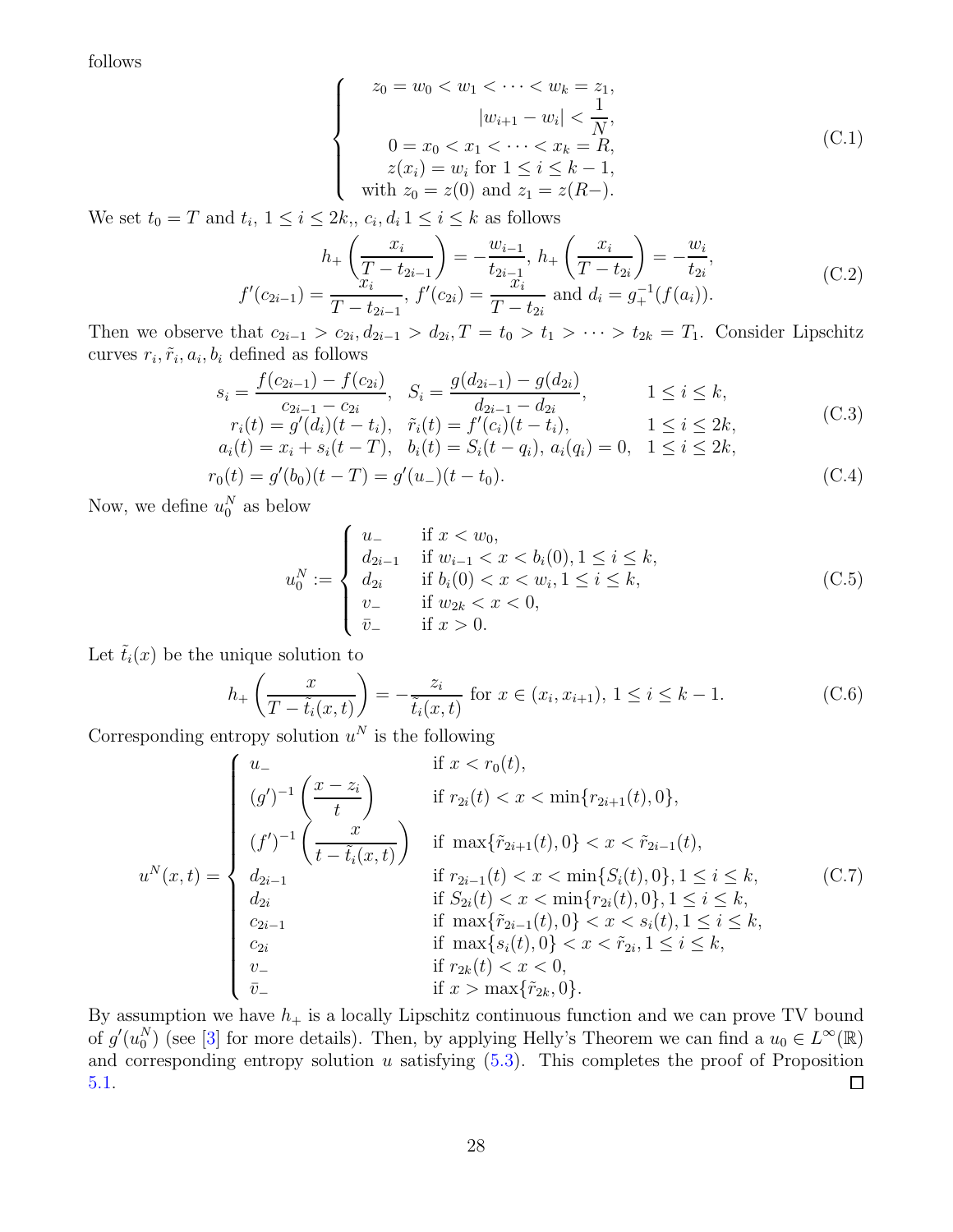Acknowledgement. Authors thank IFCAM project "Conservation laws:  $BV^s$ , interface and control". SSG and AP thank the Department of Atomic Energy, Government of India, under project no. 12-R&D-TFR-5.01-0520 for support. SSG acknowledges Inspire faculty-research grant DST/INSPIRE/04/2016/00-0237.

## References

- <span id="page-28-3"></span>[1] Adimurthi, R. Dutta, S. S. Ghoshal and G. D. Veerappa Gowda, Existence and nonexistence of TV bounds for scalar conservation laws with discontinuous flux, Comm. Pure Appl. Math., 64 (2011), no. 1, 84-115.
- <span id="page-28-10"></span>[2] Adimurthi, S. S. Ghoshal and G. D. Veerappa Gowda, Finer regularity of an entropy solution for 1-d scalar conservation laws with non uniform convex flux, Rend. Semin. Mat. Univ. Padova, 132 (2014), 1-24.
- <span id="page-28-9"></span>[3] Adimurthi and S. S. Ghoshal, Exact and optimal controllability for scalar conservation laws with discontinuous flux, to appear in Commun. Contemp. Math., (arxiv preprint arXiv:2009.13324).
- <span id="page-28-6"></span>[4] Adimurthi, J. Jaffré and G. D. Veerappa Gowda, Godunov type methods for scalar conservation laws with flux function discontinuous in the space variable, SIAM J. Numer. Anal., 42(1) (2004), 179-208.
- <span id="page-28-1"></span>[5] Adimurthi, S. Mishra and G. D. Veerappa Gowda, Optimal entropy solutions for conservation laws with discontinuous flux-functions, J. Hyperbolic Differ. Equ., 2 (2005), no. 4, 783-837.
- <span id="page-28-2"></span>[6] Adimurthi, S. Mishra and G. D. Veerappa Gowda, Explicit Hopf-Lax type formulas for Hamilton-Jacobi equations and conservation laws with discontinuous coefficients, J. Differential Equations, 241 (2007), no. 1, 1-31.
- <span id="page-28-0"></span>[7] Adimurthi and G. D. Veerappa Gowda, Conservation laws with discontinuous flux, J. Math. Kyoto Univ., 43 (2003), no. 1, 27-70.
- <span id="page-28-11"></span>[8] L. Ambrosio, N. Fusco and D. Pallara, Functions of bounded variation and free discontinuity problems, Oxford Mathematical Monographs, xviii, 434 p. (2000).
- <span id="page-28-7"></span>[9] B. Andreianov and C. Cancès, The Godunov scheme for scalar conservation laws with discontinuous bell-shaped flux functions, Appl. Math. Lett., 25 (2012), no. 11, 1844-1848.
- <span id="page-28-4"></span>[10] B. Andreianov, K. H. Karlsen and N. H. Risebro, A theory of  $L^1$ -dissipative solvers for scalar conservation laws with discontinuous flux, Arch. Ration. Mech. Anal. 201 (2011), no. 1, 27-86.
- <span id="page-28-8"></span>[11] C. Bourdarias, M. Gisclon and S. Junca, Fractional BV spaces and applications to scalar conservation laws, J. Hyperbolic Differ. Equ. 11 (2014), no. 4, 655-677.
- <span id="page-28-5"></span>[12] A. Bressan, G. Guerra and W. Shen, Vanishing viscosity solutions for conservation laws with regulated flux. *J. Differ. Equ.* 266 (2019) 312-351.
- <span id="page-28-12"></span>[13] R. Bürger, A. García, K. H. Karlsen and J. D. Towers, A family of numerical schemes for kinematic flows with discontinuous flux, *J. Engrg. Math.*, 60 (2008), no. 3-4, 387-425.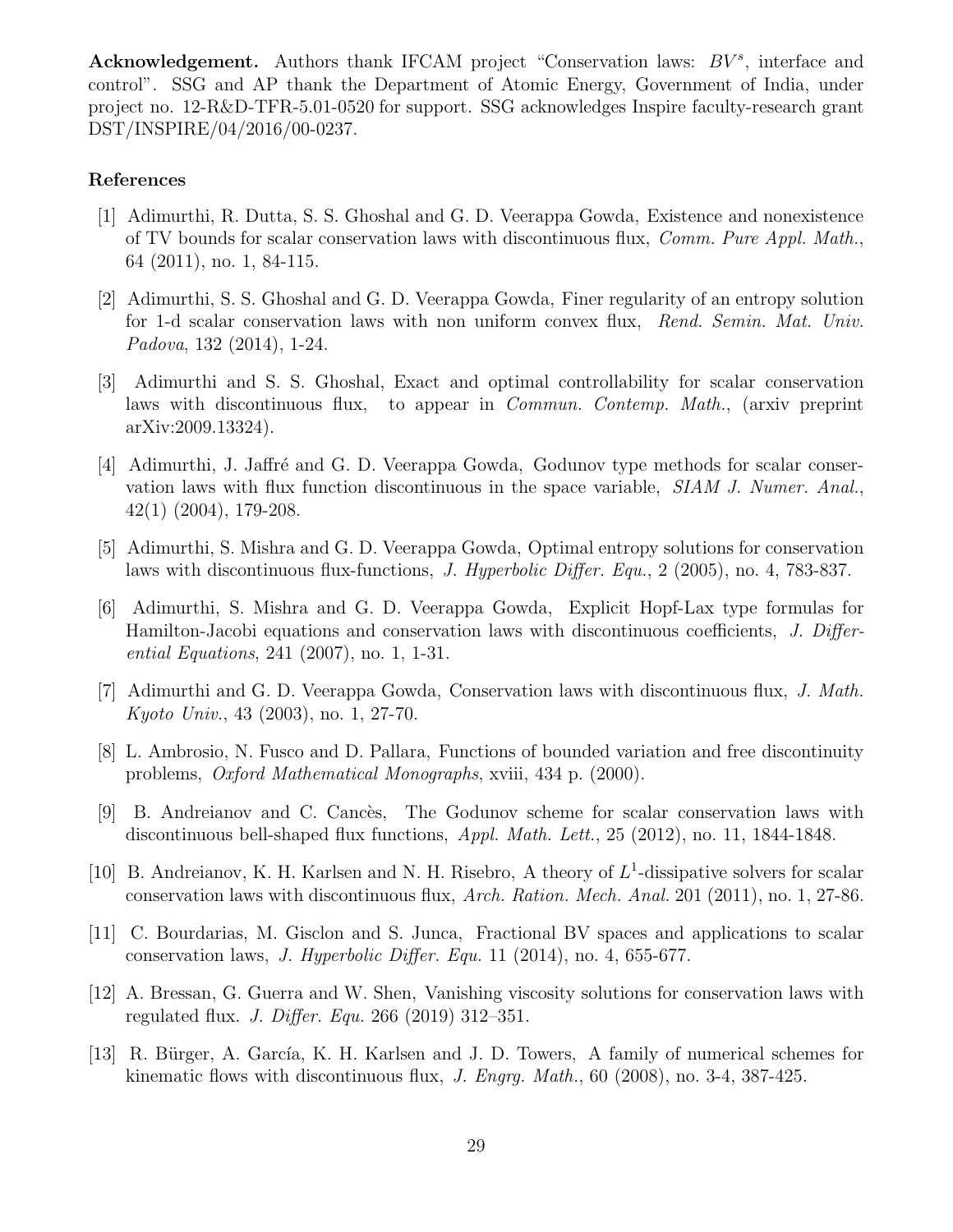- <span id="page-29-0"></span>[14] R. Bürger, K. H. Karlsen, N. H. Risebro and J. D. Towers, Well-posedness in  $BV_t$  and convergence of a difference scheme for continuous sedimentation in ideal clarifier-thickener units, Numer. Math., 97 (2004), no. 1, 25-65.
- <span id="page-29-1"></span>[15] R. Bürger, K. H. Karlsen and J. D. Towers, A model of continuous sedimentation of flocculated suspensions in clarifier-thickener units,  $SIAM J. Appl. Math., 65 (2005), no. 3, 882-940.$
- <span id="page-29-12"></span>[16] P. Castelli and S. Junca, Oscillating waves and the maximal smoothing effect for one dimensional nonlinear conservation laws, AIMS on Applied Mathematics, 8, 709-716, (2014).
- <span id="page-29-6"></span>[17] P. Castelli and S. Junca, Smoothing effect in  $BV - \Phi$  for entropy solutions of scalar conservation laws, J. Math. Anal. Appl., 451 (2), 712–735, (2017).
- <span id="page-29-7"></span>[18] P. Castelli, P. E. Jabin and S. Junca, Fractional spaces and conservation laws, Theory, numerics and applications of hyperbolic problems I, Aachen, Germany, August 2016. Springer Proceedings in Mathematics  $\mathcal C$  Statistics, 236, 285-293 (2018).
- <span id="page-29-11"></span>[19] K. S. Cheng, The space BV is not enough for hyperbolic conservation laws, J. Math. Anal. Appl., 91 (2), 559–561, (1983).
- <span id="page-29-2"></span>[20] S. Diehl, Dynamic and steady-state behavior of continuous sedimentation, SIAM J. Appl. Math., 57 (1997), no. 4, 991-1018.
- <span id="page-29-3"></span>[21] S. Diehl, A conservation law with point source and discontinuous flux function modeling continuous sedimentation, *SIAM J. Appl. Math.*, 56 (1996), no. 2, 388–419.
- <span id="page-29-5"></span>[22] S. S. Ghoshal, Optimal results on TV bounds for scalar conservation laws with discontinuous flux, J. Differential Equations, 258 (2015), no. 3, 980-1014.
- <span id="page-29-14"></span>[23] S. S. Ghoshal, BV regularity near the interface for nonuniform convex discontinuous flux, Netw. Heterog. Media, 11 (2016), no. 2, 331-348.
- <span id="page-29-8"></span>[24] S. S. Ghoshal, B. Guelmame, A. Jana and S. Junca, Optimal regularity for all time for entropy solutions of conservation laws in  $BV^s$ , Nonlinear Differential Equations and Applications NoDEA, 27 (2020), article number 46, 29 p.
- <span id="page-29-9"></span>[25] S. S. Ghoshal and A. Jana, Non existence of the BV regularizing effect for scalar conservation laws in several space dimension for  $C^2$  fluxes, *SIAM J. Math. Anal.* 53 (2021), no. 2, 1908– 1943.
- <span id="page-29-4"></span>[26] S. S. Ghoshal, A. Jana and J. D Towers, Convergence of a Godunov scheme to an Audusse-Perthame adapted entropy solution for conservation laws with BV spatial flux, Numer. Math. 146 (3), (2020), 629-659.
- <span id="page-29-10"></span>[27] B. Guelmame, S. Junca and D. Clamond, Regularizing effect for conservation laws with a Lipschitz convex flux, Commun. Math. Sci., 17 (8), 2223-2238, (2019).
- <span id="page-29-13"></span>[28] P. E. Jabin, Some regularizing methods for transport equations and the regularity of solutions to scalar conservation laws, Séminaire: Equations aux Dérivées Partielles, Ecole Polytech. Palaiseau, 2008-2009, Exp. No. XVI, (2010).